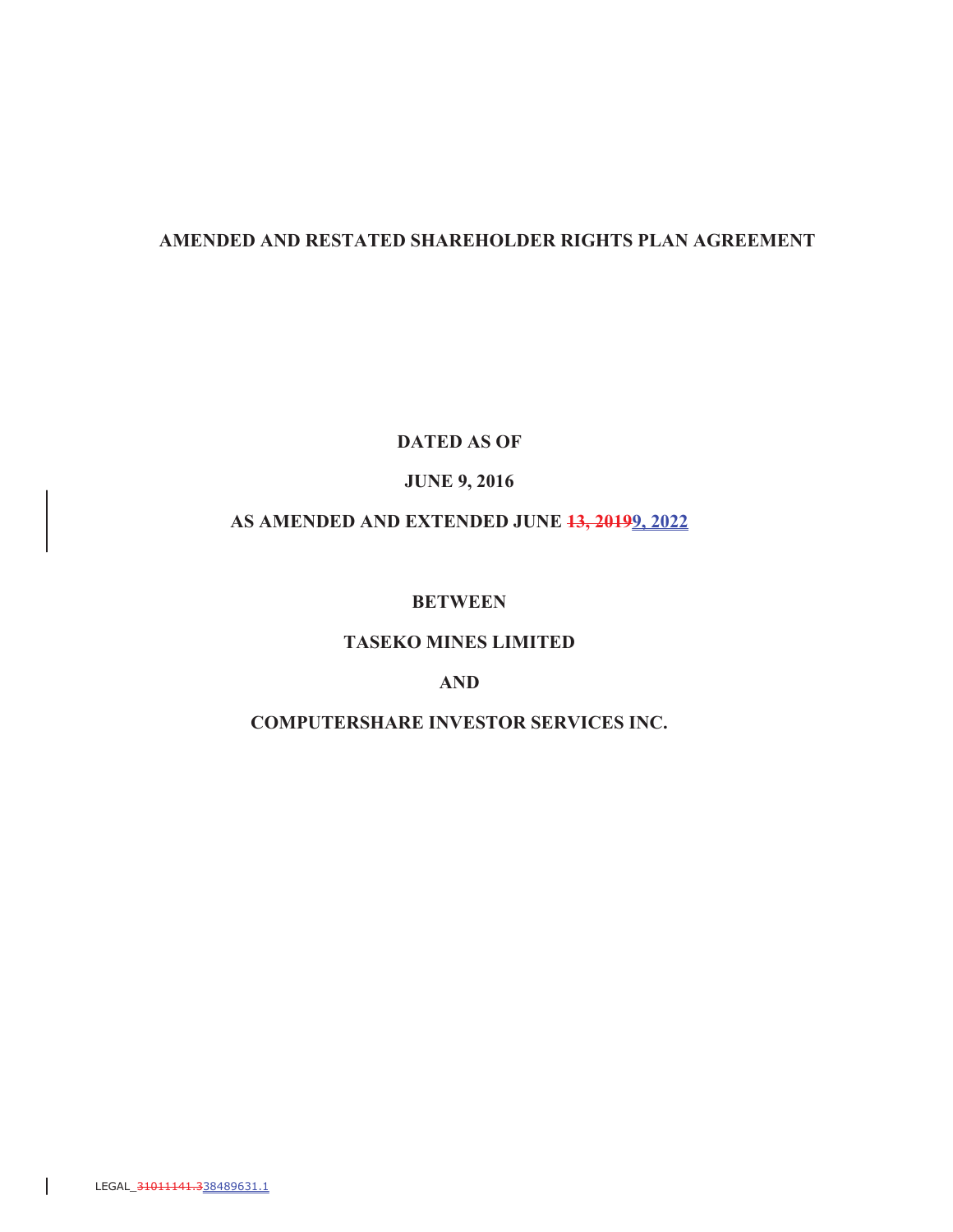# **TABLE OF CONTENTS**

 $\begin{array}{c} \begin{array}{c} \end{array} \end{array}$ 

| ARTICLE 1 INTERPRETATION<br>$\mathbf{r}$ |                                                                                                                                                                                                                                      |                        |
|------------------------------------------|--------------------------------------------------------------------------------------------------------------------------------------------------------------------------------------------------------------------------------------|------------------------|
| 1.1                                      |                                                                                                                                                                                                                                      |                        |
| $1.2^{\circ}$                            |                                                                                                                                                                                                                                      | 14                     |
| 1.3                                      |                                                                                                                                                                                                                                      | 14                     |
| 1.4                                      |                                                                                                                                                                                                                                      |                        |
|                                          | $\frac{15}{15}$<br><b>SHARES</b>                                                                                                                                                                                                     |                        |
| 1.5                                      | ACTING JOINTLY OR IN CONCERT                                                                                                                                                                                                         |                        |
| 1.6                                      | GENERALLY ACCEPTED ACCOUNTING PRINCIPLES <b>Examination contract and the COVID-15</b> 15                                                                                                                                             |                        |
|                                          | ARTICLE 2 THE RIGHTS 16                                                                                                                                                                                                              |                        |
| 2.1                                      | ISSUE OF RIGHTS: LEGEND ON COMMON SHARE CERTIFICATES <b>Example 2008</b> 2014                                                                                                                                                        |                        |
| 2.2                                      | INITIAL EXERCISE PRICE; EXERCISE OF RIGHTS; DETACHMENT OF RIGHTS <b>Exam Exercise PRICE</b> ; 17                                                                                                                                     |                        |
| 2.3                                      | ADJUSTMENTS TO EXERCISE PRICE; NUMBER OF RIGHTS <b>CONSUMERY AND ALL ACTION</b>                                                                                                                                                      | 19                     |
| 2.4                                      | DATE ON WHICH EXERCISE IS EFFECTIVE <b>CONSUMING THE ORIGINAL CONSUMING THE ORIGINAL CONSUMING THE ORIGINAL CONSUMING THE ORIGINAL CONSUMING THE ORIGINAL CONSUMING THE ORIGINAL CONSUMING THE ORIGINAL CONSUMING THE ORIGINAL C</b> |                        |
| 2.5                                      | EXECUTION, AUTHENTICATION, DELIVERY AND DATING OF RIGHTS CERTIFICATES 24                                                                                                                                                             |                        |
| 2.6                                      | REGISTRATION, TRANSFER AND EXCHANGE PRESERVED AND TRANSFER AND EXCHANGE                                                                                                                                                              | $\ldots$ <sup>25</sup> |
| 2.7                                      | MUTILATED, DESTROYED, LOST AND STOLEN RIGHTS CERTIFICATES <b>Example 25</b> 25                                                                                                                                                       |                        |
| 2.8                                      | PERSONS DEEMED OWNERS OF RIGHTS <b>CONNECTED ASSESSED ASSESSED ASSESS</b>                                                                                                                                                            | 26                     |
| 2.9                                      | DELIVERY AND CANCELLATION OF CERTIFICATES                                                                                                                                                                                            | 26                     |
|                                          | 2.10 AGREEMENT OF RIGHTS HOLDERS                                                                                                                                                                                                     | 26                     |
|                                          | 2.11 RIGHTS CERTIFICATE HOLDER NOT DEEMED A SHAREHOLDER                                                                                                                                                                              | 27                     |
|                                          | ARTICLE 3 ADJUSTMENTS TO THE RIGHTS <b>Example 2018</b> 2014 12:00 2014 2015 2016 2017 2018 2019 2014 2015 2016 2017                                                                                                                 | 28                     |
|                                          | 3.1 FLIP-IN EVENT                                                                                                                                                                                                                    | 28                     |
|                                          | ARTICLE 4 THE RIGHTS AGENT                                                                                                                                                                                                           | 29                     |
| 4.1                                      | $rac{29}{(GHTS A GPTF)}$<br><b>GENERAL</b>                                                                                                                                                                                           |                        |
| 4.2                                      |                                                                                                                                                                                                                                      |                        |
| 4.3                                      | DUTIES OF RIGHTS AGENT POWER AND THE SERVICE OF RIGHTS AGENT POWER AND THE SERVICE OF RIGHTS AGENT                                                                                                                                   | 31                     |
| 4.4                                      | CHANGE OF RIGHTS AGENT 23                                                                                                                                                                                                            |                        |
|                                          | ARTICLE 5 MISCELLANEOUS 34                                                                                                                                                                                                           |                        |
| 5.1                                      | REDEMPTION AND WAIVER                                                                                                                                                                                                                | 34                     |
| 5.2                                      | <b>EXPIRATION</b>                                                                                                                                                                                                                    | 36                     |
| 5.3                                      | ISSUANCE OF NEW RIGHTS CERTIFICATES                                                                                                                                                                                                  | 36                     |
| 5.4                                      | ${\large\bf SUPPLEMENTS} \label{thm:sub} {\large\bf SUPPLEMENTS} \underbrace{36}$                                                                                                                                                    |                        |
| 5.5                                      | FRACTIONAL RIGHTS AND FRACTIONAL SHARES <b>Example 2018</b> 28                                                                                                                                                                       |                        |
|                                          | 5.6 RIGHTS OF ACTION 38                                                                                                                                                                                                              |                        |
| 5.7                                      | <b>REGULATORY APPROVALS</b>                                                                                                                                                                                                          | 39                     |
| 5.8                                      | NOTICE OF PROPOSED ACTIONS                                                                                                                                                                                                           | 39                     |
| 5.9                                      | NOTICES                                                                                                                                                                                                                              | 39                     |
|                                          | 5.10 COSTS OF ENFORCEMENT                                                                                                                                                                                                            | 40                     |
|                                          | 5.11 SUCCESSORS                                                                                                                                                                                                                      | 40                     |
|                                          | 5.12 BENEFITS OF THIS AGREEMENT                                                                                                                                                                                                      | 40                     |
|                                          | 5.13 GOVERNING LAW                                                                                                                                                                                                                   | 40                     |
|                                          | 5.14 SEVERABILITY                                                                                                                                                                                                                    | 41<br>41               |
|                                          | 5.15 EFFECTIVE DATE AND CONFIRMATION<br>5.16 DETERMINATIONS AND ACTIONS BY THE BOARD OF DIRECTORS                                                                                                                                    | $-41$                  |
|                                          | 5.17 COMPLIANCE WITH MONEY LAUNDERING LEGISLATION                                                                                                                                                                                    | 41                     |
|                                          |                                                                                                                                                                                                                                      |                        |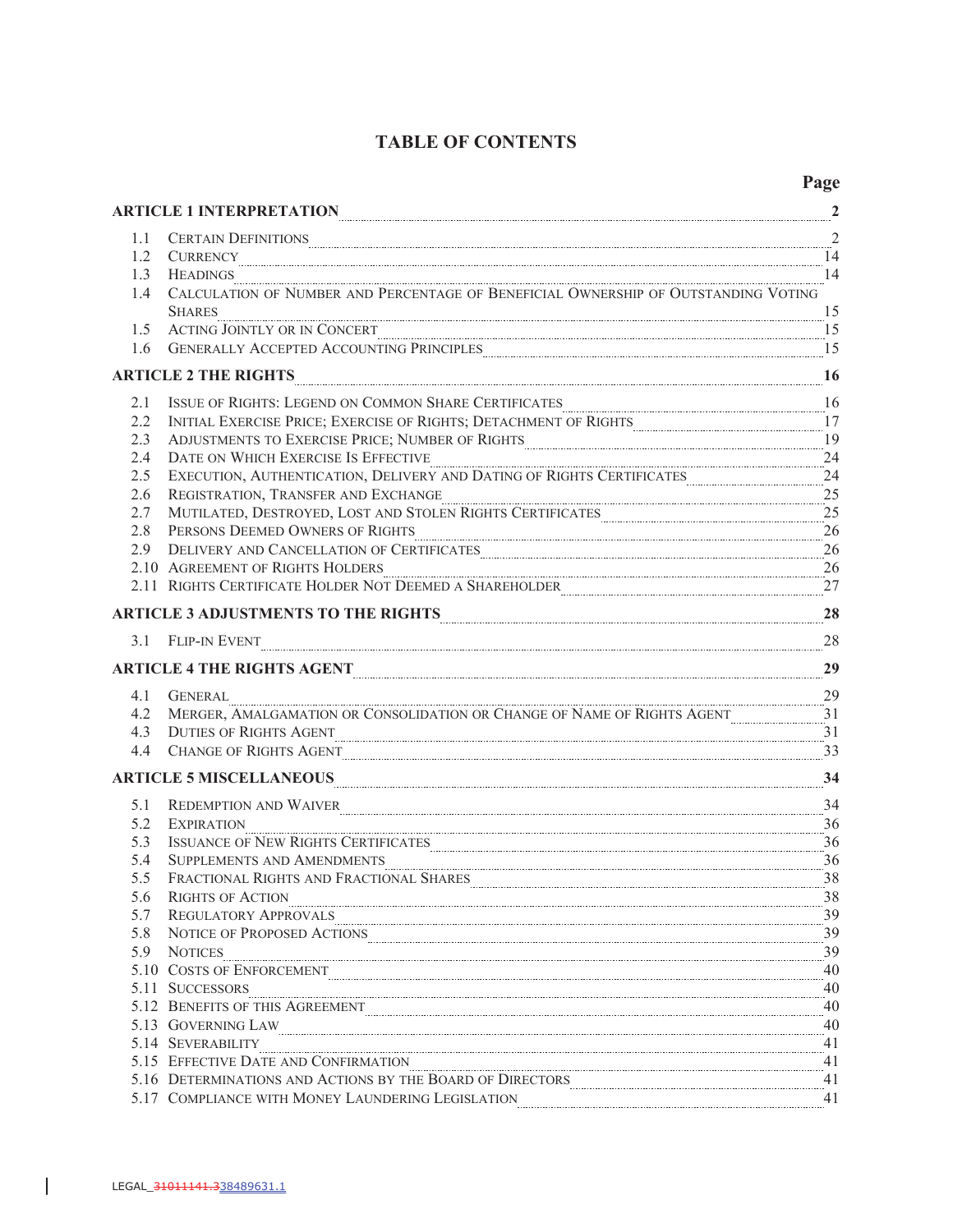|     | 5.18 PRIVACY PROVISION                 |  |
|-----|----------------------------------------|--|
| 519 | DECLARATION AS TO NON-CANADIAN HOLDERS |  |
|     | 5.20 TIME OF THE ESSENCE               |  |
|     | 5.21 EXECUTION IN COUNTERPARTS         |  |
|     | 5.22 FORCE MAJEURE                     |  |

 $\begin{array}{c} \hline \end{array}$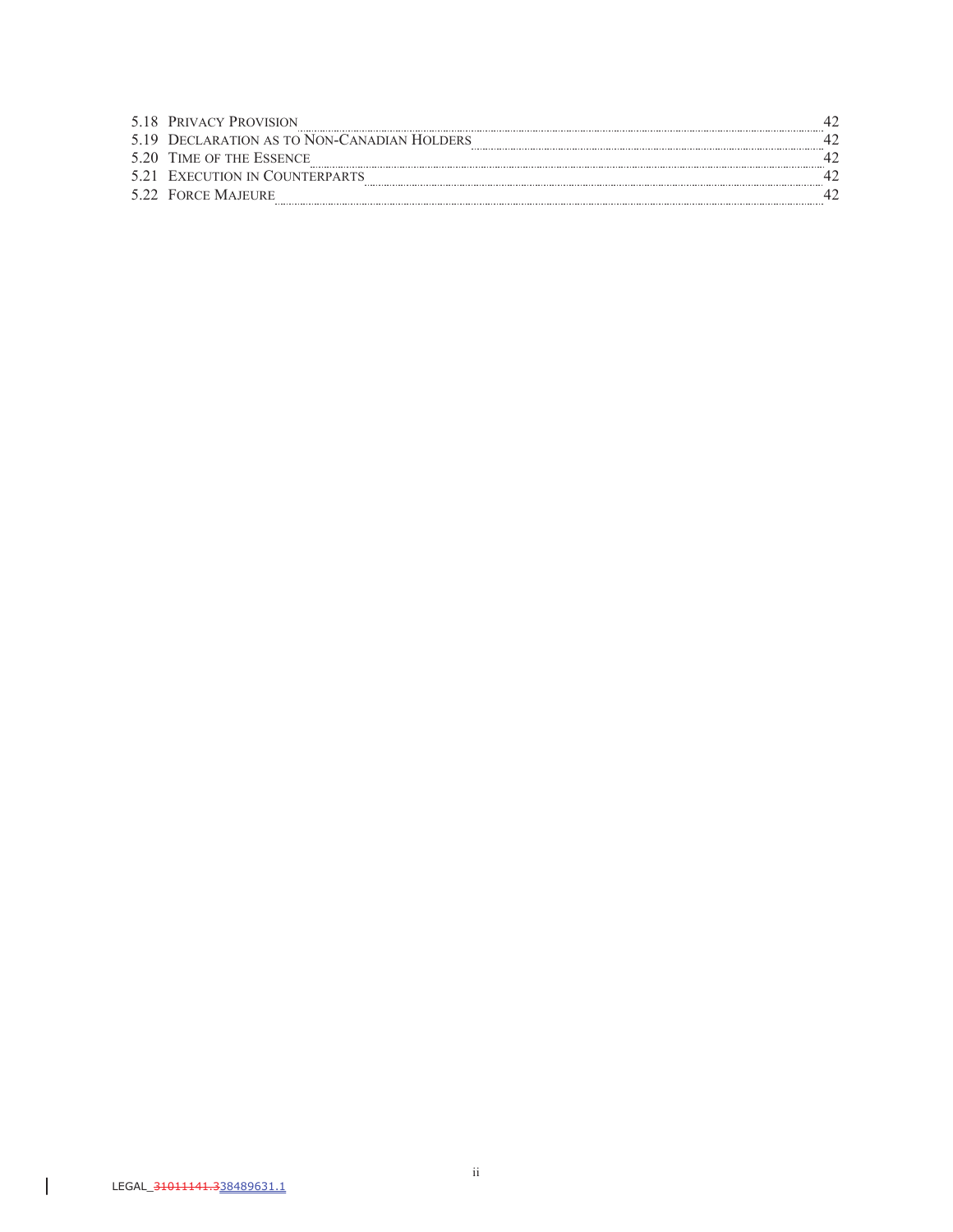### **AMENDED AND RESTATED SHAREHOLDER RIGHTS PLAN AGREEMENT**

**MEMORANDUM OF AGREEMENT**, dated June 9, 2016 as amended and extended as of June 13, 20199, 2022 between Taseko Mines Limited (the "**Company**"), a company incorporated under the laws of British Columbia and Computershare Investor Services Inc., a corporation existing under the laws of Canada (the "**Rights Agent**");

**WHEREAS** the Board of Directors of the Company, in the exercise of its fiduciary duties to the Company, has determined that it is advisable for the Company to adopt a shareholder rights plan (the "**Rights Plan**") to take effect on the Effective Date (as hereinafter defined) to prevent, to the extent possible, a creeping takeover of the Company and to ensure that any offer to acquire shares of the Company is made to all shareholders and cannot be completed unless shareholders holding at least 50% of the outstanding shares (other than the offeror and related parties) are deposited or tendered in acceptance of the offer, to ensure, to the extent possible, the fair treatment of all shareholders in connection with any take-over bid for the securities of the Company, and to ensure that the Board of Directors is provided with sufficient time to evaluate unsolicited take-over bids and to explore and develop alternatives to maximize shareholder value;

**AND WHEREAS** in order to implement the adoption of a shareholder rights plan as established by this Agreement, the board of directors of the Company has:

(a) authorized the issuance, effective at the close of business (Vancouver time) on the Effective Date, of one Right (as hereinafter defined) in respect of each Share (as hereinafter defined) outstanding at the close of business (Vancouver time) on the Effective Date (the "**Record Time**");

(b) authorized the issuance of one Right in respect of each Voting Share (as hereinafter defined) of the Company issued after the Record Time and prior to the earlier of the Separation Time (as hereinafter defined) and the Expiration Time (as hereinafter defined); and

(c) authorized the issuance of Rights Certificates (as hereinafter defined) to holders of Rights pursuant to the terms and subject to the conditions set forth herein;

**AND WHEREAS** each Right entitles the holder thereof, after the Separation Time, to purchase securities of the Company pursuant to the terms and subject to the conditions set forth herein;

**AND WHEREAS** the Company desires to appoint the Rights Agent to act on behalf of the Company and the holders of Rights, and the Rights Agent is willing to so act, in connection with the issuance, transfer, exchange and replacement of Rights Certificates, the exercise of Rights and other matters referred to herein;

**NOW THEREFORE**, in consideration of the premises and the respective covenants and agreements set forth herein, and subject to such covenants and agreements, the parties hereby agree as follows: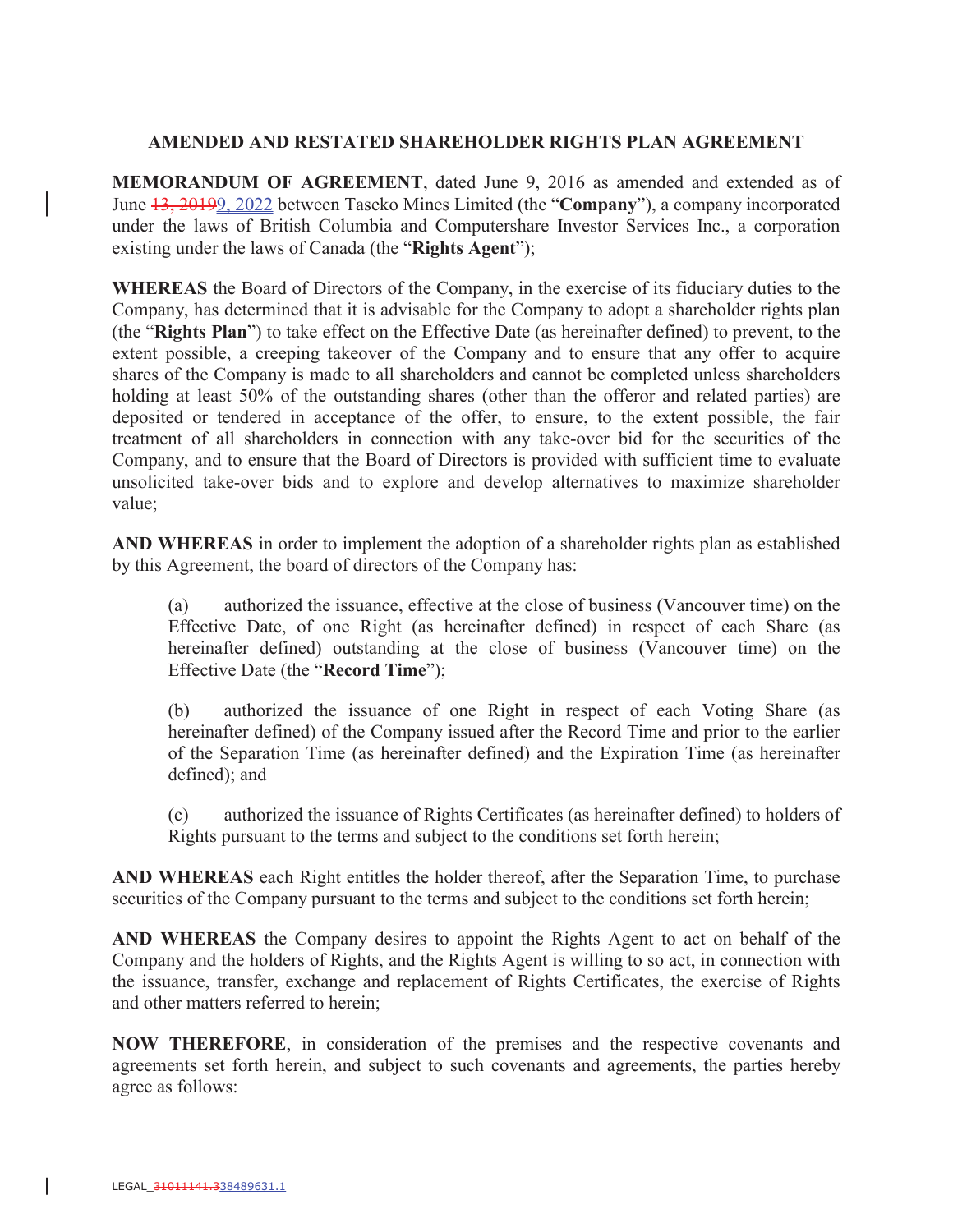### **Article 1**

### **INTERPRETATION**

#### **1.1 Certain Definitions**

For purposes of this Agreement, the following terms have the meanings indicated:

(a) "**1934 Exchange Act**" means the *Securities Exchange Act of 1934* of the United States, as amended, and the rules and regulations thereunder as now in effect or as the same may from time to time be amended, re-enacted or replaced;

(b) "**Acquiring Person**" shall mean any Person who is the Beneficial Owner of 20% or more of the outstanding Voting Shares; provided, however, that the term "**Acquiring Person**" shall not include:

(i) the Company or any Subsidiary of the Company;

(ii) any Person who becomes the Beneficial Owner of 20% or more of the outstanding Voting Shares as a result of one or any combination of:

- (A) a Voting Share Reduction;
- (B) Permitted Bid Acquisitions;
- (C) an Exempt Acquisition;
- (D) Pro Rata Acquisitions; or
- (E) a Convertible Security Acquisition;

provided, however, that if a Person becomes the Beneficial Owner of 20% or more of the outstanding Voting Shares by reason of one or any combination of the operation of Paragraphs (A), (B), (C), (D) or (E) above and such Person's Beneficial Ownership of Voting Shares thereafter increases by more than 1% of the number of Voting Shares outstanding (other than pursuant to one or any combination of a Voting Share Reduction, a Permitted Bid Acquisition, an Exempt Acquisition, a Pro Rata Acquisition or a Convertible Security Acquisition), then as of the date such Person becomes the Beneficial Owner of such additional Voting Shares, such Person shall become an "**Acquiring Person**";

(iii) for a period of ten days after the Disqualification Date (as defined below), any Person who becomes the Beneficial Owner of 20% or more of the outstanding Voting Shares as a result of such Person becoming disqualified from relying on Clause  $1.1(g)(iii)(B)$  because such Person is making or has announced a current intention to make a Take-over Bid, either alone or by acting jointly or in concert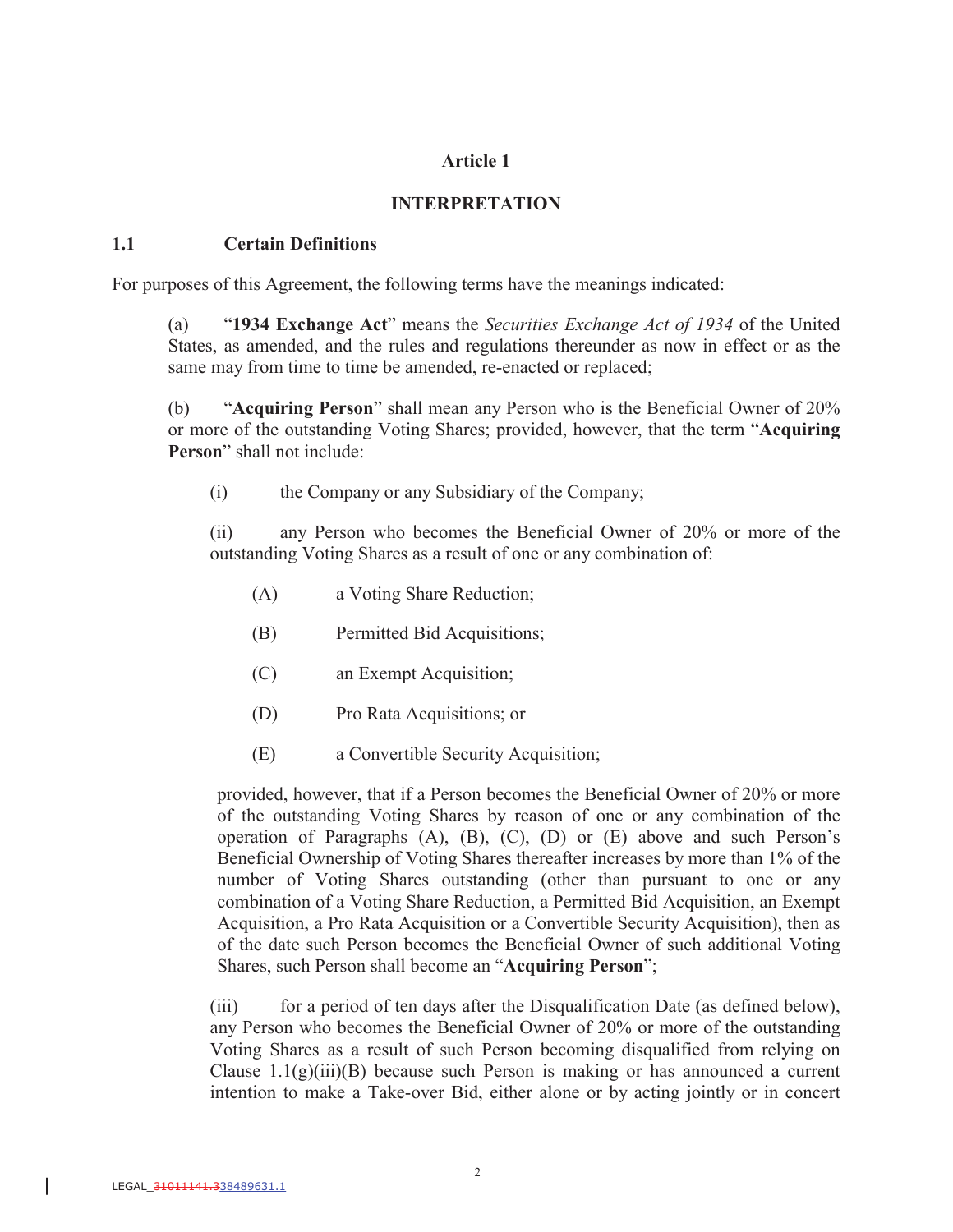with any other Person. For the purposes of this definition, "**Disqualification Date**" means the first date of public announcement that any Person is making or intends to make a Take-over Bid;

(iv) an underwriter or member of a banking or selling group that becomes the Beneficial Owner of 20% or more of the Voting Shares in connection with a distribution of securities of the Company pursuant to an underwriting agreement with the Company; or

(v) a Person (a "**Grandfathered Person**") who is the Beneficial Owner of 20% or more of the outstanding Voting Shares determined as at the Record Time, provided, however, that this exception shall not be, and shall cease to be, applicable to a Grandfathered Person in the event that such Grandfathered Person shall, after the Record Time, become the Beneficial Owner of any additional Voting Shares that increases its Beneficial Ownership of Voting Shares by more than 1% of the number of Voting Shares outstanding, other than through one or any combination of a Permitted Bid Acquisition, an Exempt Acquisition, a Voting Share Reduction, a Pro Rata Acquisition or a Convertible Security Acquisition; and provided, further, that a Person shall cease to be a Grandfathered Person in the event that such Person ceases to Beneficially Own 20% or more of the then outstanding Voting Shares at any time after the Record Time;

(c) "**Affiliate**", when used to indicate a relationship with a specified Person, shall mean a Person that directly, or indirectly through one or more intermediaries, controls, or is controlled by, or is under common control with, such specified Person;

(d) "**Agreement**" or "**Shareholder Rights Plan Agreement**" shall mean this amended and restated shareholder rights plan agreement dated June 9, 2016 and amended and extended June 13, 20199, 2022 between the Company and the Rights Agent, as amended or supplemented from time to time; "**hereof**", "**herein**", "**hereto**" and similar expressions mean and refer to this Agreement as a whole and not to any particular part of this Agreement;

(e) "**annual cash dividend**" shall mean cash dividends paid in any fiscal year of the Company to the extent that such cash dividends do not exceed, in the aggregate on a per share basis, in any fiscal year, the greatest of:

(i) 200% of the aggregate amount of cash dividends, on a per share basis, declared payable by the Company on its Shares in its immediately preceding fiscal year; and

(ii) 300% of the arithmetic mean of the aggregate amounts of the cash dividends, on a per share basis, declared payable by the Company on its Shares in its three immediately preceding fiscal years;

(f) "**Associate**" shall mean, when used to indicate a relationship with a specified Person, a spouse of that Person, any Person of the same or opposite sex with whom that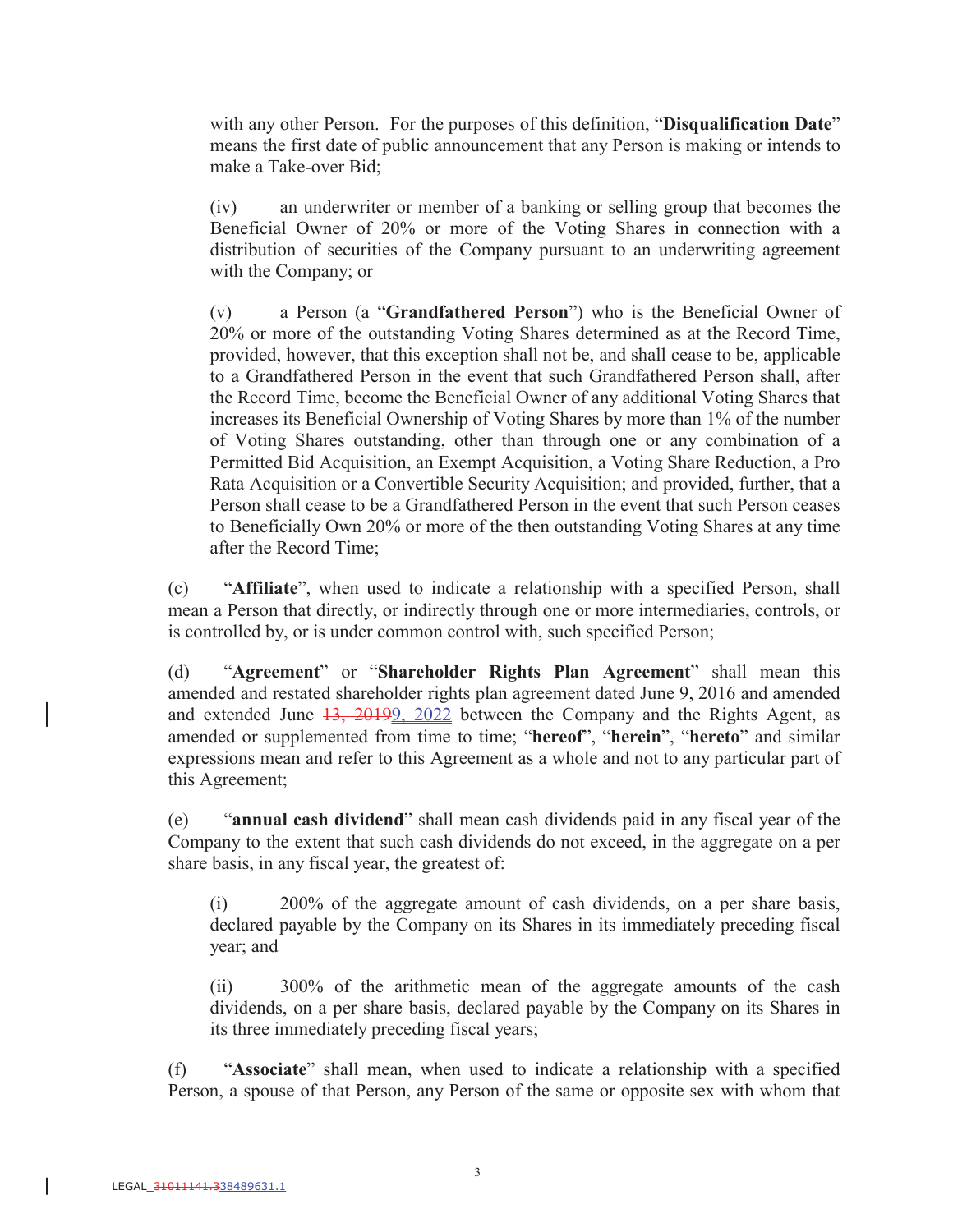Person is living in a conjugal relationship outside marriage, a child of that Person or a relative of that Person if that relative has the same residence as that Person;

(g) A Person shall be deemed the "**Beneficial Owner**" of, and to have "**Beneficial Ownership**" of, and to "**Beneficially Own**",

(i) any securities as to which such Person or any of such Person's Affiliates or Associates is the owner at law or in equity;

(ii) any securities as to which such Person or any of such Person's Affiliates or Associates has the right to become the owner at law or in equity (where such right is exercisable within a period of 60 days, whether or not on condition or on the happening of any contingency) pursuant to any agreement, arrangement, pledge or understanding, whether or not in writing, or upon the exercise of any conversion, exchange or purchase right (other than the Rights) attaching to a Convertible Security; other than pursuant to  $(x)$  customary agreements between the Company and underwriters or between underwriters and/or banking group members and/or selling group members with respect to a distribution of securities by the Company, (y) pledges of securities in the ordinary course of business), and (z) any agreement between the Company and any Person or Persons relating to a plan of arrangement, amalgamation or other statutory procedure which is subject to the approval of the holders of Voting Shares;

(iii) any securities which are Beneficially Owned within the meaning of Clauses  $1.1(g)(i)$  or (ii) by any other Person with which such Person is acting jointly or in concert;

provided, however, that a Person shall not be deemed the "**Beneficial Owner**" of, or to have "**Beneficial Ownership**" of, or to "**Beneficially Own**", any security:

> (A) where such security has been deposited or tendered pursuant to any Take-over Bid or where the holder of such security has agreed pursuant to a Permitted Lock-Up Agreement to deposit or tender such security pursuant to a Take-Over Bid, in each case made by such Person, made by any of such Person's Affiliates or Associates or made by any other Person acting jointly or in concert with such Person, until such deposited or tendered security has been taken up or paid for, whichever shall first occur;

> (B) where such Person, any of such Person's Affiliates or Associates or any other Person referred to in Clause  $1.1(g)(iii)$ , holds such security provided that (1) the ordinary business of any such Person (the "**Investment Manager**") includes the management of mutual funds or investment funds for others (which others, for greater certainty, may include or be limited to one or more employee benefit plans or pension plans and/or includes the acquisition or holding of securities for a non-discretionary account of a Client (as defined below) by a dealer or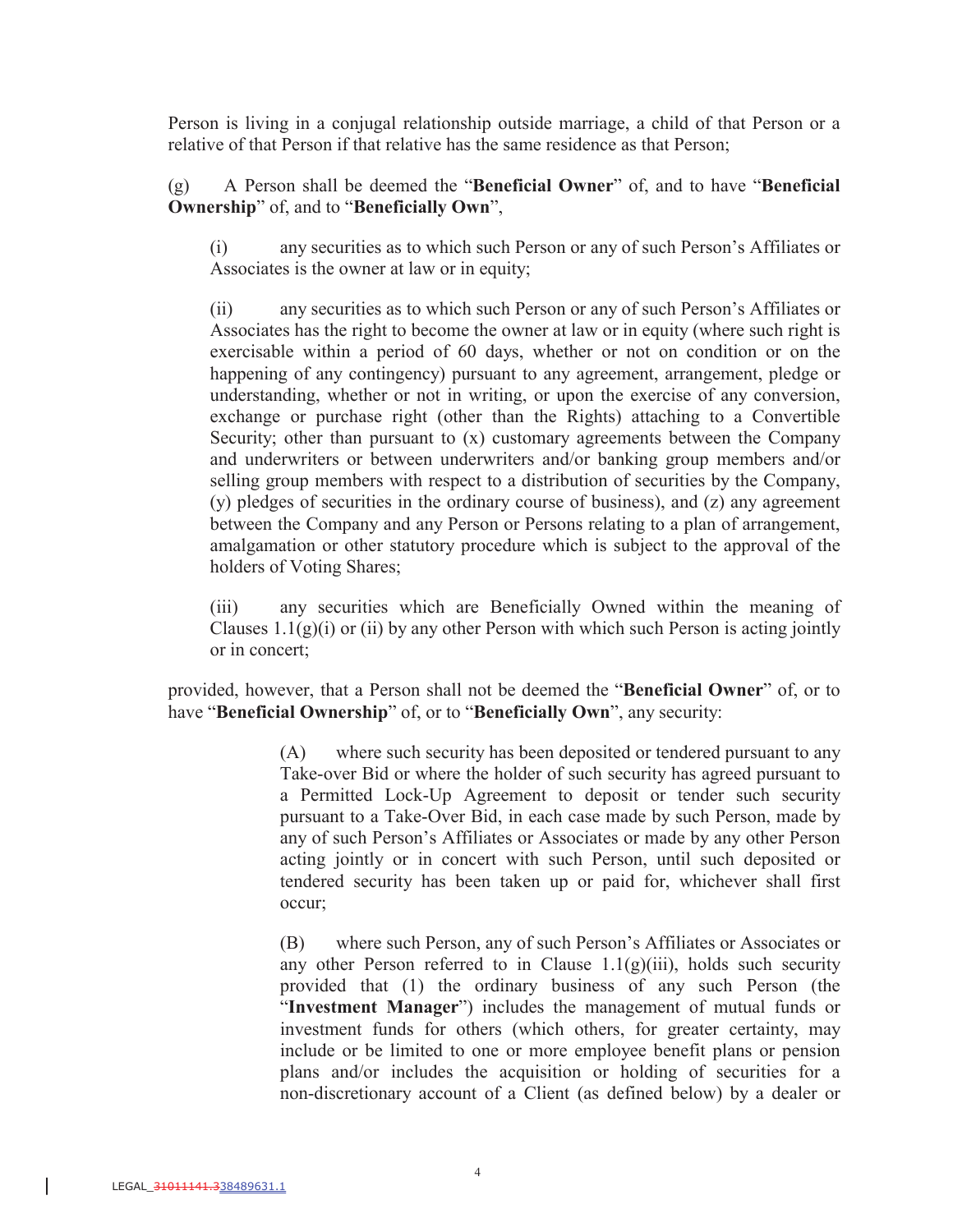broker registered under applicable securities laws to the extent required) and such security is held by the Investment Manager in the ordinary course of such business and in the performance of such Investment Manager's duties for the account of any other Person or Persons (a "**Client**"); or (2) such Person (the "**Trust Company**") is licensed to carry on the business of a trust company under applicable laws and, as such, acts as trustee or administrator or in a similar capacity in relation to the estates of deceased or incompetent Persons (each an "**Estate Account**") or in relation to other accounts (each an "**Other Account**") and holds such security in the ordinary course of such duties for such Estate Accounts or for such Other Accounts, or (3) such Person is a pension plan or fund registered under the laws of Canada or any Province thereof or the laws of the United States of America (a "**Plan**") or is a Person established by statute for purposes that include, and the ordinary business or activity of such Person (the "**Statutory Body**") includes, the management of investment funds for employee benefit plans, pension plans, insurance plans of various public bodies; or (4) such Person (the "**Administrator**") is the administrator or trustee of one or more Plans and holds such security for the purposes of its activities as an Administrator; provided, in any of the above cases, that the Investment Manager, the Trust Company, the Statutory Body, the Administrator or the Plan, as the case may be, is not then making and has not then announced an intention to make a Take-over Bid (other than an Offer to Acquire Voting Shares or other securities by means of a distribution by the Company or by means of ordinary market transactions (including prearranged trades) executed through the facilities of a stock exchange or organized over-the-counter market), alone or by acting jointly or in concert with any other Person;

(C) where such Person or any of such Person's Affiliates or Associates is (1) a Client of the same Investment Manager as another Person on whose account the Investment Manager holds such security, (2) an Estate Account or an Other Account of the same Trust Company as another Person on whose account the Trust Company holds such security, or (3) a Plan with the same Administrator as another Plan on whose account the Administrator holds such security;

(D) where such Person is (1) a Client of an Investment Manager and such security is owned at law or in equity by the Investment Manager, (2) an Estate Account or an Other Account of a Trust Company and such security is owned at law or in equity by the Trust Company or (3) a Plan and such security is owned at law or in equity by the Administrator of the Plan; or

(E) where such person is the registered holder of securities as a result of carrying on the business of or acting as a nominee of a securities depository.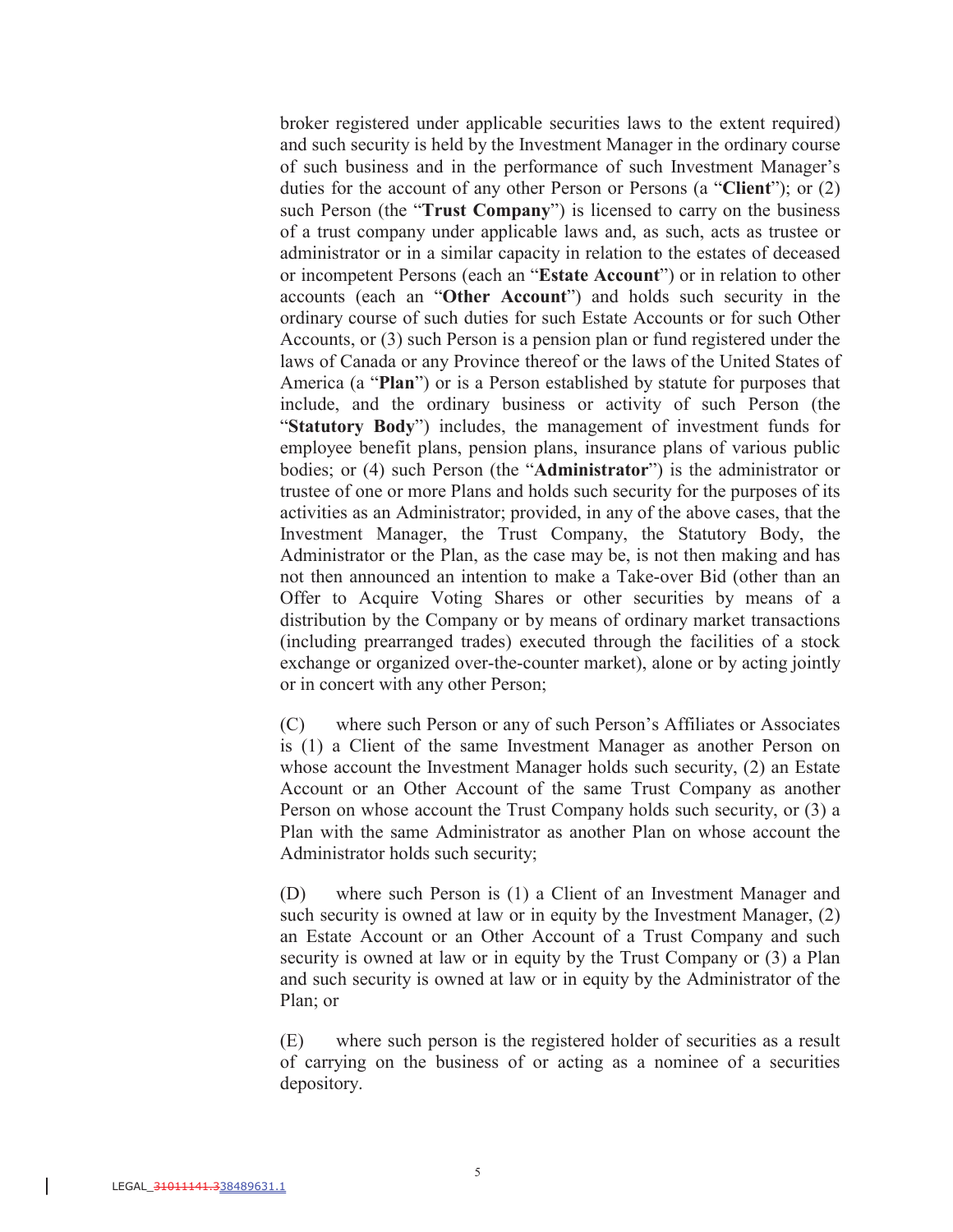(h) "**Board of Directors**" shall mean the board of directors of the Company or any duly constituted and empowered committee thereof;

(i) "**Business Day**" shall mean any day other than a Saturday, Sunday or a day on which banking institutions in Vancouver, British Columbia are authorized or obligated by law to close;

(j) "**Business Corporations Act**" shall mean the British Columbia *Business Corporations Act*, S.B.C. 2002, c.57, as amended, and the regulations made thereunder and any comparable or successor laws or regulations thereto;

(k) "**Canadian Dollar Equivalent**" of any amount which is expressed in United States dollars shall mean on any day the Canadian dollar equivalent of such amount determined by reference to the U.S.- Canadian Exchange Rate in effect on such date;

(l) "**close of business**" on any given date shall mean the time on such date (or, if such date is not a Business Day, the time on the next succeeding Business Day) at which the transfer office in Vancouver, B.C. of the transfer agent for the Shares (or, after the Separation Time, the principal transfer office in Vancouver, B.C. of the Rights Agent) is closed to the public in the city in which such transfer agent or rights agent has an office for the purposes of this Agreement;

(m) "**Competing Permitted Bid**" shall mean a Take-over Bid that:

(i) is made after a Permitted Bid or another Competing Permitted Bid has been made and prior to the expiry, termination or withdrawal of such Permitted Bid or Competing Permitted Bid;

(ii) satisfies all of the provisions of a Permitted Bid other than the condition set forth in Clause (iii) of the definition of a Permitted Bid; and

(iii) contains, and the take-up and payment for securities tendered or deposited is subject to, an irrevocable and unqualified provision that no Voting Shares will be taken up or paid for pursuant to the Take-over Bid prior to the close of business on the date that is no earlier than the date on which Voting Shares may be taken up under any Permitted Bid (determined as of the date of making the Takeover Bid, assuming no amendment or variation to the terms and satisfaction of all conditions to the completion of the Permitted Bid) that preceded the Competing Permitted Bid;

(n) "**controlled**": a body corporate is "controlled" by another Person or two or more Persons acting jointly or in concert if:

(i) securities entitled to vote in the election of directors carrying more than 50% of the votes for the election of directors are held, directly or indirectly, by or on behalf of the other Person or two or more Persons acting jointly or in concert; and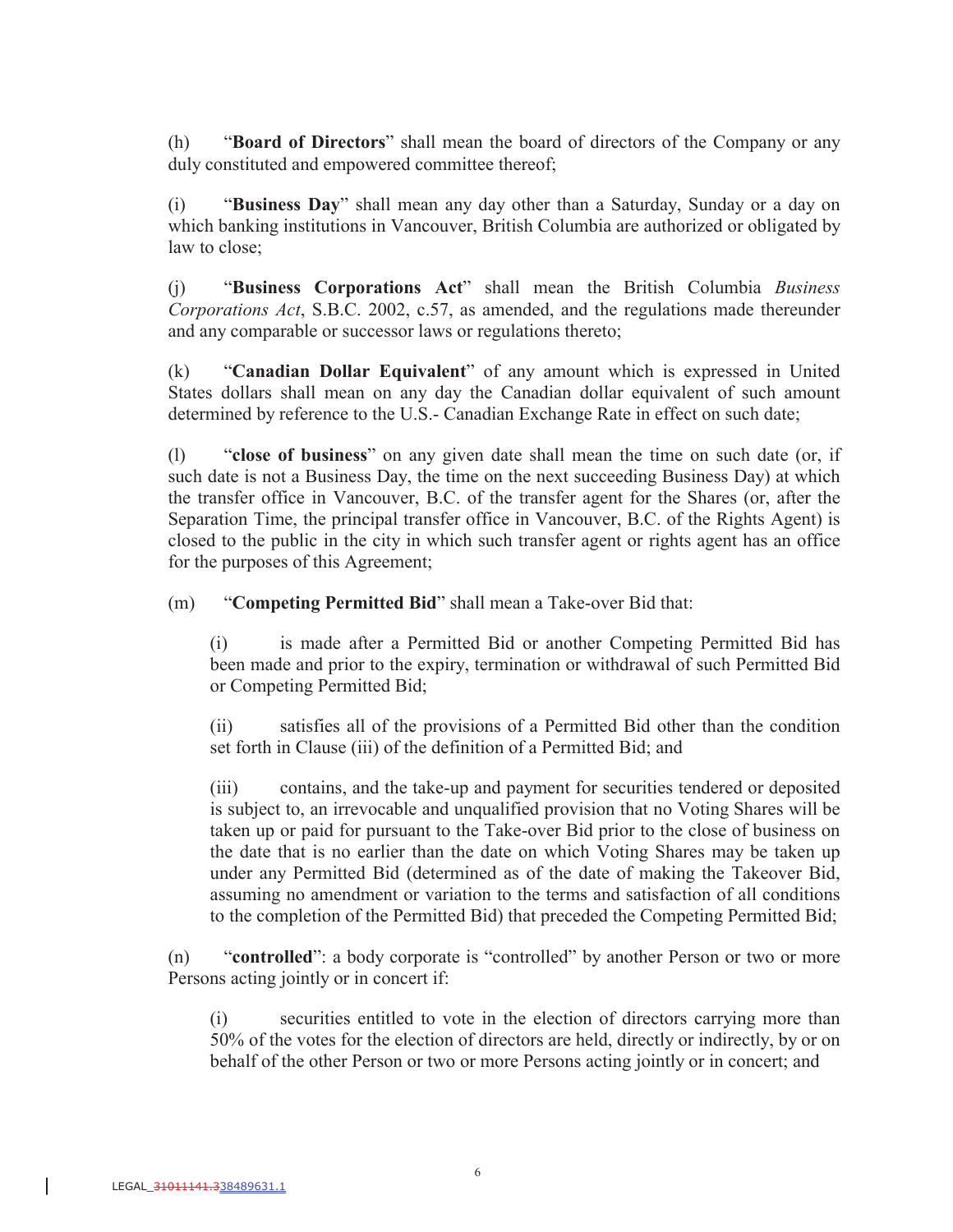(ii) the votes carried by such securities are entitled, if exercised, to elect a majority of the board of directors of such body corporate;

and "**controls**", "**controlling**" and "**under common control with**" shall be interpreted accordingly;

(o) "**Convertible Security**" shall mean a security convertible, exercisable or exchangeable into a Voting Share and a "**Convertible Security Acquisition**" shall mean an acquisition by a Person of Voting Shares upon the exercise, conversion or exchange of a Convertible Security received by a Person pursuant to a Permitted Bid Acquisition, an Exempt Acquisition or a Pro Rata Acquisition;

(p) "**Co-Rights Agents**" shall have the meaning ascribed thereto in Subsection 4.1(a);

(q) "**Disposition Date**" shall have the meaning ascribed thereto in Subsection 5.1(d);

(r) "**Dividend Reinvestment Acquisition**" shall mean an acquisition of Voting Shares of any class pursuant to a Distribution Reinvestment Plan;

(s) "**Dividend Reinvestment Plan**" shall mean a regular dividend reinvestment or other plan of the Company made available by the Company to holders of its securities where such plan permits the holder to direct that some or all of:

- (i) dividends paid in respect of shares of any class of the Company;
- (ii) proceeds of redemption of shares of the Company;
- (iii) interest paid on evidences of indebtedness of the Company; or
- (iv) optional cash payments;

be applied to the purchase from the Company of Shares;

(t) "**early warning requirements**" shall have the meaning ascribed thereto under National Instrument 62-103 The Early Warning System promulgated under the Securities Act;

(u) "**Effective Date**" shall mean June 9, 2016;

(v) "**Election to Exercise**" shall have the meaning ascribed thereto in Clause  $2.2(d)(ii);$ 

(w) "**Exempt Acquisition**" shall mean an acquisition by a Person of Voting Shares and/or Convertible Securities (i) in respect of which the Board of Directors has waived the application of Section 3.1 pursuant to the provisions of Subsection 5.1(b), (c) or (d); (ii) pursuant to a distribution of Voting Shares and/or Convertible Securities made by the Company: (A) to the public pursuant to a prospectus, provided that such Person does not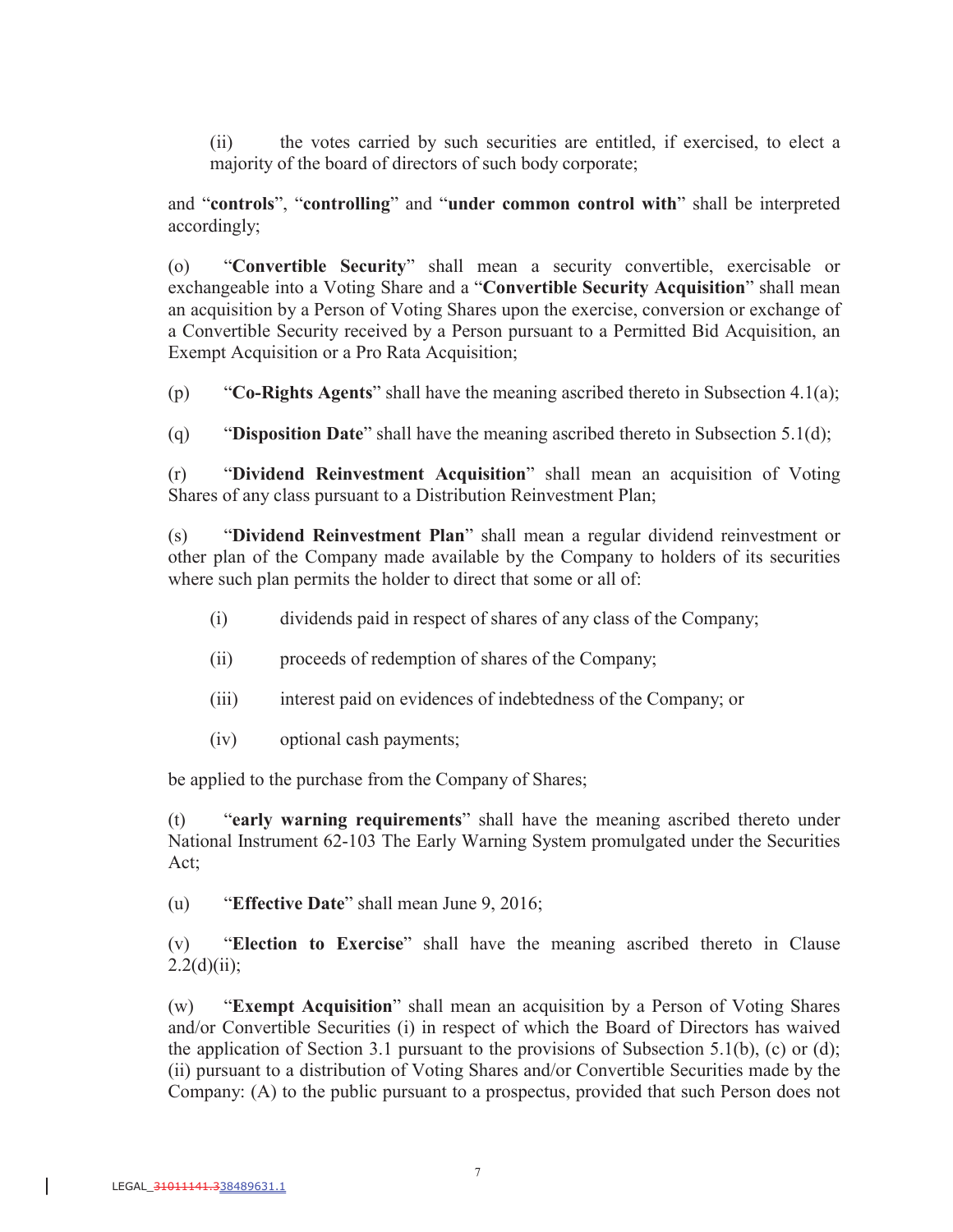thereby become the Beneficial Owner of a greater percentage of Voting Shares so offered than the percentage of Voting Shares Beneficially Owned by such Person immediately prior to such distribution; or (B) pursuant to a private placement provided that: (x) all necessary stock exchange approvals for such private placement have been obtained and such private placement complies with the terms and conditions of such approvals; and (y) such Person does not thereby become the Beneficial Owner of Voting Shares equal in number to more than 25% of the Voting Shares outstanding immediately prior to the private placement and, in making this determination, the securities to be issued to such Person on the private placement shall be deemed to be held by such Person but shall not be included in the aggregate number of Voting Shares outstanding immediately prior to the private placement; or (iii) pursuant to an amalgamation, merger, arrangement or other statutory procedure requiring shareholder approval;

(x) "**Exercise Price**" shall mean, as of any date, the price at which a holder may purchase the securities issuable upon exercise of one whole Right which, until adjustment thereof in accordance with the terms hereof, shall be:

(i) until the Separation Time, an amount equal to three times the Market Price, from time to time, per Share; and

(ii) from and after the Separation Time, an amount equal to three times the Market Price, as at the Separation Time, per Share;

(y) "**Expansion Factor**" shall have the meaning ascribed thereto in Clause 2.3(a)(x);

(z) "**Expiration Time**" shall have the meaning ascribed thereto in Clause 5.15;

(aa) "**Flip-in Event**" shall mean a transaction in or pursuant to which any Person becomes an Acquiring Person;

(bb) "**holder**" shall have the meaning ascribed thereto in Section 2.8;

(cc) "**Independent Shareholders**" shall mean holders of Voting Shares, other than:

- (i) any Acquiring Person;
- (ii) any Offeror, other than a Person referred to in Clause  $1.1(g)(iii)(B)$ ;
- (iii) any Affiliate or Associate of such Acquiring Person or Offeror;

(iv) any Person acting jointly or in concert with such Acquiring Person or Offeror; and

(v) any employee benefit plan, deferred profit sharing plan, stock participation plan and any other similar plan or trust for the benefit of employees of the Company or a Subsidiary of the Company, unless the beneficiaries of the plan or trust direct the manner in which the Voting Shares are to be voted or direct whether the Voting Shares are to be tendered to a Take-over Bid;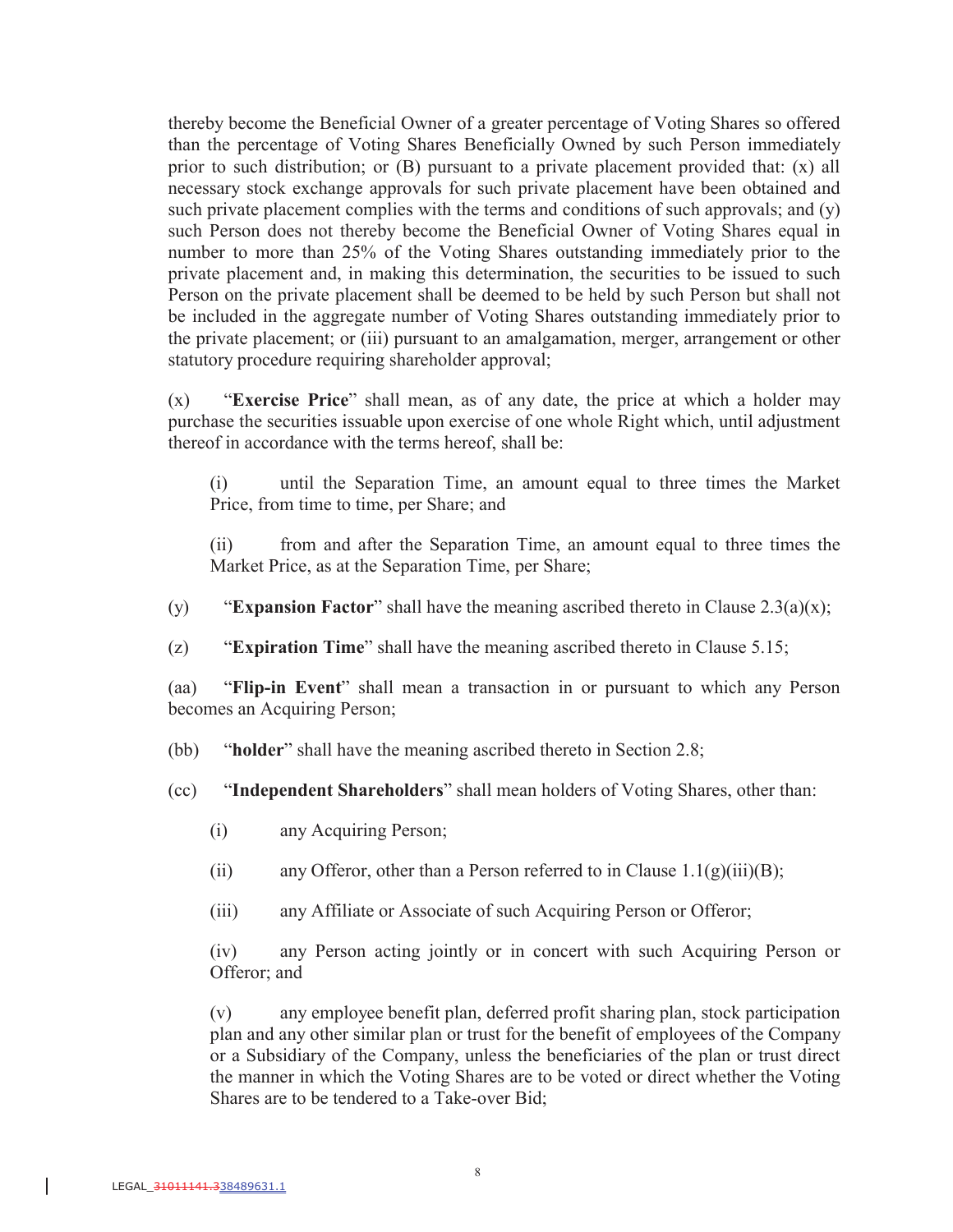(dd) "**Market Price**" per share of any securities on any date of determination shall mean the average of the daily closing prices per share of such securities (determined as described below) on each of the 20 consecutive Trading Days through and including the Trading Day immediately preceding such date; provided, however, that if an event of a type analogous to any of the events described in Section 2.3 hereof shall have caused the closing prices used to determine the Market Price on any Trading Days not to be fully comparable with the closing price on such date of determination or, if the date of determination is not a Trading Day, on the immediately preceding Trading Day, each such closing price so used shall be appropriately adjusted in a manner analogous to the applicable adjustment provided for in Section 2.3 hereof in order to make it fully comparable with the closing price on such date of determination or, if the date of determination is not a Trading Day, on the immediately preceding Trading Day. The closing price per share of any securities on any date shall be:

(i) the closing board lot sale price or, in case no such sale takes place on such date, the average of the closing bid and asked prices for each of such securities as reported by the principal Canadian stock exchange on which such securities are listed or admitted to trading;

(ii) if for any reason none of such prices is available on such day or the securities are not listed or admitted to trading on a Canadian stock exchange, the last sale price or, in case no such sale takes place on such date, the average of the high bid and low asked prices for each of such securities in the Canadian over-the-counter market, as quoted by any reporting system then in use; or

(iii) if for any reason none of such prices is available on such day or the securities are not listed or admitted to trading on a Canadian stock exchange or quoted by any such reporting system, the average of the closing bid and asked prices as furnished by a professional market maker making a market in the securities selected in good faith by the Board of Directors;

provided, however, that if for any reason none of such prices is available on such day, the closing price per share of such securities on such date means the fair value per share of such securities on such date as determined by a nationally or internationally recognized investment dealer or investment banker with respect to the fair value per share of such securities. The Market Price shall be expressed in Canadian dollars and, if initially determined in respect of any day forming part of the 20 consecutive Trading Day period in question in United States dollars, such amount shall be translated into Canadian dollars on such date at the Canadian Dollar Equivalent thereof;

(ee) "**Nominee**" shall have the meaning ascribed thereto in Subsection 2.2(c);

(ff) "**Offer to Acquire**" shall include:

(i) an offer to purchase or a solicitation of an offer to sell or a public announcement of an intention to make such an offer or solicitation; and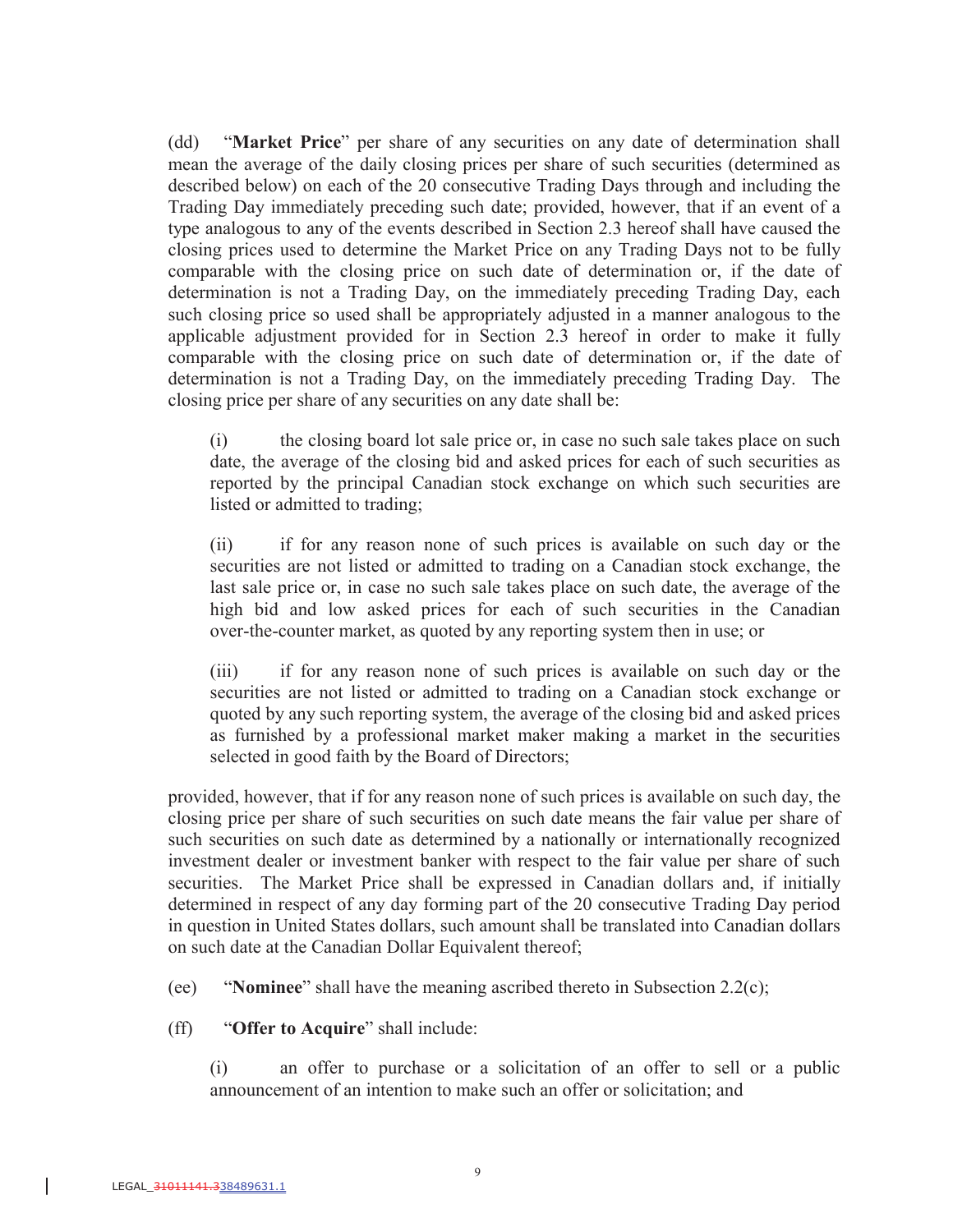(ii) an acceptance of an offer to sell, whether or not such offer to sell has been solicited;

or any combination thereof, and the Person accepting an offer to sell shall be deemed to be making an Offer to Acquire to the Person that made the offer to sell;

(gg) "**Offeror**" shall mean a Person who has made a public announcement of a current intention to make or who is making a Take-over Bid but only so long as the Take-over Bid so announced or made has not been withdrawn or terminated or has not expired;

(hh) "**Permitted Bid**" shall mean a Take-over Bid made by an Offeror by way of take-over bid circular which also complies with the following additional provisions:

(i) the Take-over Bid is made to all holders of Voting Shares on the books of the Company, other than the Offeror;

(ii) the Take-over Bid contains an irrevocable and unqualified provision that no Voting Shares will be taken up or paid for pursuant to the Take-over Bid unless more than 50% of the Voting Shares held by Independent Shareholders have, prior to the close of business on the date of such first take-up or payment, been deposited or tendered pursuant to the Take-over Bid and not withdrawn;

(iii) the Take-over Bid contains, and the take-up and payment for securities tendered or deposited is subject to, an irrevocable and unqualified provision that no Voting Shares will be taken up or paid for pursuant to the Take-over Bid prior to the close of business on the date which is not less than 105 days following the date of the Take-over Bid;

(iv) the Take-over Bid contains an irrevocable and unqualified provision that unless the Take-over Bid is withdrawn, Voting Shares may be deposited pursuant to such Take-over Bid at any time during the period of time between the date of the Take- over Bid and the date on which Voting Shares may be taken up and paid for and that any Voting Shares deposited pursuant to the Take-over Bid may be withdrawn until taken up and paid for; and

(v) the Take-over Bid contains an irrevocable and unqualified provision that if, on the date on which Voting Shares may be taken up and paid for, more than 50% of the Voting Shares held by Independent Shareholders shall have been deposited pursuant to the Take-over Bid and not withdrawn, the Offeror will make a public announcement of that fact and the Take-over Bid will remain open for deposits and tenders of Voting Shares for not less than ten Business Days from the date of such public announcement;

For purposes of this Agreement, (A) should a Take-over Bid which qualified as a Permitted Bid cease to be a Permitted Bid because it ceases to meet any or all of the requirements mentioned above prior to the time it expires (after giving effect to any extension) or is withdrawn, any acquisition of Voting Shares made pursuant to such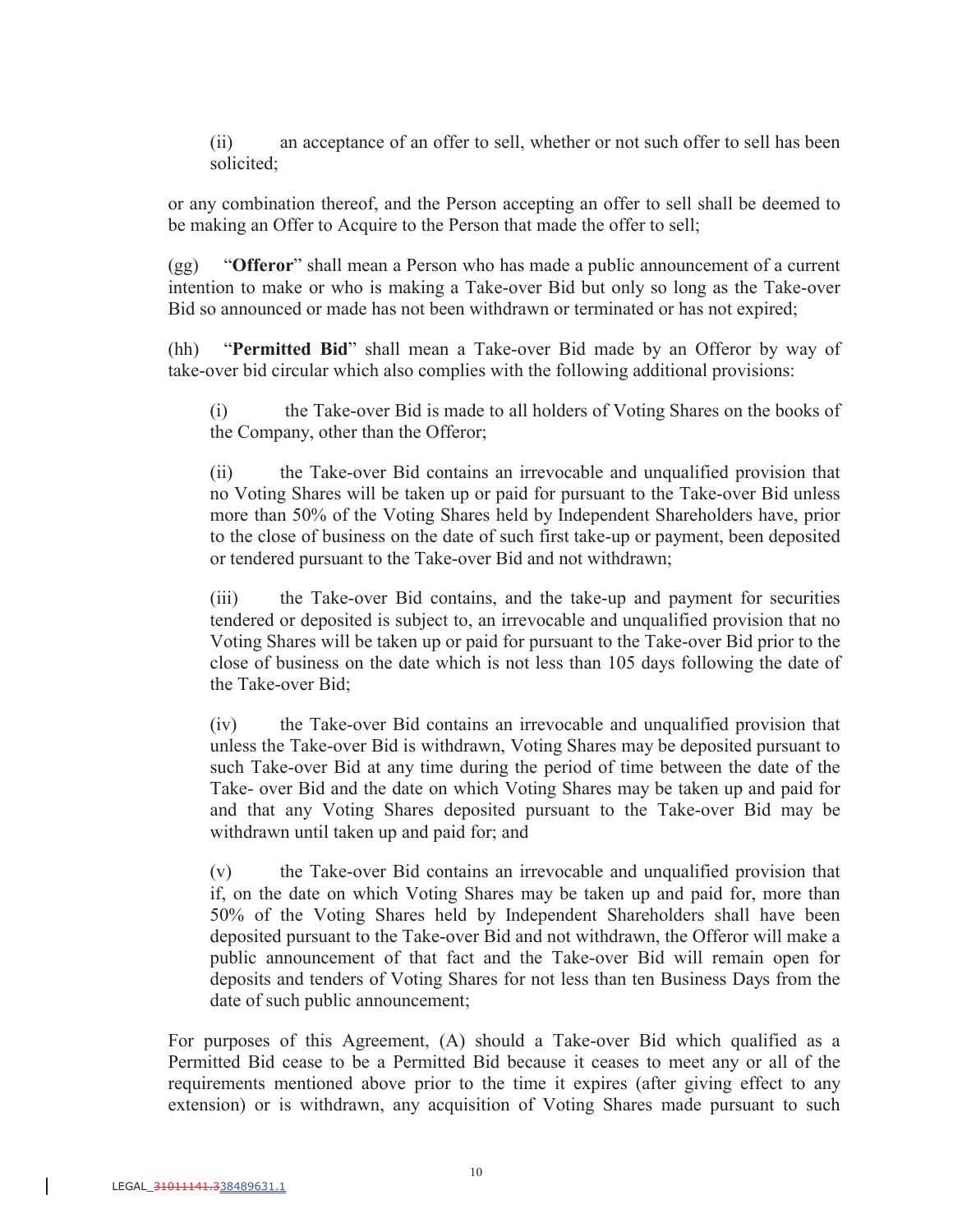Take-over Bid shall not be a Permitted Bid Acquisition and (B) the term "**Permitted Bid**" shall include a Competing Permitted Bid.

(ii) "**Permitted Bid Acquisition**" shall mean an acquisition of Voting Shares made pursuant to a Permitted Bid or a Competing Permitted Bid;

(jj) "**Permitted Lock-Up Agreement**" shall mean an agreement between a Person and one or more holders of Voting Shares pursuant to which such holders (each a "**Locked-Up Person**") agree to deposit or tender Voting Shares to a Take-Over Bid (the "**Lock-Up Bid**") made or to be made by such Person or any of such Person's Affiliates or Associates or any other Person with which such Person is acting jointly or in concert, provided that:

(i) the terms of such agreement are publicly disclosed and a copy of such agreement is made available to the public (including the Company) not later than the date of the Lock-Up Bid or, if the Lock-Up Bid has been made prior to the date on which such agreement is entered into, not later than the first business day following the date of such agreement;

(ii) the agreement permits a Locked-Up Person to terminate its obligation to deposit or tender Voting Shares to or not to withdraw such Voting Shares from the Lock-Up Bid, and to terminate any obligation with respect to the voting of such Voting Shares, in order to tender or deposit the Voting Shares to another Take-over Bid or to support another transaction:

> (A) where the price or value of the consideration per Voting Share offered under such other Take-over Bid or transaction:

> > (I) is greater than the price or value of the consideration per Voting Share at which the Locked-Up Person has agreed to deposit or tender Voting Shares to the Lock-Up Bid; or

> > (II) exceeds by as much as or more than a specified amount (the "**Specified Amount**") the price or value of the consideration per Voting Share at which the Locked-Up Person has agreed to deposit or tender Voting Shares to the Lock-Up Bid, provided that such Specified Amount is not greater than 7% of the price or value of the consideration per Voting Share at which the Locked-Up Person has agreed to deposit or tender Voting Shares to the Lock-Up Bid; and

(B) if the number of Voting Shares offered to be purchased under the Lock-Up Bid is less than 100% of the Voting Shares held by Independent Shareholders, where the number of Voting Shares to be purchased under such other Take-over Bid or transaction at a price or value per Voting Share that is not less than the price or value per Voting Share offered under the Lock-Up Bid: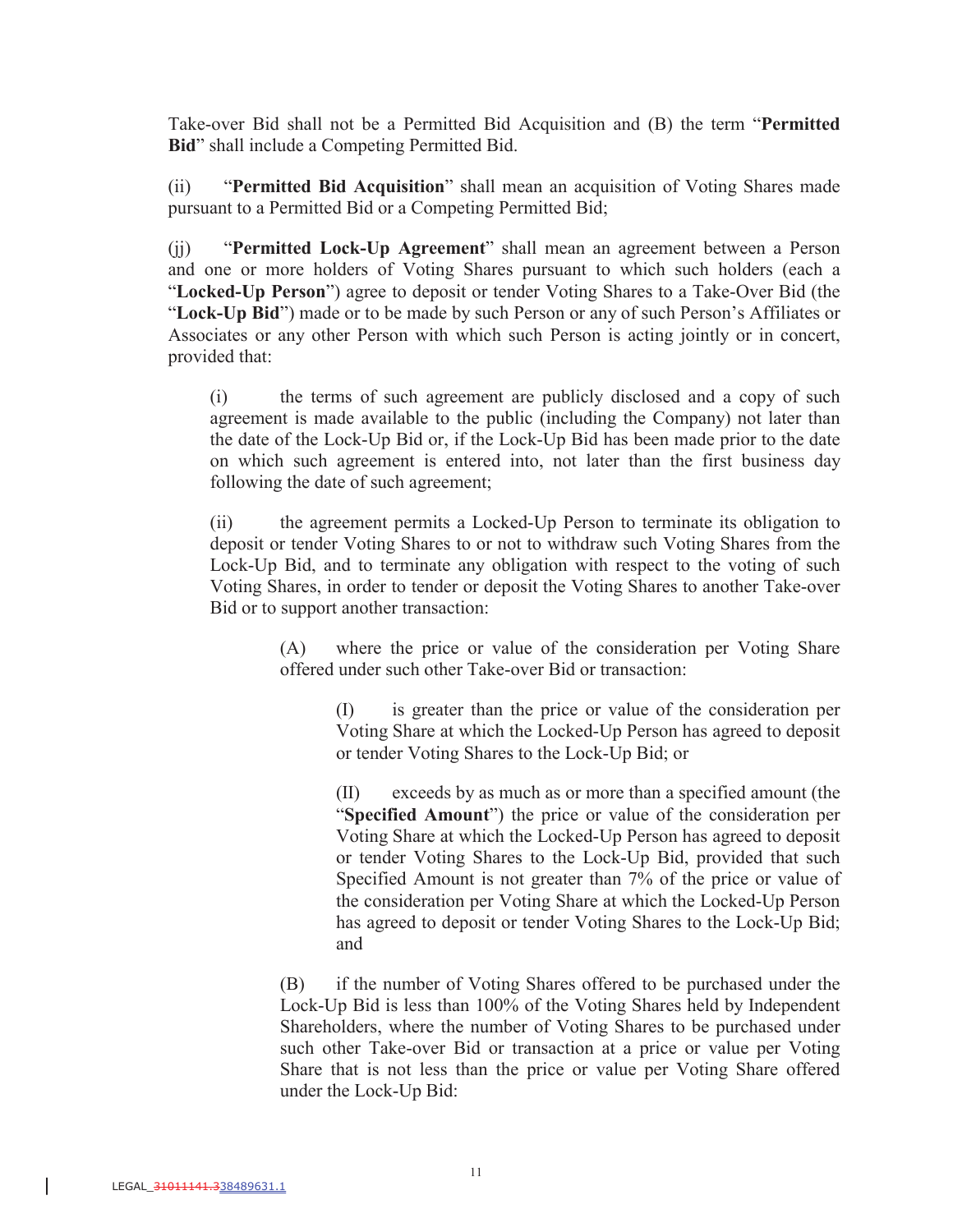(I) is greater than the number of Voting Shares that the Offeror has offered to purchase under the Lock-Up Bid; or

(II) exceeds by as much as or more than a specified number (the "**Specified Number**") the number of Voting Shares that the Offeror has offered to purchase under the Lock-Up Bid, provided that the Specified Number is not greater than 7% of the number of Voting Shares offered to purchased under the Lock-Up Bid,

and, for greater clarity, the agreement may contain a right of first refusal or require a period of delay to give such Person an opportunity to match a higher price in another Take-over Bid or transaction or other similar limitation on a Locked-up Person's right to withdraw Voting Shares from the agreement, so long as the limitation does not preclude the exercise by the Locked-up Person of the right to withdraw Voting Shares during the period of the other Take-over Bid or transaction; and

(iii) no "**break-up**" fees, "**top-up**" fees, penalties, expenses or other amounts that exceed in aggregate the greater of:

> (A) 2.5% of the price or value of the consideration payable under the Lock-Up Bid to a Locked-Up Person; and

> (B) 50% of the amount by which the price or value of the consideration received by a Locked-Up Person under another Take-over Bid or transaction exceeds the price or value of the consideration that the Locked-Up Person would have received under the Lock-Up Bid,

shall be payable by such Locked-Up Person pursuant to the agreement if the Locked-Up Person fails to deposit or tender Voting Shares to the Lock-Up Bid, withdraws Voting Shares previously tendered thereto or supports another transaction;

(kk) "**Person**" shall include an individual, body corporate, firm, partnership, syndicate or other form of unincorporated association, trust, trustee, executor, administrator, legal personal representative, group, unincorporated organization, a government and its agencies or instrumentalities, or other entity whether or not having legal personality;

(ll) "**Pro Rata Acquisition**" shall mean an acquisition by a Person of Voting Shares pursuant to:

(i) a Dividend Reinvestment Acquisition;

(ii) a stock dividend, stock split or other event in respect of securities of the Company of one or more particular classes or series pursuant to which such Person becomes the Beneficial Owner of Voting Shares on the same pro rata basis as all other holders of securities of the particular class, classes or series; or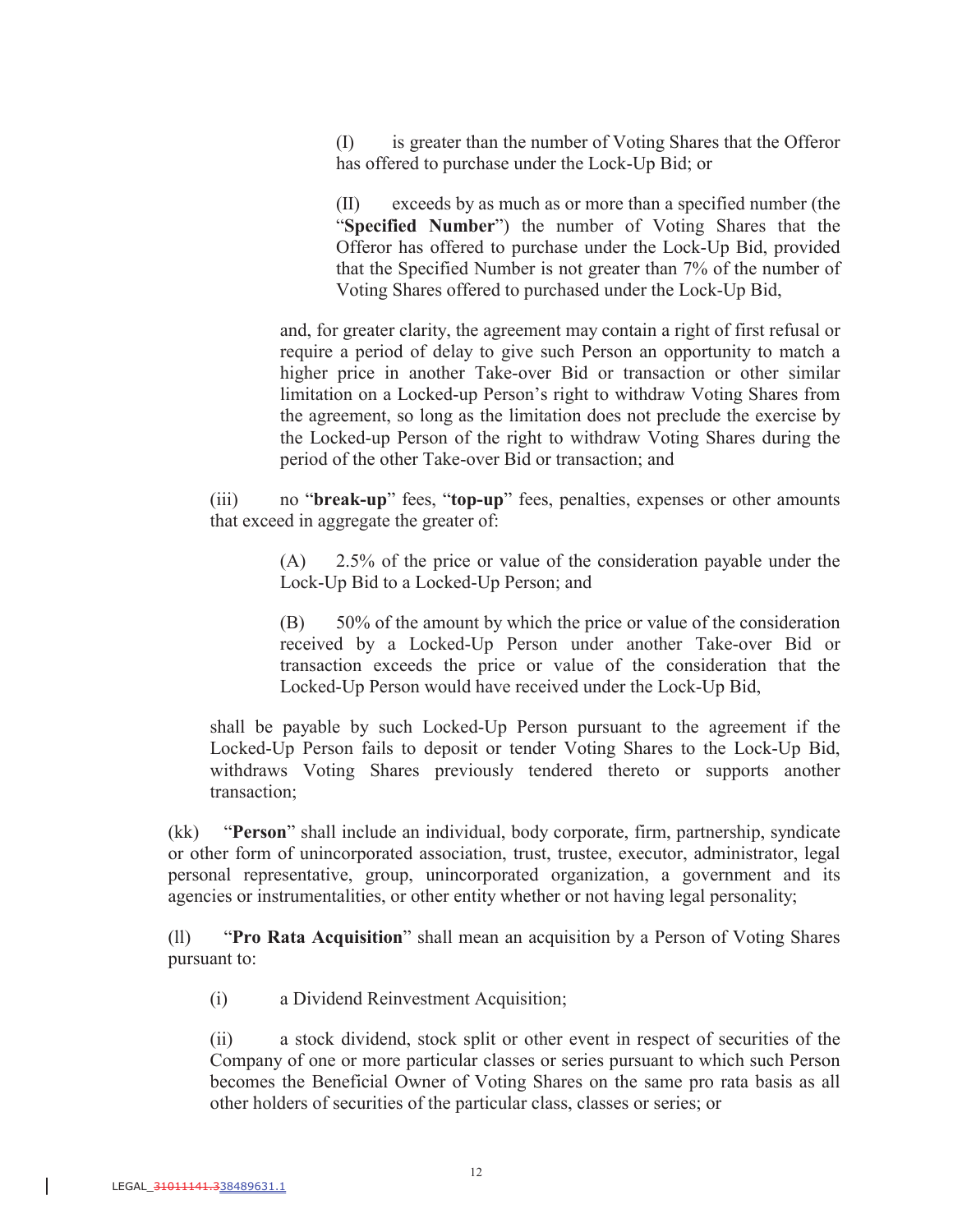(iii) the acquisition or the exercise by the Person of rights to purchase Voting Shares issued by the Company to all holders of securities of the Company (other than holders resident in any jurisdiction where such issuance is restricted or impractical as a result of applicable law) of one or more particular classes or series pursuant to a rights offering or pursuant to a prospectus, provided that such rights are acquired directly from the Company and not from any other Person and the Person does not thereby acquire a greater percentage of such Voting Shares than the Person's percentage of Voting Shares Beneficially Owned immediately prior to such acquisition;

(mm) "**Record Time**" has the meaning set forth in the recitals hereto;

(nn) "**Redemption Price**" shall have the meaning attributed thereto in Subsection 5.1(a);

(oo) "**Right**" shall mean a right to purchase a Share of the Company, upon the terms and subject to the conditions set forth in this Agreement;

(pp) "**Rights Certificate**" shall mean a certificate representing the Rights after the Separation Time, which shall be substantially in the form attached hereto as Attachment 1;

(qq) "**Rights Register**" shall have the meaning ascribed thereto in Subsection 2.6(a);

(rr) "**Securities Act (British Columbia)**" shall mean the *Securities Act*, R.S.B.C. 1996 C.418, as amended, and the regulations thereunder, and any comparable or successor laws or regulations thereto;

(ss) "**Separation Time**" shall mean, subject to Subsection 5.1(d), the close of business on the tenth Trading Day after the earlier of:

(i) the Share Acquisition Date;

(ii) the date of the commencement of or first public announcement of the intent of any Person (other than the Company or any Subsidiary of the Company) to commence a Take-over Bid (other than a Permitted Bid or a Competing Permitted Bid); and

(iii) the date on which a Permitted Bid or Competing Permitted Bid ceases to qualify as such;

or such later time as may be determined by the Board of Directors, provided that, if any Take-over Bid referred to in clause (ii) above expires, is not made, is cancelled, terminated or otherwise withdrawn prior to the Separation Time, such Take-over Bid shall be deemed, for the purposes of this definition, never to have been commenced, made or announced and further provided that if the Board of Directors determines, pursuant to Section 5.1, to waive the application of Section 3.1 to a Flip-In Event, then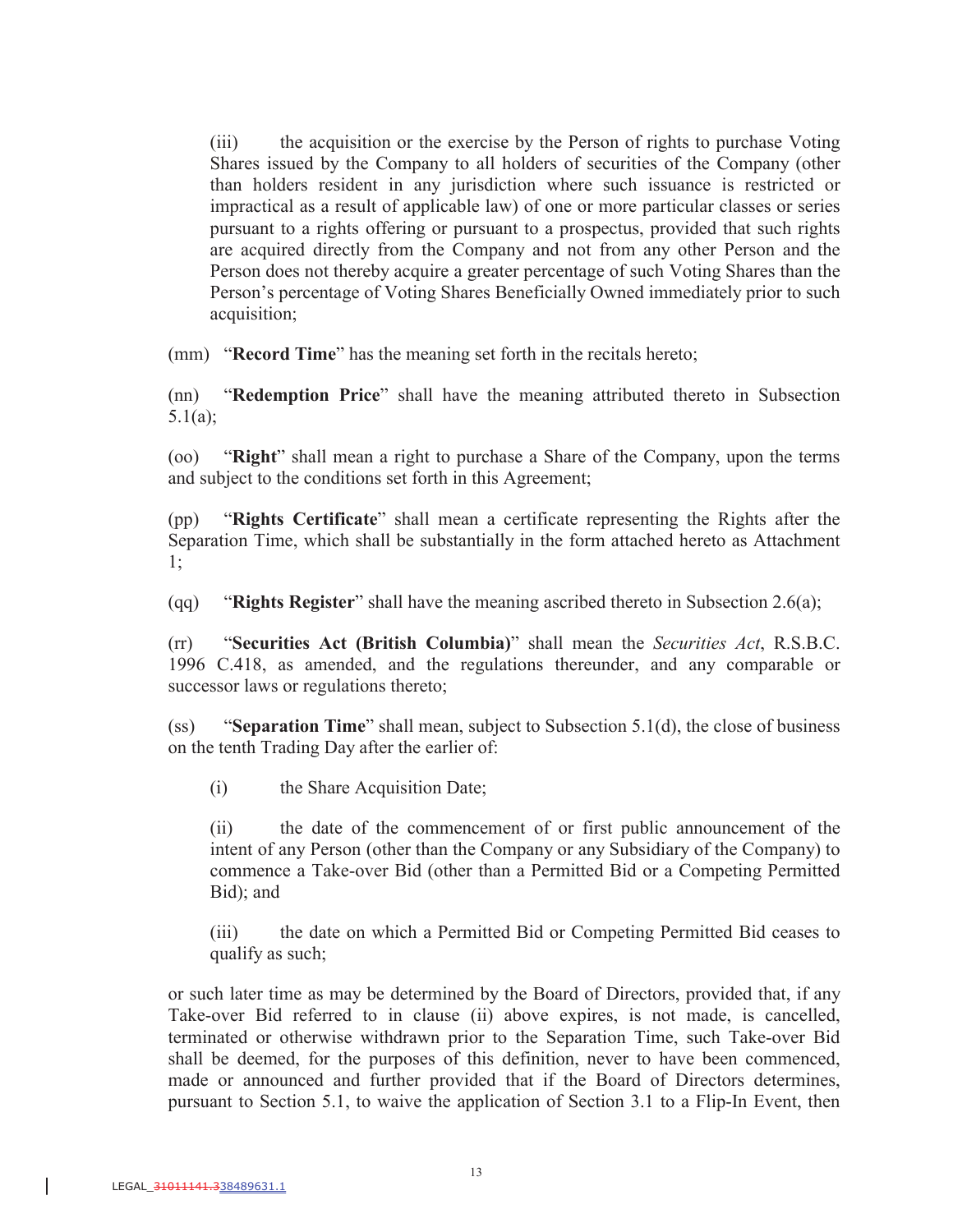the Separation Time in respect of such Flip-In Event shall be deemed never to have occurred and further provided that if the foregoing results in the Separation Time being prior to the Record Time, the Separation Time shall be the Record Time;

(tt) "**Share Acquisition Date**" shall mean the first date of public announcement (which, for purposes of this definition, shall include, without limitation, a report filed pursuant to early warning requirements under applicable securities laws) by the Company or an Acquiring Person of facts indicating that a Person has become an Acquiring Person;

(uu) "**Shares**" shall mean the common shares in the capital of the Company as presently constituted, as such shares may be subdivided, consolidated, reclassified or otherwise changed from time to time;

- (vv) "**Subsidiary**": a Person is a Subsidiary of another Person if:
	- (i) it is controlled by:
		- (A) that other; or

(B) that other and one or more Persons each of which is controlled by that other; or

- (C) two or more Persons each of which is controlled by that other; or
- (ii) it is a Subsidiary of a Person that is that other's Subsidiary;

(ww) "**Take-over Bid**" shall mean an Offer to Acquire Voting Shares or Convertible Securities, if, assuming that the Voting Shares or Convertible Securities subject to the Offer to Acquire are acquired and are Beneficially Owned at the date of such Offer to Acquire by the Person making such Offer to Acquire, the Voting Shares Beneficially Owned by the Person making the Offer to Acquire would constitute in the aggregate 20% or more of the outstanding Voting Shares at the date of the Offer to Acquire;

(xx) "**Termination Time**" shall mean the time at which the right to exercise Rights shall terminate pursuant to Section  $5.1(g)$ ;

(yy) "**Trading Day**", when used with respect to any securities, shall mean a day on which the principal Canadian stock exchange on which such securities are listed or admitted to trading is open for the transaction of business or, if the securities are not listed or admitted to trading on any Canadian stock exchange, a Business Day;

(zz) "**U.S. – Canadian Exchange Rate**" on any date shall mean:

(i) if on such date the Bank of Canada sets an average noon spot rate of exchange for the conversion of one United States dollar into Canadian dollars, such rate; and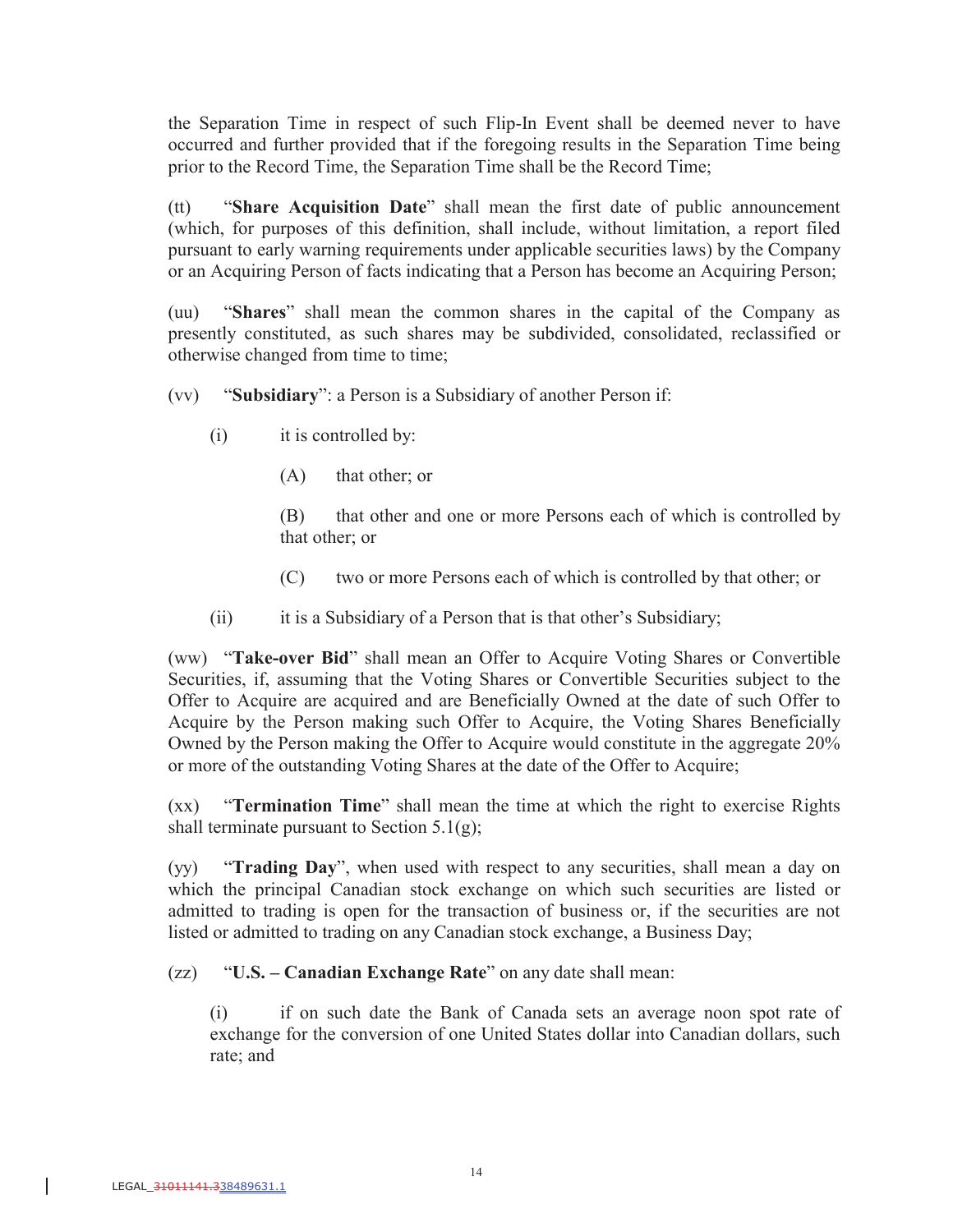(ii) in any other case, the rate for such date for the conversion of one United States dollar into Canadian dollars which is calculated in the manner which shall be determined by the Board of Directors from time to time acting in good faith;

(aaa) "**Voting Share Reduction**" shall mean an acquisition or redemption by the Company of Voting Shares which, by reducing the number of Voting Shares outstanding, increases the percentage of outstanding Voting Shares Beneficially Owned by any Person to 20% or more of the Voting Shares then outstanding; and

(bbb) "**Voting Shares**" shall mean the Shares and any other shares in the capital of the Company entitled to vote generally in the election of all directors of the Company.

### **1.2 Currency**

All sums of money which are referred to in this Agreement are expressed in lawful money of Canada, unless otherwise specified.

### **1.3 Headings**

The division of this Agreement into Articles, Sections, Subsections, Clauses, Paragraphs, Subparagraphs or other portions hereof and the insertion of headings, subheadings and a table of contents are for convenience of reference only and shall not affect the construction or interpretation of this Agreement.

### **1.4 Calculation of Number and Percentage of Beneficial Ownership of Outstanding Voting Shares**

(a) For purposes of this Agreement, in determining the percentage of outstanding Voting Shares with respect to which a Person is or is deemed to be the Beneficial Owner, all unissued Voting Shares of which such person is deemed to be the Beneficial Owner shall be deemed to be outstanding.

(b) For purposes of this Agreement, the percentage of Voting Shares Beneficially Owned by any Person shall be and be deemed to be the product (expressed as a percentage) determined by the formula:

### $100 \times A/B$

where:

 $A =$  the number of votes for the election of all directors of the Company generally attaching to the Voting Shares Beneficially Owned by such Person; and

B = the number of votes for the election of all directors of the Company generally attaching to all outstanding Voting Shares.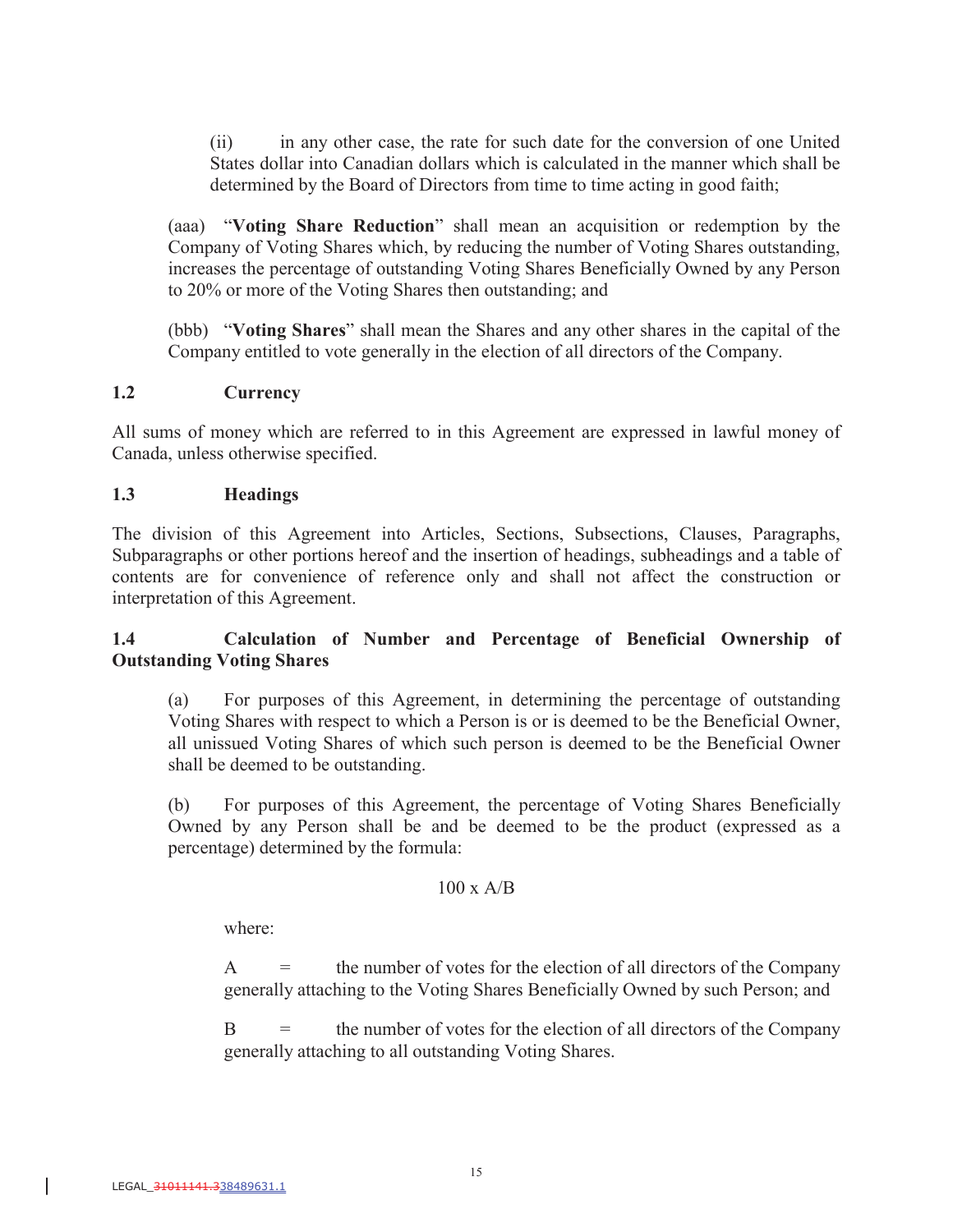The percentage of outstanding Voting Shares represented by any particular group of Voting Shares acquired or held by any Person shall be determined in like manner mutatis mutandis.

### **1.5 Acting Jointly or in Concert**

For purposes of this Agreement a Person is acting jointly or in concert with every Person who is a party to an agreement, commitment, arrangement or understanding, whether formal or informal or written or unwritten, with the first Person to acquire or Offer to Acquire any Voting Shares or Convertible Securities (other than (x) customary agreements with and between underwriters and/or banking group members and/or selling group members with respect to a distribution of securities by the Company, (y) pledges of securities in the ordinary course of business, and (z) Permitted Lock-Up Agreements).

### **1.6 Generally Accepted Accounting Principles**

Wherever in this Agreement reference is made to generally accepted accounting principles, such reference shall be deemed to be the recommendations at the relevant time of the Canadian Institute of Chartered Accountants, or any successor institute, applicable on a consolidated basis (unless otherwise specifically provided herein to be applicable on an unconsolidated basis) and which incorporates International Financial Reporting Standards as adopted by the Canadian Accounting Standards Board for periods beginning on or after January 1, 2011, as at the date on which a calculation is made or required to be made in accordance with generally accepted accounting principles. Where the character or amount of any asset or liability or item of revenue or expense is required to be determined, or any consolidation or other accounting computation is required to be made for the purpose of this Agreement or any document, such determination or calculation shall, to the extent applicable and except as otherwise specified herein or as otherwise agreed in writing by the parties, be made in accordance with such generally accepted accounting principles applied on a consistent basis.

# **Article 2**

# **THE RIGHTS**

### **2.1 Issue of Rights: Legend on Common Share Certificates**

(a) One Right shall be issued on the Effective Date in respect of each Common Share outstanding at the Record Time and one Right shall be issued in respect of each Common Share issued after the Record Time and prior to the earlier of the Separation Time and the Expiration Time.

(b) Certificates representing Shares which are issued after the Record Time but prior to the earlier of the Separation Time and the Expiration Time, shall also evidence one Right for each Share represented thereby until the earlier of the Separation Time or the Expiration Time and shall have impressed on, printed on, written on or otherwise affixed to them the following legend: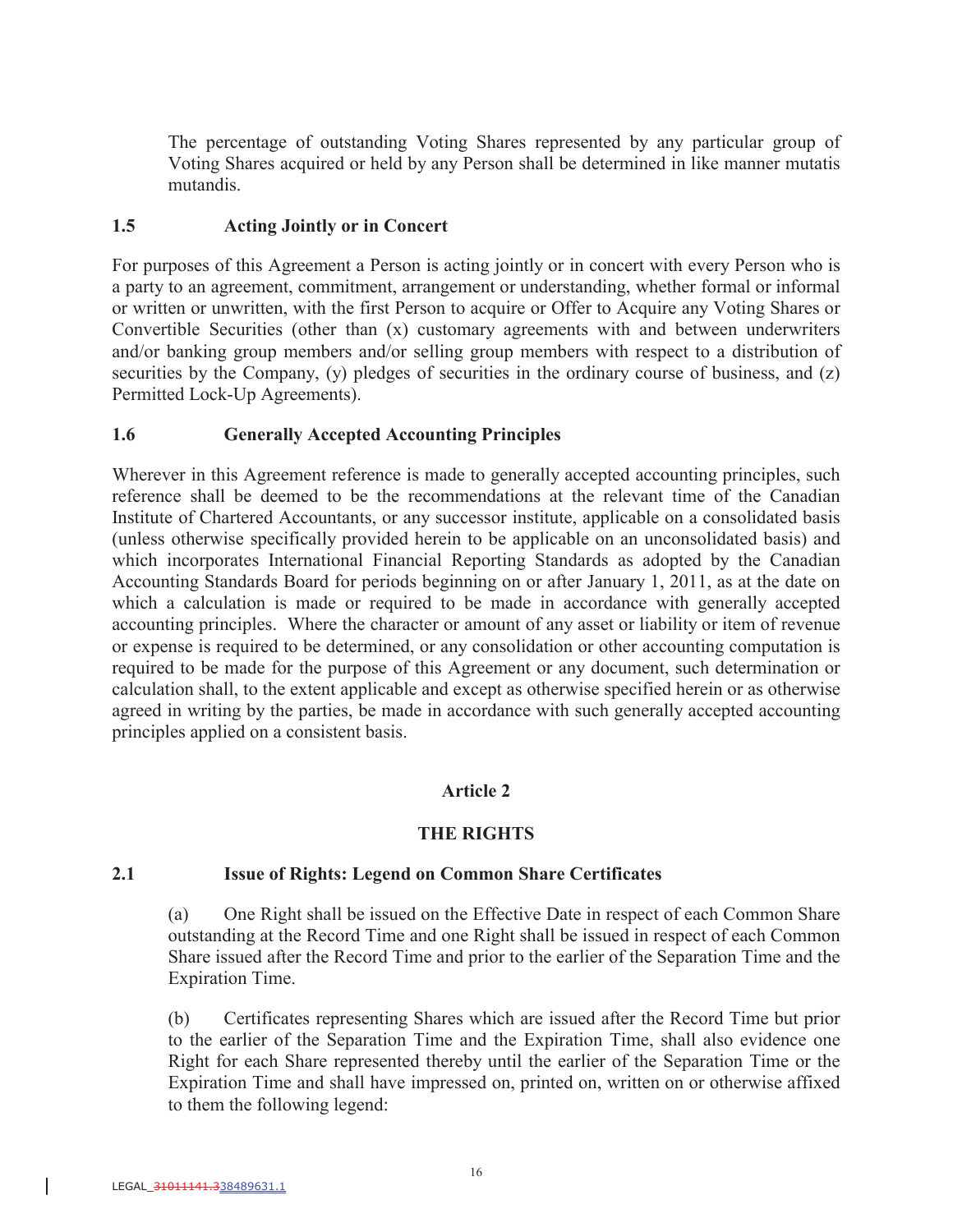Until the earlier of the Separation Time or the Expiration Time (as both terms are defined in the Shareholder Rights Agreement referred to below), this certificate also evidences and entitles the holder hereof to certain Rights as set forth in the Amended and Restated Shareholder Rights Plan Agreement dated as of June 9, 2016, andas amended and extended as of June  $13, 2019, 9, 2022$ , as may be amended or supplemented from time to time (the "**Shareholder Rights Agreement**"), between Taseko Mines Limited (the "**Company**") and Computershare Investor Services Inc., as Rights Agent, the terms of which are incorporated herein by reference and a copy of which is on file at the principal executive offices of the Company. Under certain circumstances set out in the Shareholder Rights Agreement, the rights may be amended or redeemed, may expire or may become void (if, in certain cases they are "**Beneficially Owned**" by an "**Acquiring Person**" as such terms are defined in the Shareholder Rights Agreement, whether currently held by or on behalf of such Person or a subsequent holder) or may be evidenced by separate certificates and no longer evidenced by this certificate. The Company will mail or arrange for the mailing of a copy of the Shareholder Rights Agreement to the holder of this certificate without charge as soon as practicable after the receipt of a written request therefor.

Certificates representing Shares that are issued and outstanding at the Record Time shall also evidence one Right for each Share represented thereby notwithstanding the absence of the foregoing legend, until the earlier of the Separation Time and the Expiration Time.

### **2.2 Initial Exercise Price; Exercise of Rights; Detachment of Rights**

(a) Subject to adjustment as herein set forth, each Right will entitle the holder thereof, from and after the Separation Time and prior to the Expiration Time, to purchase one Share for the Exercise Price as at the Business Day immediately preceding the day of exercise of the Right (which Exercise Price and number of Shares are subject to adjustment as set forth below). Notwithstanding any other provision of this Agreement, any Rights held by the Company or any of its Subsidiaries shall be void.

- (b) Until the Separation Time,
	- (i) the Rights shall not be exercisable and no Right may be exercised; and

(ii) each Right will be evidenced by the certificate for the associated Voting Share registered in the name of the holder thereof (which certificate shall also be deemed to represent a Rights Certificate) and will be transferable only together with, and will be transferred by a transfer of, such associated Voting Share.

- (c) From and after the Separation Time and prior to the Expiration Time:
	- (i) the Rights shall be exercisable; and

 $\overline{\phantom{a}}$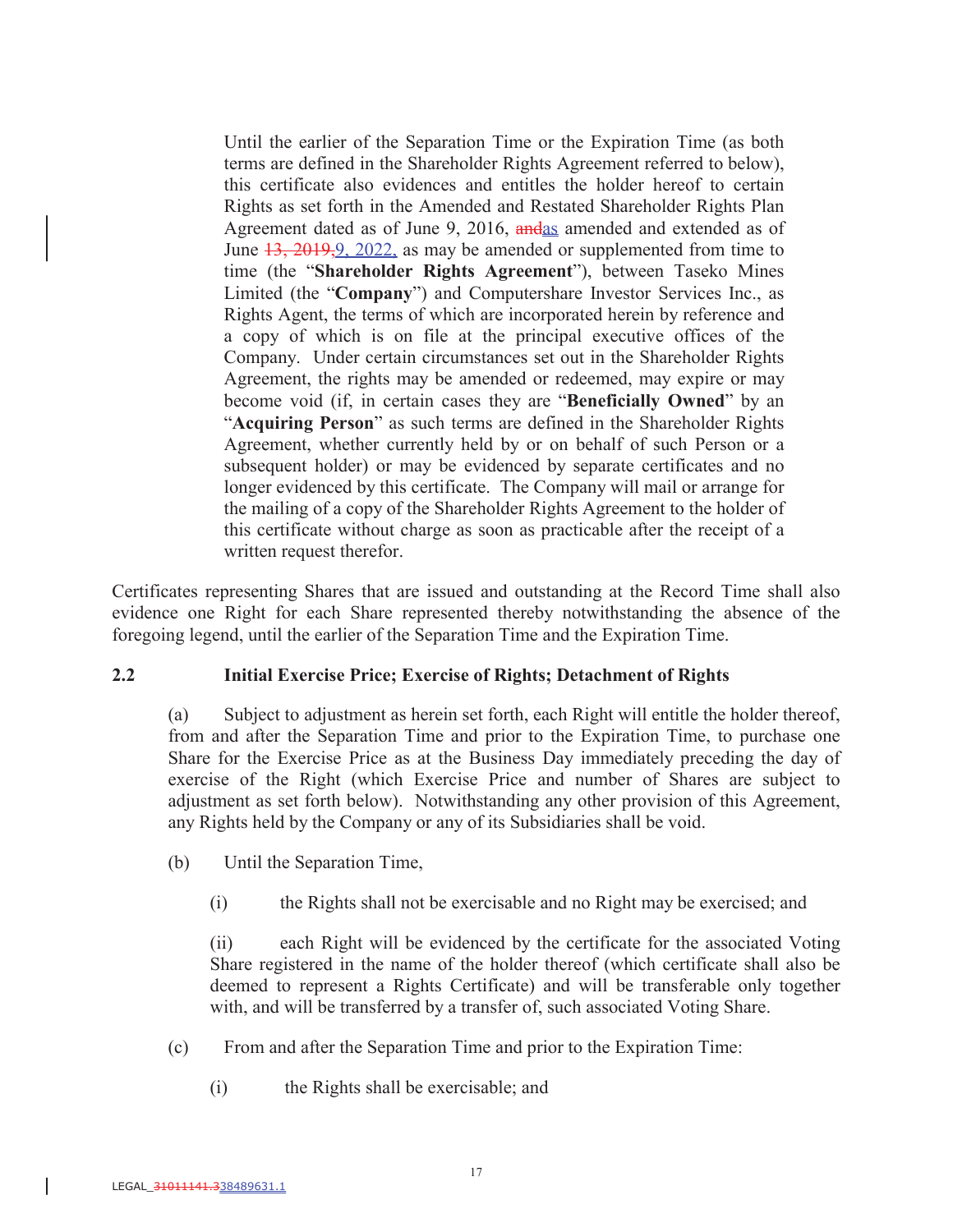(ii) the registration and transfer of Rights shall be separate from and independent of Voting Shares.

Promptly following the Separation Time, the Company will prepare or cause to be prepared and the Rights Agent will mail to each holder of record of Voting Shares as of the Separation Time and, in respect of each Convertible Security converted into Voting Shares after the Separation Time and prior to the Expiration Time, promptly after such conversion, the Company will prepare or cause to be prepared and the Rights Agent will mail to the holder so converting (other than in either case an Acquiring Person and any Transferee whose rights are or become null and void pursuant to Section 3.1(b) and, in respect of any Rights Beneficially Owned by such Acquiring Person or Transferee which are not held of record by such Acquiring Person or Transferee, the holder of record of such Rights (a "**Nominee**")), at such holder's address as shown by the records of the Company (the Company hereby agreeing to furnish copies of such records to the Rights Agent for this purpose):

(x) a Rights Certificate appropriately completed, representing the number of Rights held by such holder at the Separation Time or at the time of conversion, as applicable, and having such marks of identification or designation and such legends, summaries or endorsements printed thereon as the Company may deem appropriate and as are not inconsistent with the provisions of this Agreement, or as may be required to comply with any law, rule or regulation or judicial or administrative order made pursuant thereto or with any rule or regulation of any self-regulatory organization, stock exchange or quotation system on which the Rights may from time to time be listed or traded, or to conform to usage; and

(y) disclosure statement describing the Rights,

provided that a Nominee shall be sent the materials provided for in (x) and (y) only in respect of all Shares held of record by it which are not Beneficially Owned by an Acquiring Person. In order for the Company to determine whether any Person is holding Shares which are Beneficially Owned by another Person, the Company may require such first Person to furnish such information and documentation as the Company deems necessary.

(d) Rights may be exercised, in whole or in part, on any Business Day after the Separation Time and prior to the Expiration Time by submitting to the Rights Agent at its office in Vancouver, Canada or any other office of the Rights Agent in cities designated from time to time for that purpose by the Company with the approval of the Rights Agent:

(i) the Rights Certificate evidencing such Rights;

(ii) an election to exercise such Rights (an "**Election to Exercise**") substantially in the form attached to the Rights Certificate appropriately completed and duly executed by the holder or such holder's executors or administrators or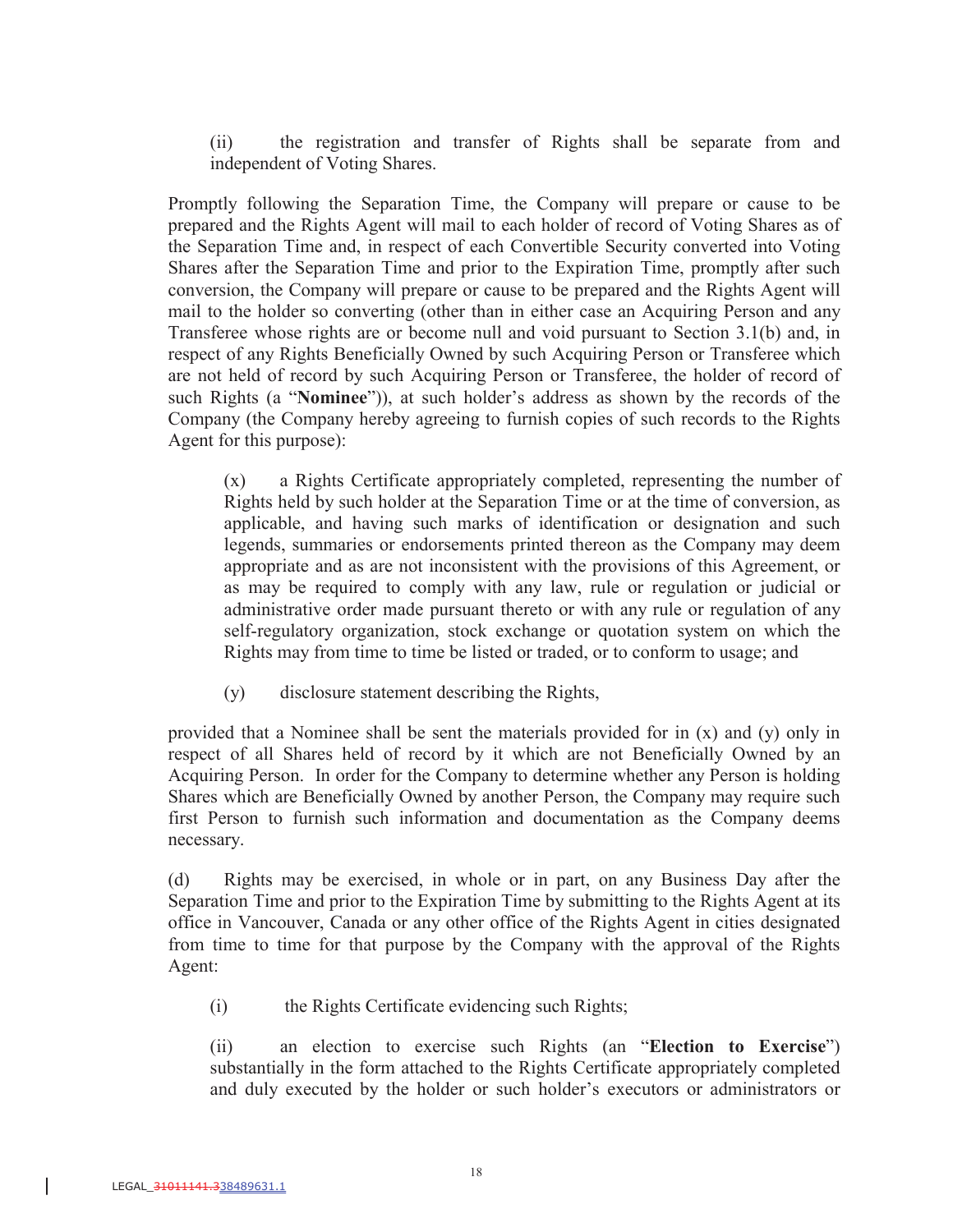other personal representatives or such holder's or their legal attorney duly appointed by an instrument in writing in form and executed in a manner satisfactory to the Rights Agent; and

(iii) payment by certified cheque, banker's draft, money order or wire transfer payable to the order of the Rights Agent, of a sum equal to the Exercise Price multiplied by the number of Rights being exercised and a sum sufficient to cover any transfer tax or charge which may be payable in respect of any transfer involved in the transfer or delivery of Rights Certificates or the issuance or delivery of certificates for Shares in a name other than that of the holder of the Rights being exercised.

(e) Upon receipt of a Rights Certificate, together with a completed Election to Exercise executed in accordance with Clause 2.2(d)(ii), which does not indicate that such Right is null and void as provided by Subsection 3.1(b), and payment as set forth in Clause 2.2(d)(iii), the Rights Agent (unless otherwise instructed by the Company in the event that the Company is of the opinion that the Rights cannot be exercised in accordance with this Agreement) will thereupon as soon as practicable:

(i) requisition from the transfer agent certificates representing the number of such Shares to be purchased (the Company hereby irrevocably authorizing its transfer agent to comply with all such requisitions);

(ii) when appropriate, requisition from the Company the amount of cash to be paid in lieu of issuing fractional Shares;

(iii) after receipt of the certificates referred to in Clause 2.2(e)(i), deliver the same to or upon the order of the registered holder of such Rights Certificates, registered in such name or names as may be designated by such holder;

(iv) when appropriate, after receipt, deliver the cash referred to in Clause  $2.2(e)(ii)$  to or to the order of the registered holder of such Rights Certificate; and

(v) remit to the Company all payments received on the exercise of Rights.

(f) In case the holder of any Rights shall exercise less than all the Rights evidenced by such holder's Rights Certificate, a new Rights Certificate evidencing the Rights remaining unexercised (subject to the provisions of Subsection 5.5(a)) will be issued by the Rights Agent to such holder or to such holder's duly authorized assigns.

(g) The Company covenants and agrees that it will:

(i) take all such action as may be necessary and within its power to ensure that all Shares delivered upon exercise of Rights shall, at the time of delivery of the certificates for such Shares (subject to payment of the Exercise Price), be duly and validly authorized, executed, issued and delivered as fully paid and non-assessable;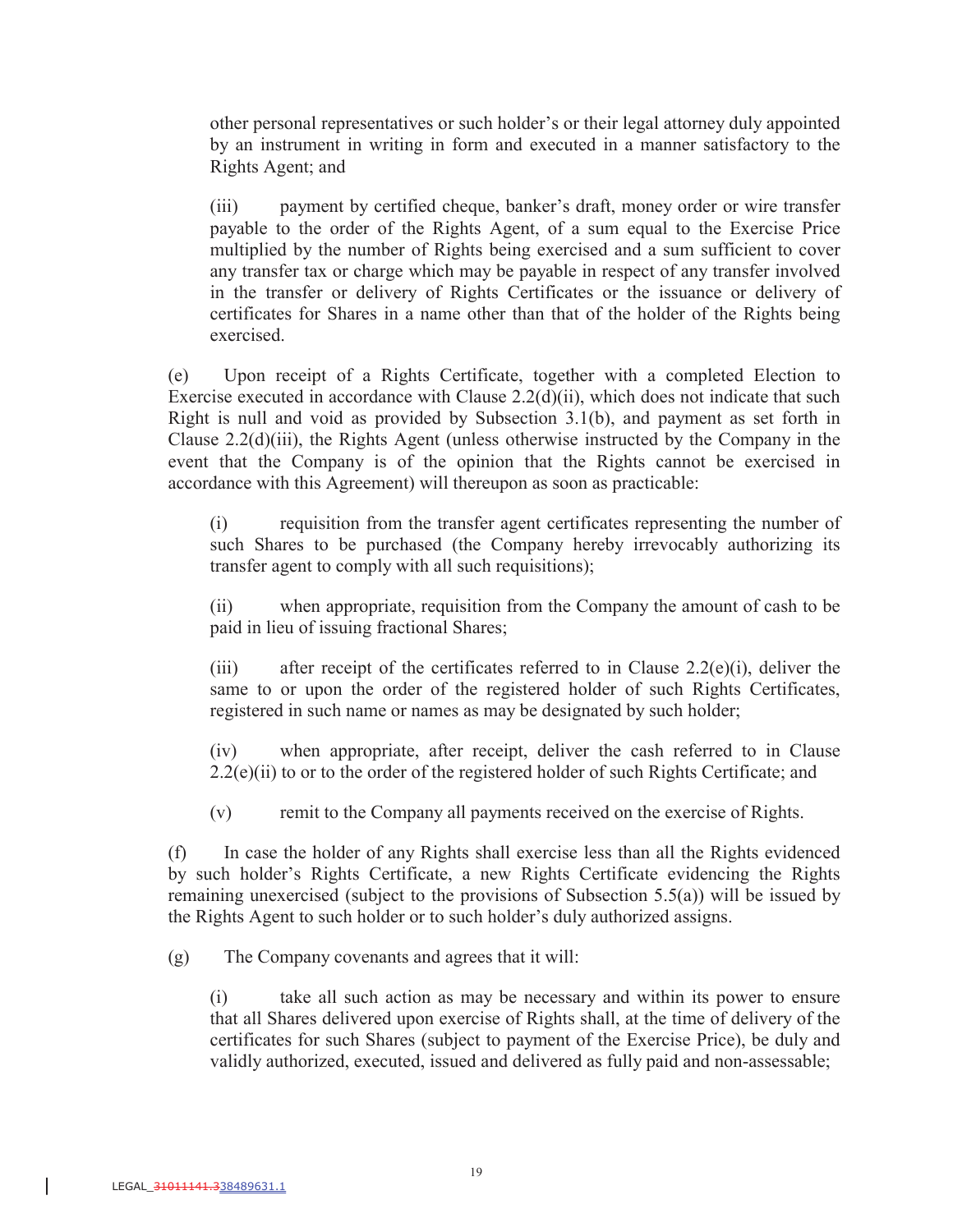(ii) take all such action as may be necessary and within its power to comply with the requirements of the Business Corporations Act (British Columbia), the Securities Act (British Columbia) and the securities laws or comparable legislation of each of the provinces of Canada, and any other applicable law, rule or regulation, in connection with the issuance and delivery of the Rights Certificates and the issuance of any Shares upon exercise of Rights;

(iii) use reasonable efforts to cause all Shares issued upon exercise of Rights to be listed on the stock exchanges and markets on which such Shares were traded immediately prior to the Separation Time;

(iv) pay when due and payable, if applicable, any and all federal, provincial and municipal transfer taxes and charges (not including any income or capital taxes of the holder or exercising holder or any liability of the Company to withhold tax) which may be payable in respect of the original issuance or delivery of the Rights Certificates, or certificates for Shares to be issued upon exercise of any Rights, provided that the Company shall not be required to pay any transfer tax or charge which may be payable in respect of any transfer involved in the transfer or delivery of Rights Certificates or the issuance or delivery of certificates for Shares in a name other than that of the holder of the Rights being transferred or exercised; and

(v) after the Separation Time, except as permitted by Sections 5.1 and 5.4, not take (or permit any Subsidiary to take) any action if at the time such action is taken it is reasonably foreseeable that such action will diminish substantially or otherwise eliminate the benefits intended to be afforded by the Rights.

### **2.3 Adjustments to Exercise Price; Number of Rights**

The Exercise Price, the number and kind of securities subject to purchase upon exercise of each Right and the number of Rights outstanding are subject to adjustment from time to time as provided in this Section 2.3.

(a) In the event the Company shall at any time after the Record Time and prior to the Expiration Time:

(i) declare or pay a dividend on Shares payable in Shares or Convertible Securities in respect thereof other than pursuant to any Dividend Reinvestment Plan;

(ii) subdivide or change the then outstanding Shares into a greater number of Shares;

(iii) consolidate or change the then outstanding Shares into a smaller number of Shares; or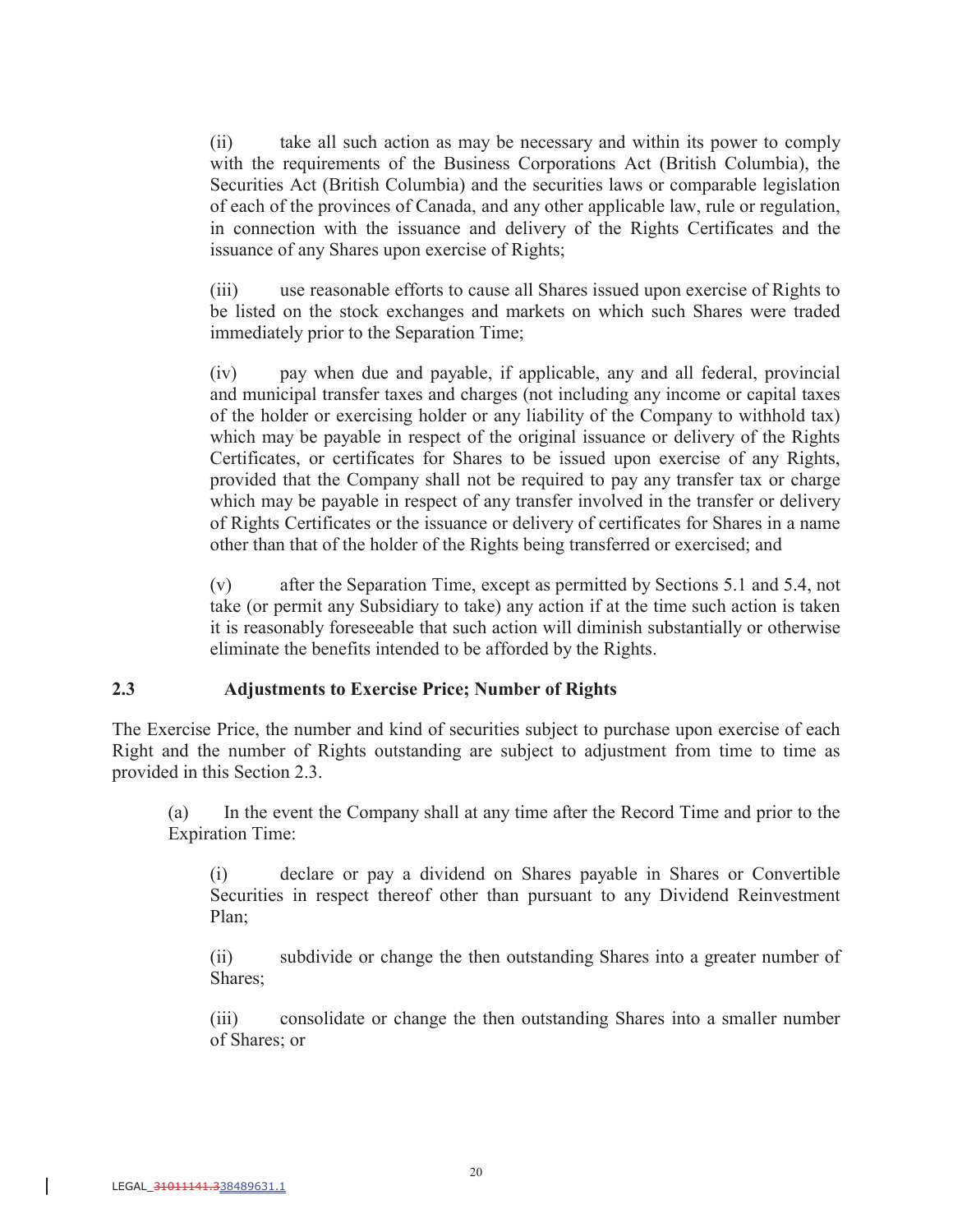(iv) issue any Shares (or Convertible Securities in respect thereof) in respect of, in lieu of or in exchange for existing Shares except as otherwise provided in this Section 2.3,

then the Exercise Price and the number of Rights outstanding (or, if the payment or effective date therefor shall occur after the Separation Time, the securities purchasable upon exercise of Rights) shall be adjusted as of the payment or effective date in the manner set forth below.

If the Exercise Price and number of Rights outstanding are to be adjusted:

(x) the Exercise Price in effect after such adjustment will be equal to the Exercise Price in effect immediately prior to such adjustment divided by the number of Shares (or other capital stock) (the "**Expansion Factor**") that a holder of one Share immediately prior to such distribution, subdivision, change, consolidation or issuance would hold thereafter as a result thereof; and

(y) each Right held prior to such adjustment will become that number of Rights equal to the Expansion Factor,

and the adjusted number of Rights will be deemed to be distributed among the Shares with respect to which the original Rights were associated (if they remain outstanding) and the Shares issued in respect of such dividend, subdivision, change, consolidation or issuance, so that each such Share (or other capital stock) will have exactly one Right associated with it.

For greater certainty, if the securities purchasable upon exercise of Rights are to be adjusted, the securities purchasable upon exercise of each Right after such adjustment will be the securities that a holder of the securities purchasable upon exercise of one Right immediately prior to such dividend, subdivision, change, consolidation or issuance would hold thereafter as a result of such dividend, subdivision, change, consolidation or issuance.

If, after the Record Time and prior to the Expiration Time, the Company shall issue any shares of capital stock other than Shares in a transaction of a type described in Clause  $2.3(a)(i)$  or (iv), such shares of capital stock shall be treated herein as nearly equivalent to Shares as may be practicable and appropriate under the circumstances and the Company and the Rights Agent agree to amend this Agreement in order to effect such treatment.

If an event occurs which would require an adjustment under both this Section 2.3 and Section 3.1, the adjustment provided for in this Section 2.3 shall be in addition to, and shall be made prior to, any adjustment required under Section 3.1.

In the event the Company shall at any time after the Record Time and prior to the Separation Time issue any Shares otherwise than in a transaction referred to in this Subsection 2.3(a), each such Share so issued shall automatically have one new Right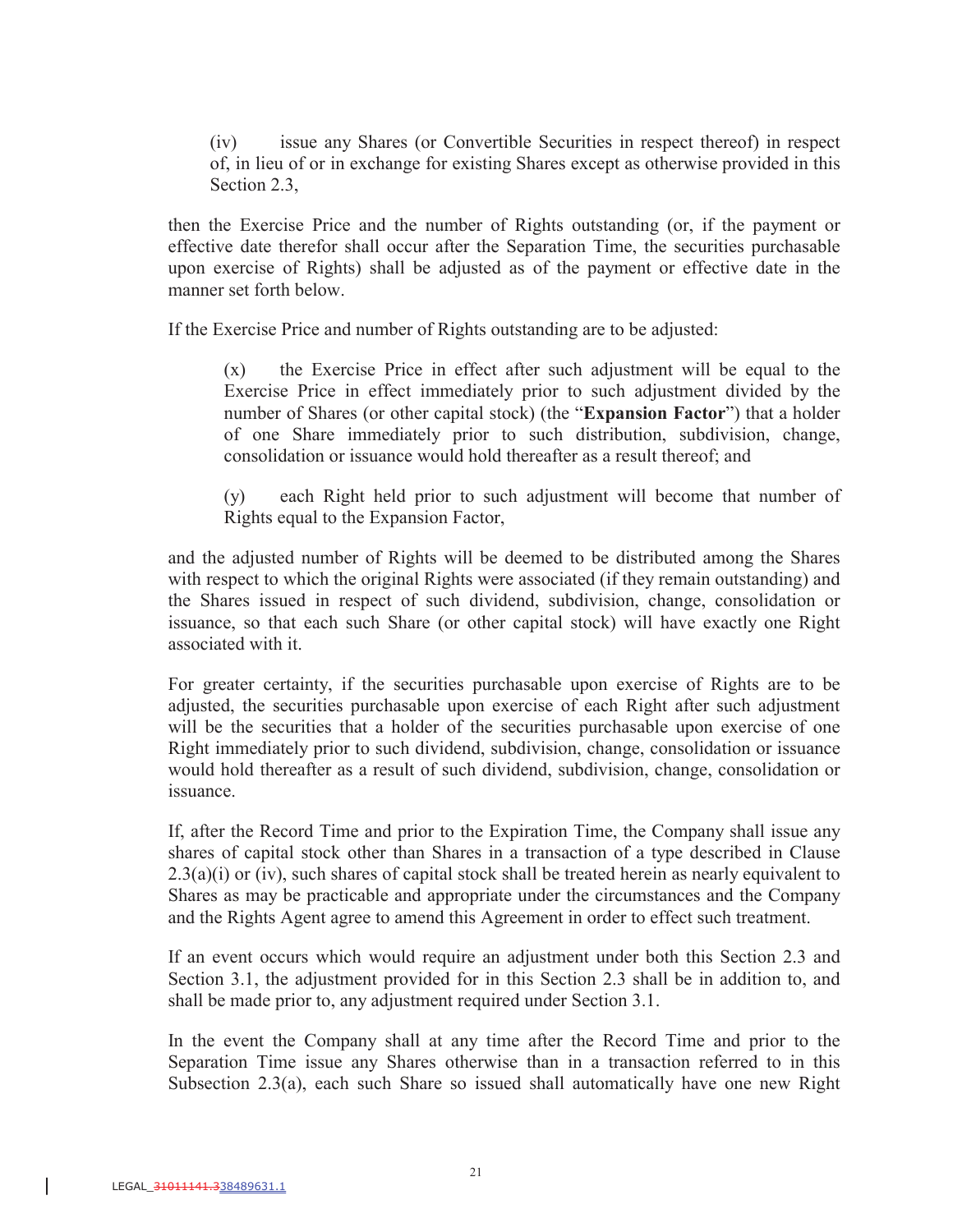associated with it, which Right shall be evidenced by the certificate representing such associated Share.

(b) In the event the Company shall at any time after the Record Time and prior to the Separation Time fix a record date for the issuance of rights, options or warrants to all holders of Shares entitling them (for a period expiring within 45 calendar days after such record date) to subscribe for or purchase Shares (or Convertible Securities in respect of Shares) at a price per Share (or, in the case of a Convertible Security, having a conversion, exchange or exercise price per share, including the price required to be paid to purchase such Convertible Security) less than the Market Price per Share on such record date, the Exercise Price to be in effect after such record date shall be determined by multiplying the Exercise Price in effect immediately prior to such record date by a fraction:

(i) the numerator of which shall be the number of Shares outstanding on such record date plus the number of Shares that the aggregate offering price of the total number of Shares so to be offered (and/or the aggregate initial conversion, exchange or exercise price of the Convertible Securities, including the price required to be paid to purchase such Convertible Securities) would purchase at such Market Price per Share; and

(ii) the denominator of which shall be the number of Shares outstanding on such record date plus the number of additional Shares to be offered for subscription or purchase (or into which the Convertible Securities so to be offered are initially convertible, exchangeable or exercisable).

In case such subscription price may be paid by delivery of consideration, part or all of which may be in a form other than cash, the value of such consideration shall be as determined in good faith by the Board of Directors, whose determination shall be described in a statement filed with the Rights Agent and shall be binding on the Rights Agent and the holders of Rights. Such adjustment shall be made successively whenever such a record date is fixed, and in the event that such rights, options or warrants are not so issued, or if issued, are not exercised prior to the expiration thereof, the Exercise Price shall be readjusted to the Exercise Price which would then be in effect if such record date had not been fixed, or to the Exercise Price which would be in effect based upon the number of Shares (or securities convertible into, or exchangeable or exercisable for Shares) actually issued upon the exercise of such rights, options or warrants, as the case may be.

For purposes of this Agreement, the granting of the right to purchase Shares (whether from treasury or otherwise) pursuant to any Dividend Reinvestment Plan or any employee benefit plan, stock option plan or any similar plan shall be deemed not to constitute an issue of rights, options or warrants by the Company; provided, however, that, in the case of any Dividend Reinvestment Plan or share purchase plan, the right to purchase Shares is at a price per Share of not less than 90% of the current market price per share (determined as provided in such plans) of the Shares.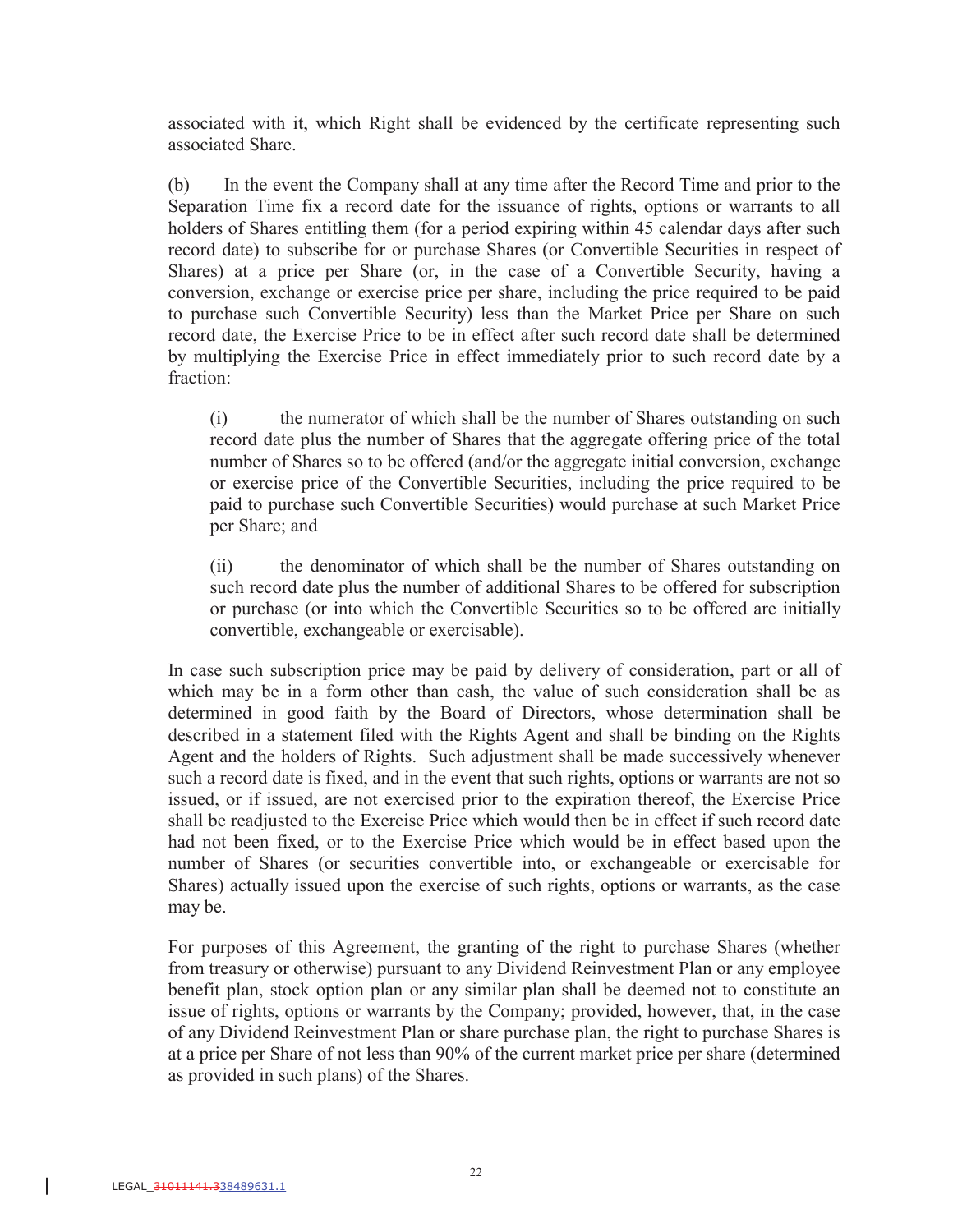(c) In the event the Company shall at any time after the Record Time and prior to the Separation Time fix a record date for the making of a distribution to all holders of Shares (including any such distribution made in connection with a merger or amalgamation) of evidences of indebtedness, cash (other than an annual cash dividend or a dividend paid in Common Shares, but including any dividend payable in securities other than Common Shares), assets or rights, options or warrants (excluding rights, options or warrants expiring within 45 calendar days after such record date) to purchase Shares or Convertible Securities in respect of Shares, the Exercise Price in effect after such record date shall be equal to the Exercise Price in effect immediately prior to such record date less the fair market value (as determined in good faith by the Board of Directors) of the portion of the evidences of indebtedness, cash, assets, rights, options or warrants so to be distributed applicable to the securities purchasable upon exercise of one Right.

(d) Notwithstanding anything herein to the contrary, no adjustment in the Exercise Price shall be required unless such adjustment would require an increase or decrease of at least one per cent in the Exercise Price; provided, however, that any adjustments which by reason of this Subsection 2.3(d) are not required to be made shall be carried forward and taken into account in any subsequent adjustment. All calculations under Section 2.3 shall be made to the nearest cent or to the nearest ten-thousandth of a Share. Any adjustment required by Section 2.3 shall be made as of:

(i) the payment or effective date for the applicable dividend, subdivision, change, combination or issuance, in the case of an adjustment made pursuant to Subsection 2.3(a); or

(ii) the record date for the applicable dividend or distribution, in the case of an adjustment made pursuant to Subsection 2.3(b) or (c), subject to readjustment to reverse the same if such dividend or distribution shall not be made.

(e) In the event the Company shall at any time after the Record Time and prior to the Separation Time issue any shares (other than Shares), or rights, options or warrants to subscribe for or purchase any such shares, or securities convertible into or exchangeable for any such shares, in a transaction referred to in Clause  $2.3(a)(i)$  or (iv) or Subsections 2.3(b) or (c), if the Board of Directors acting in good faith determines that the adjustments contemplated by Subsections  $2.3(a)$ , (b) and (c) in connection with such transaction will not appropriately protect the interests of the holders of Rights, the Board of Directors may determine what other adjustments to the Exercise Price, number of Rights and/or securities purchasable upon exercise of Rights would be appropriate and, notwithstanding Subsections 2.3(a), (b) and (c), such adjustments, rather than the adjustments contemplated by Subsections 2.3(a), (b) and (c), shall be made. Subject to Subsection 5.4(b) and (c), the Company and the Rights Agent may, with the prior approval of the holders of the Shares amend this Agreement as appropriate to provide for such adjustments.

(f) Each Right originally issued by the Company subsequent to any adjustment made to the Exercise Price hereunder shall evidence the right to purchase, at the adjusted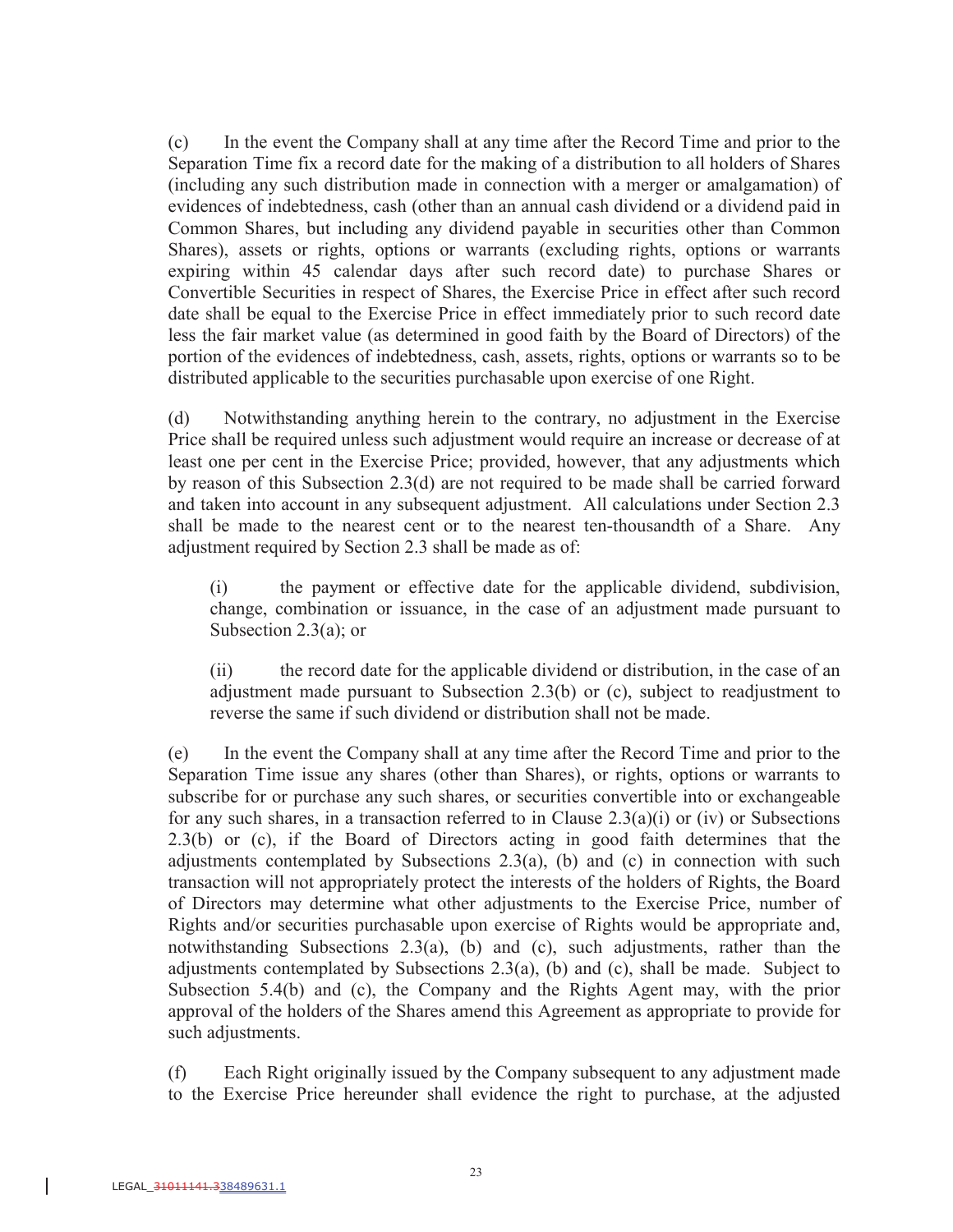Exercise Price, the number of Shares purchasable from time to time hereunder upon exercise of a Right immediately prior to such issue, all subject to further adjustment as provided herein.

(g) Irrespective of any adjustment or change in the Exercise Price or the number of Shares issuable upon the exercise of the Rights, the Rights Certificates theretofore and thereafter issued may continue to express the Exercise Price per Share and the number of Shares which were expressed in the initial Rights Certificates issued hereunder.

(h) In any case in which this Section 2.3 shall require that an adjustment in the Exercise Price be made effective as of a record date for a specified event, the Company may elect to defer until the occurrence of such event the issuance to the holder of any Right exercised after such record date the number of Shares and other securities of the Company, if any, issuable upon such exercise over and above the number of Shares and other securities of the Company, if any, issuable upon such exercise on the basis of the Exercise Price in effect prior to such adjustment; provided, however, that the Company shall deliver to such holder an appropriate instrument evidencing such holder's right to receive such additional shares (fractional or otherwise) or other securities upon the occurrence of the event requiring such adjustment.

(i) Notwithstanding anything contained in this Section 2.3 to the contrary, the Company shall be entitled to make such reductions in the Exercise Price, in addition to those adjustments expressly required by this Section 2.3, as and to the extent that in their good faith judgment the Board of Directors shall determine to be advisable, in order that any:

(i) consolidation or subdivision of Shares;

(ii) issuance (wholly or in part for cash) of Shares or securities that by their terms are convertible into or exchangeable for Shares;

- (iii) stock dividends; or
- (iv) issuance of rights, options or warrants referred to in this Section 2.3,

hereafter made by the Company to holders of its Shares, subject to applicable taxation laws, shall not be taxable to such shareholders or shall subject such shareholders to a lesser amount of tax.

(j) Whenever an adjustment to the Exercise Price or a change in the securities purchaseable upon exercise of the Rights is made pursuant to this Section 2.3, the Company shall promptly and in any event, where such change or adjustment occurs prior to the Separation Time, not later than the Separation Time:

(i) promptly prepare a certificate setting forth such adjustment and a brief statement of the facts accounting for such adjustment; and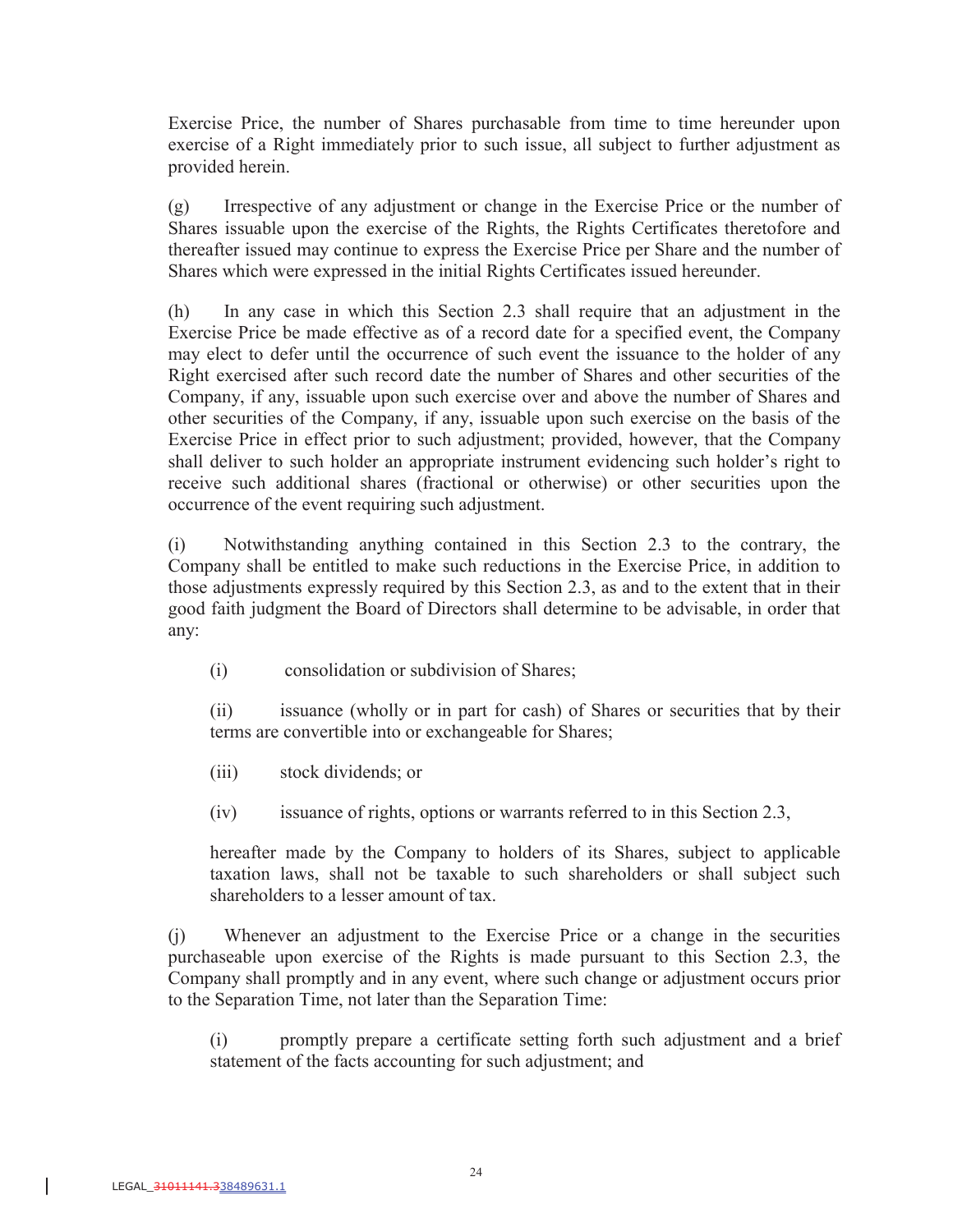(ii) promptly file with the Rights Agent and with each transfer agent for the Common Shares a copy of such certificate and mail a brief summary thereof to each holder of Rights who requests a copy;

(iii) cause notice of the particulars of such adjustment or change to be given to the holders of the Rights.

Failure to file such certificate or to cause such notice to be given as aforesaid, or any defect therein, shall not affect the validity of any such adjustment or change.

### **2.4 Date on Which Exercise Is Effective**

Each Person in whose name any certificate for Shares or other securities, if applicable, is issued upon the exercise of Rights shall for all purposes be deemed to have become the absolute holder of record of the Shares or other securities, if applicable, represented thereon, and such certificate shall be dated the date upon which the Rights Certificate evidencing such Rights was duly surrendered in accordance with Subsection 2.2(d) (together with a duly completed Election to Exercise) and payment of the Exercise Price for such Rights (and any applicable transfer taxes and other governmental charges payable by the exercising holder hereunder) was made; provided, however, that if the date of such surrender and payment is a date upon which the Share transfer books of the Company are closed, such Person shall be deemed to have become the record holder of such Shares on, and such certificate shall be dated, the next succeeding Business Day on which the Share transfer books of the Company are open.

# **2.5 Execution, Authentication, Delivery and Dating of Rights Certificates**

(a) The Rights Certificates shall be executed on behalf of the Company by any of its Chairman of the Board, President, Chief Executive Officer and Chief Financial Officer. The signature of any of these officers on the Rights Certificates may be manual or facsimile. Rights Certificates bearing the manual or facsimile signatures of individuals who were at any time the proper officers of the Company shall bind the Company, notwithstanding that such individuals or any of them have ceased to hold such offices either before or after the countersignature and delivery of such Rights Certificates.

(b) Promptly after the Company learns of the Separation Time, the Company will notify the Rights Agent of such Separation Time and will deliver Rights Certificates executed by the Company to the Rights Agent for countersignature, and the Rights Agent shall countersign (manually or by facsimile signature in a manner satisfactory to the Company) and send such Rights Certificates to the holders of the Rights pursuant to Subsection 2.2(c) hereof. No Rights Certificate shall be valid for any purpose until countersigned by the Rights Agent as aforesaid.

(c) Each Rights Certificate shall be dated the date of countersignature thereof.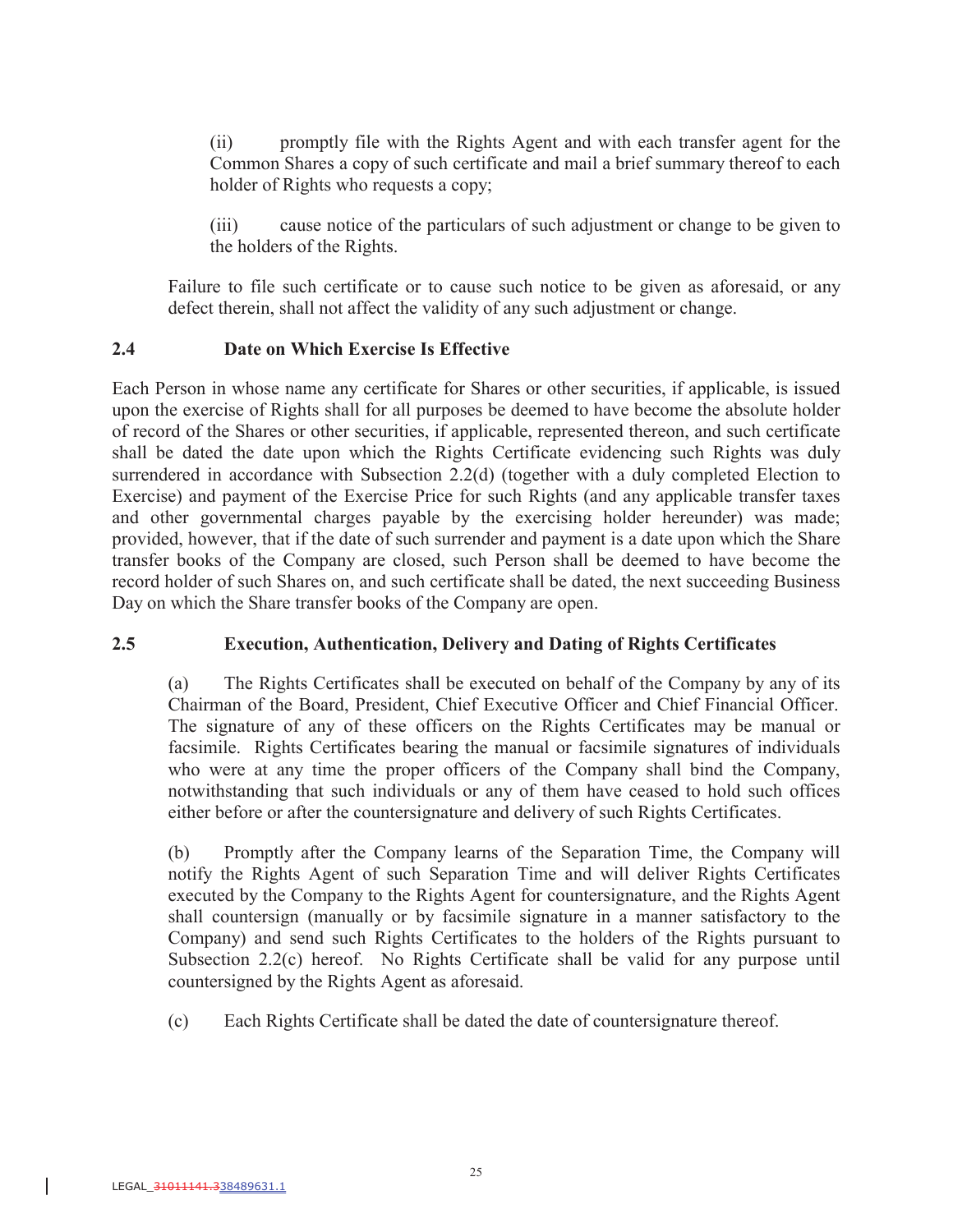### **2.6 Registration, Transfer and Exchange**

(a) The Company will cause to be kept a register (the "**Rights Register**") in which, subject to such reasonable regulations as it may prescribe, the Company will provide for the registration and transfer of Rights. The Rights Agent, at its office in the City of Vancouver, is hereby appointed registrar for the Rights (the "**Rights Registrar**") for the purpose of maintaining the Rights Register for the Company and registering Rights and transfers of Rights as herein provided and the Rights Agent hereby accepts such appointment. In the event that the Rights Agent shall cease to be the Rights Registrar, the Rights Agent will have the right to examine the Rights Register at all reasonable times.

After the Separation Time and prior to the Expiration Time, upon surrender for registration of transfer or exchange of any Rights Certificate, and subject to the provisions of Subsection 2.6(c), the Company will execute, and the Rights Agent will countersign and deliver, in the name of the holder or the designated transferee or transferees, as required pursuant to the holder's instructions, one or more new Rights Certificates evidencing the same aggregate number of Rights as did the Rights Certificates so surrendered.

(b) All Rights issued upon any registration of transfer or exchange of Rights Certificates shall be the valid obligations of the Company, and such Rights shall be entitled to the same benefits under this Agreement as the Rights surrendered upon such registration of transfer or exchange.

(c) Every Rights Certificate surrendered for registration of transfer or exchange shall be duly endorsed, or be accompanied by a written instrument of transfer in form satisfactory to the Company or the Rights Agent, as the case may be, duly executed by the holder thereof or such holder's attorney duly authorized in writing. As a condition to the issuance of any new Rights Certificate under this Section 2.6, the Company may require the payment of a sum sufficient to cover any tax or other governmental charge that may be imposed in relation thereto and any other expenses (including the reasonable fees and expenses of the Rights Agent) connected therewith.

# **2.7 Mutilated, Destroyed, Lost and Stolen Rights Certificates**

(a) If any mutilated Rights Certificate is surrendered to the Rights Agent prior to the Expiration Time, the Company shall execute and the Rights Agent shall countersign and deliver in exchange therefor a new Rights Certificate evidencing the same number of Rights as did the Rights Certificate so surrendered.

(b) If there shall be delivered to the Company and the Rights Agent prior to the Expiration Time:

(i) evidence to their reasonable satisfaction of the destruction, loss or theft of any Rights Certificate; and

 $\overline{\phantom{a}}$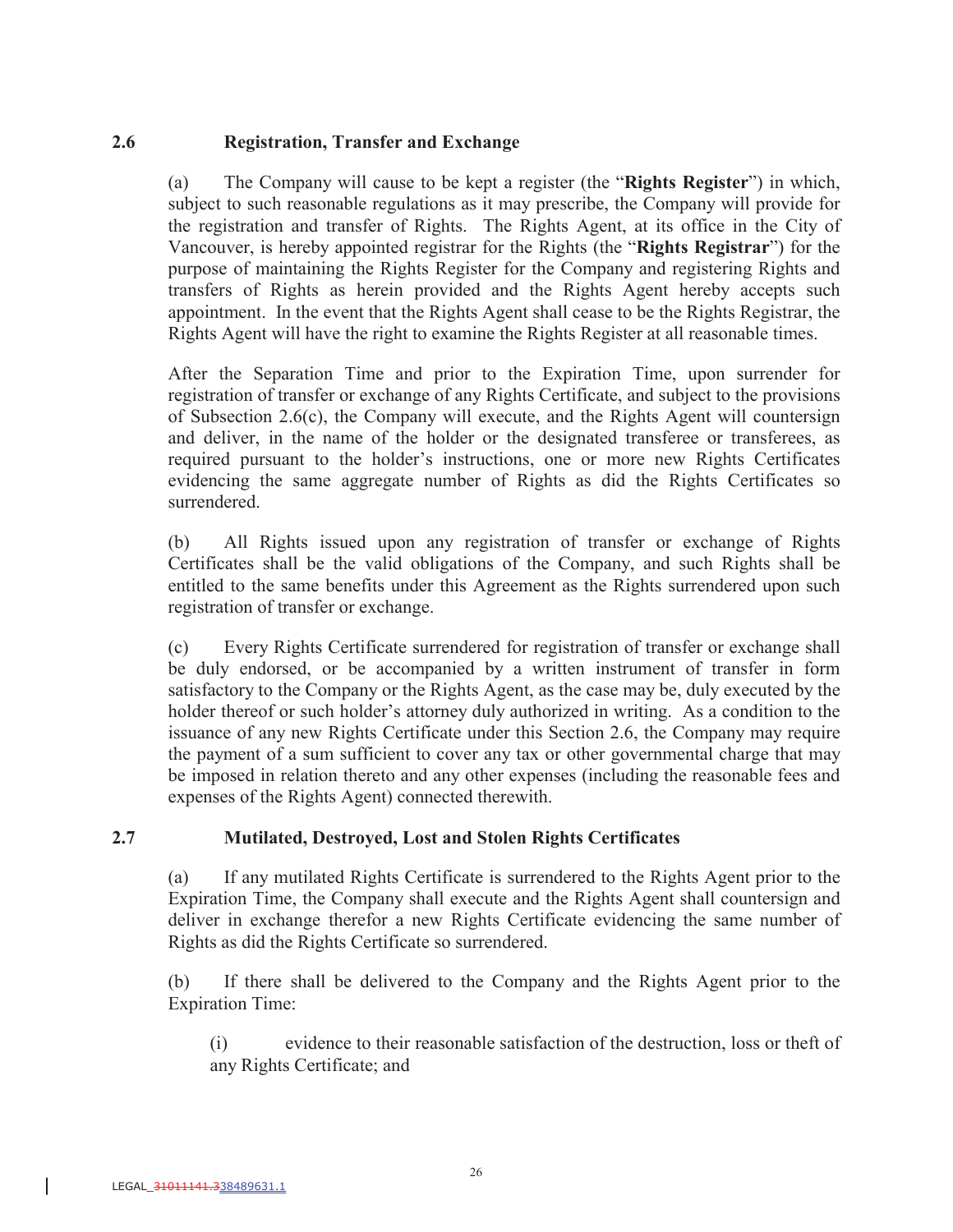(ii) such security and indemnity as may be reasonably required by them to save each of them and any of their agents harmless,

then, in the absence of notice to the Company or the Rights Agent that such Rights Certificate has been acquired by a bona fide purchaser, the Company shall execute and upon the Company's request the Rights Agent shall countersign and deliver, in lieu of any such destroyed, lost or stolen Rights Certificate, a new Rights Certificate evidencing the same number of Rights as did the Rights Certificate so destroyed, lost or stolen.

(c) As a condition to the issuance of any new Rights Certificate under this Section 2.7, the Company may require the payment of a sum sufficient to cover any tax or other governmental charge that may be imposed in relation thereto and any other expenses (including the reasonable fees and expenses of the Rights Agent) connected therewith.

(d) Every new Rights Certificate issued pursuant to this Section 2.7 in lieu of any destroyed, lost or stolen Rights Certificate shall evidence the contractual obligation of the Company, whether or not the destroyed, lost or stolen Rights Certificate shall be at any time enforceable by anyone, and shall be entitled to all the benefits of this Agreement equally and proportionately with any and all other Rights duly issued hereunder.

# **2.8 Persons Deemed Owners of Rights**

The Company, the Rights Agent and any agent of the Company or the Rights Agent may deem and treat the Person in whose name a Rights Certificate (or, prior to the Separation Time, the associated Share certificate) is registered as the absolute owner thereof and of the Rights evidenced thereby for all purposes whatsoever. As used in this Agreement, unless the context otherwise requires, the term "**holder**" of any Right shall mean the registered holder of such Right (or, prior to the Separation Time, of the associated Share).

# **2.9 Delivery and Cancellation of Certificates**

All Rights Certificates surrendered upon exercise or for redemption, registration of transfer or exchange shall, if surrendered to any Person other than the Rights Agent, be delivered to the Rights Agent and, in any case, shall be promptly cancelled by the Rights Agent. The Company may at any time deliver to the Rights Agent for cancellation any Rights Certificates previously countersigned and delivered hereunder which the Company may have acquired in any manner whatsoever, and all Rights Certificates so delivered shall be promptly cancelled by the Rights Agent. No Rights Certificate shall be countersigned in lieu of or in exchange for any Rights Certificates cancelled as provided in this Section 2.9, except as expressly permitted by this Agreement. The Rights Agent shall, subject to applicable laws, destroy all cancelled Rights Certificates and deliver a certificate of destruction to the Company.

# **2.10 Agreement of Rights Holders**

Every holder of Rights, by accepting the same, consents and agrees with the Company and the Rights Agent and with every other holder of Rights: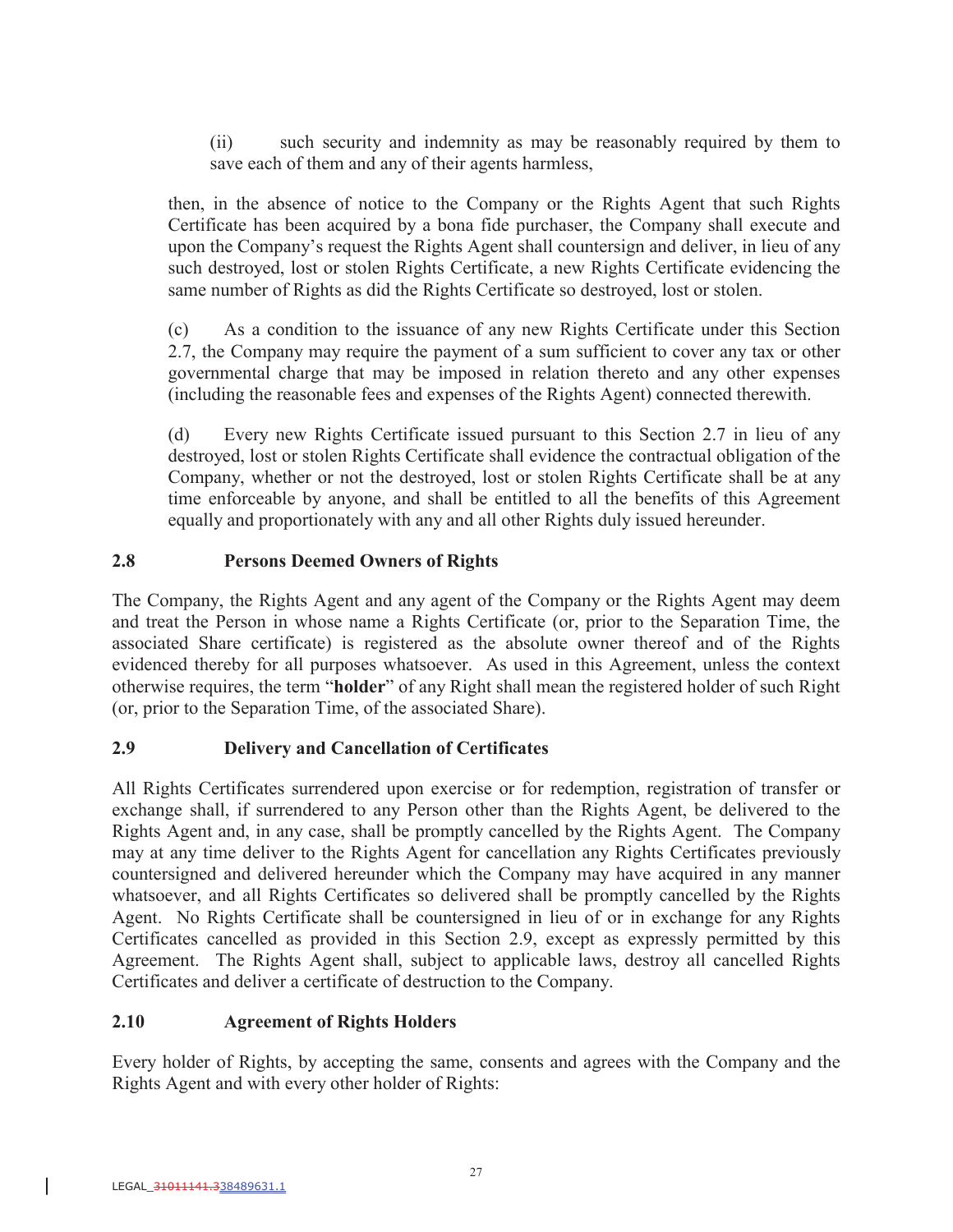(a) to be bound by and subject to the provisions of this Agreement, as amended from time to time in accordance with the terms hereof, in respect of all Rights held;

(b) that prior to the Separation Time, each Right will be transferable only together with, and will be transferred by a transfer of, the associated Voting Share certificate representing such Right;

(c) that after the Separation Time, the Rights Certificates will be transferable only on the Rights Register as provided herein;

(d) that prior to due presentment of a Rights Certificate (or, prior to the Separation Time, the associated Voting Share certificate) for registration of transfer, the Company, the Rights Agent and any agent of the Company or the Rights Agent may deem and treat the Person in whose name the Rights Certificate (or, prior to the Separation Time, the associated Voting Share certificate) is registered as the absolute owner thereof and of the Rights evidenced thereby (notwithstanding any notations of ownership or writing on such Rights Certificate or the associated Voting Share certificate made by anyone other than the Company or the Rights Agent) for all purposes whatsoever, and neither the Company nor the Rights Agent shall be affected by any notice to the contrary;

(e) that such holder of Rights has waived his right to receive any fractional Rights or any fractional shares or other securities upon exercise of a Right (except as provided herein);

(f) that, subject to the provisions of Section 5.4, without the approval of any holder of Rights or Voting Shares and upon the sole authority of the Board of Directors, acting in good faith, this Agreement may be supplemented or amended from time to time pursuant to and as provided herein; and

(g) that notwithstanding anything in this Agreement to the contrary, neither the Company nor the Rights Agent shall have any liability to any holder of a Right or any other Person as a result of its inability to perform any of its obligations under this Agreement by reason of preliminary or permanent injunctions or other order, decree or ruling issued by a court of competent jurisdiction or by a governmental, regulatory or administrative agency or commission, or any statute, rule, regulations or executive order promulgated or enacted by any governmental authority prohibiting or otherwise restraining performance of such obligation.

# **2.11 Rights Certificate Holder Not Deemed a Shareholder**

No holder, as such, of any Rights or Rights Certificate shall be entitled to vote, receive dividends or be deemed for any purpose whatsoever the holder of any Share or any other share or security of the Company which may at any time be issuable on the exercise of the Rights represented thereby, nor shall anything contained herein or in any Rights Certificate be construed or deemed or confer upon the holder of any Right or Rights Certificate, as such, any right, title, benefit or privilege of a holder of Shares or any other shares or securities of the Company or any right to vote at any meeting of shareholders of the Company whether for the election of directors or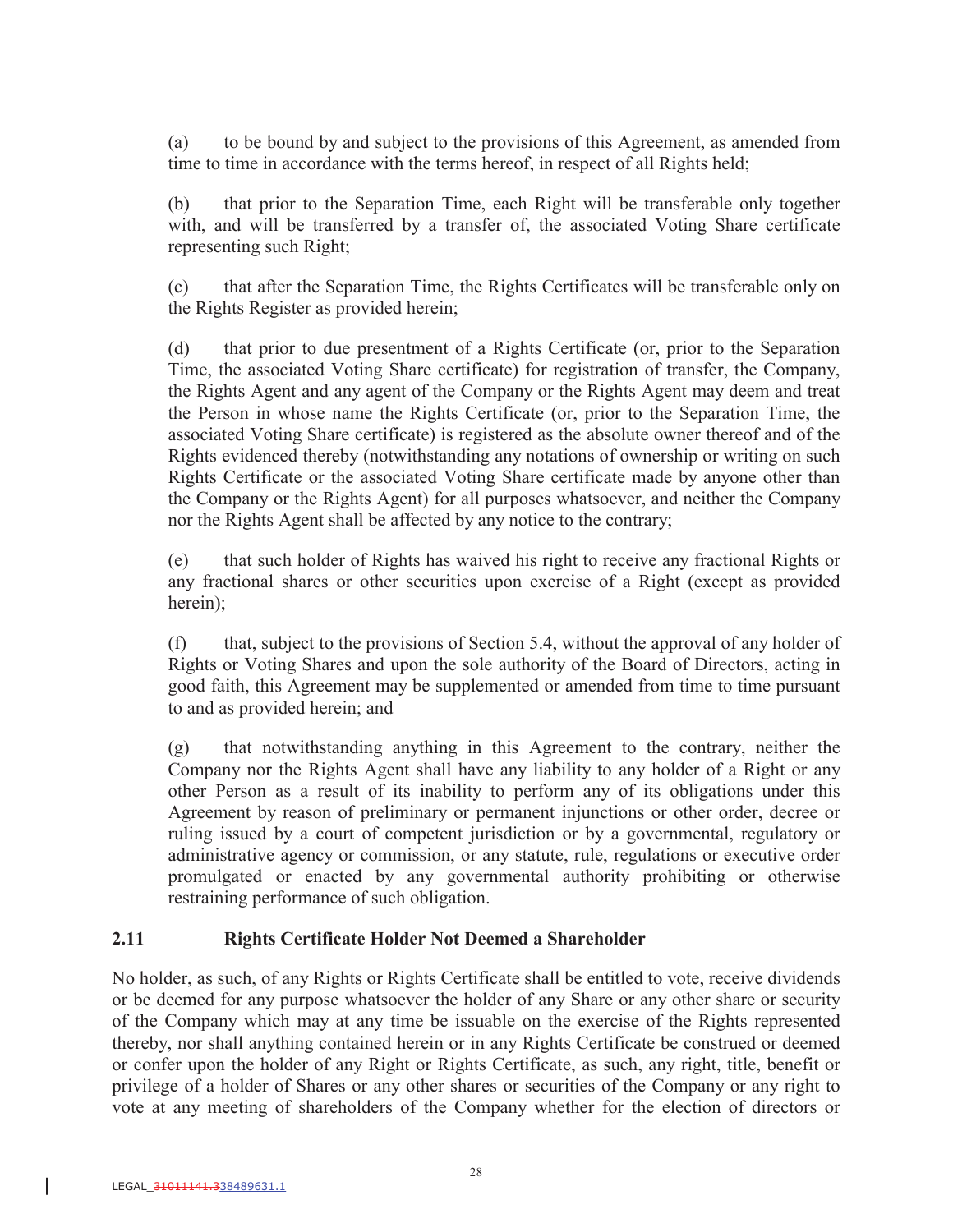otherwise or upon any matter submitted to holders of Shares or any other shares of the Company at any meeting thereof, or to give or withhold consent to any action of the Company, or to receive notice of any meeting or other action affecting any holder of Shares or any other shares of the Company except as expressly provided herein, or to receive dividends, distributions or subscription rights, or otherwise, until the Right or Rights evidenced by Rights Certificates shall have been duly exercised in accordance with the terms and provisions hereof.

#### **Article 3**

#### **ADJUSTMENTS TO THE RIGHTS**

#### **3.1 Flip-in Event**

(a) Subject to Subsection 3.1(b) and Section 5.1, in the event that prior to the Expiration Time a Flip-in Event shall occur, each Right shall constitute, effective at the close of business on the tenth Trading Day after the Share Acquisition Date, the right to purchase from the Company, upon exercise thereof in accordance with the terms hereof, that number of Shares having an aggregate Market Price on the date of consummation or occurrence of such Flip-in Event equal to twice the Exercise Price for an amount in cash equal to the Exercise Price (such right to be appropriately adjusted in a manner analogous to the applicable adjustment provided for in Section 2.3 in the event that after such consummation or occurrence, an event of a type analogous to any of the events described in Section 2.3 shall have occurred).

(b) Notwithstanding anything in this Agreement to the contrary, upon the occurrence of any Flip-in Event, any Rights that are or were Beneficially Owned on or after the earlier of the Separation Time or the Share Acquisition Date by:

(i) an Acquiring Person (or any Affiliate or Associate of an Acquiring Person or any other Person acting jointly or in concert with an Acquiring Person or any Affiliate or Associate of such other Person); or

(ii) a transferee or other successor in title, directly or indirectly, (a "**Transferee**") of Rights held by an Acquiring Person (or any Affiliate or Associate of an Acquiring Person or any other Person acting jointly or in concert with an Acquiring Person or any Affiliate or Associate of such other Person), where such Transferee becomes a transferee concurrently with or subsequent to the Acquiring Person becoming such in a transfer that the Board of Directors acting in good faith has determined is part of a plan, arrangement or scheme of an Acquiring Person (or any Affiliate or Associate of an Acquiring Person or any other Person acting jointly or in concert with an Acquiring Person or any Affiliate or Associate of such other Person), that has the purpose or effect of avoiding Clause 3.1(b)(i),

shall become null and void without any further action, and any holder of such Rights (including any Transferee) shall thereafter have no right to exercise such Rights under any provision of this Agreement and further shall thereafter not have any other rights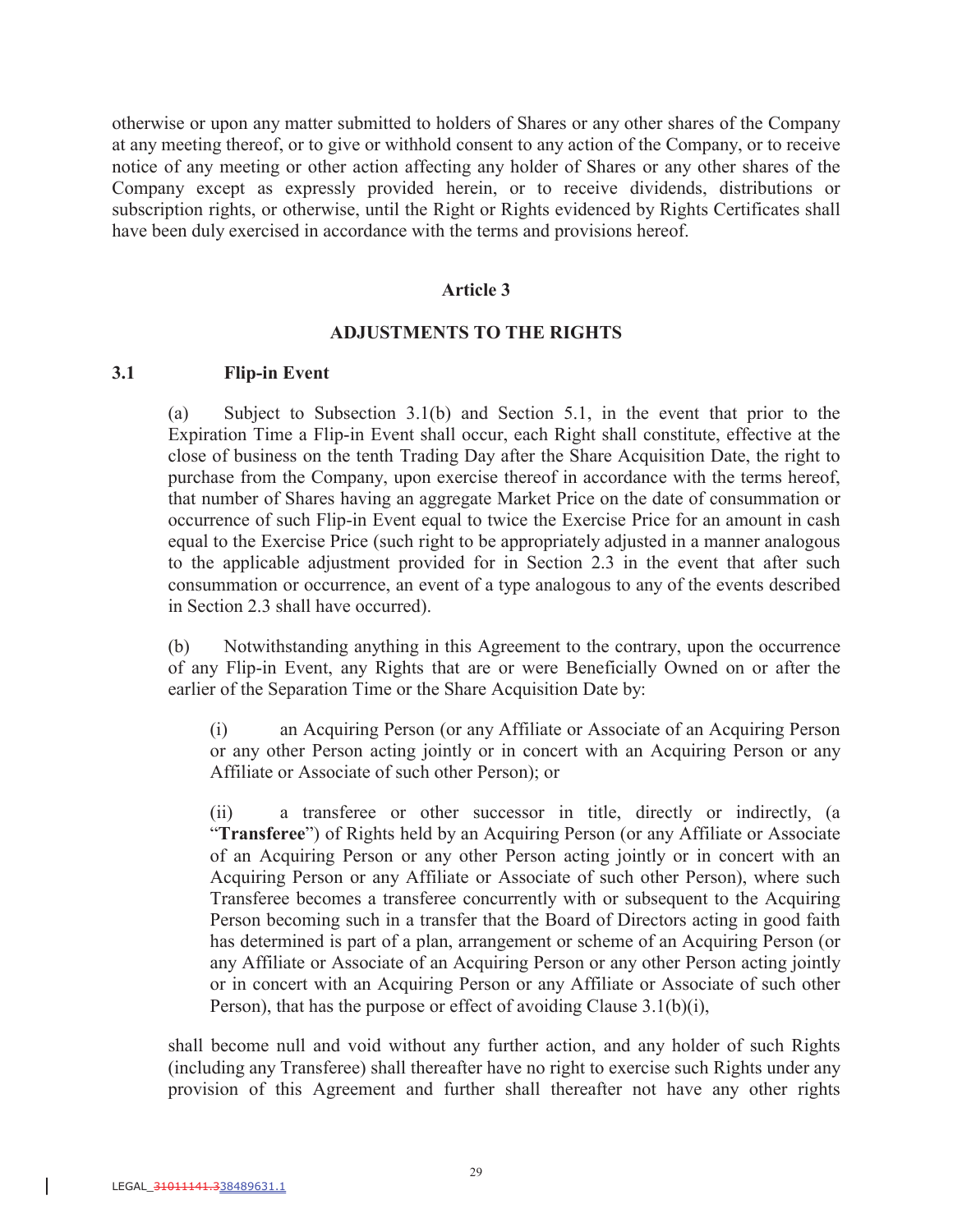whatsoever with respect to such Rights, whether under any provision of this Agreement or otherwise. The holder of any Rights represented by a Rights Certificate which is submitted to the Rights Agent upon exercise or for registration or transfer or exchange which does not contain the necessary certifications set forth in the Rights Certificate establishing that such Rights are not null and void under this Clause 3.1(b) shall be deemed to be an Acquiring Person for the purposes of this Clause 3.1 and such Rights shall become null and void.

(c) From and after the Separation Time, the Company shall do all such acts and things as shall be necessary and within its power to ensure compliance with the provisions of this Section 3.1, including without limitation, all such acts and things as may be required to satisfy the requirements of the British Columbia Business Corporations Act, the Securities Act and the securities laws or comparable legislation of each of the provinces of Canada in respect of the issue of Shares upon the exercise of Rights in accordance with this Agreement.

(d) Any Rights Certificate that represents Rights Beneficially Owned by a Person described in either Clause  $3.1(b)(i)$  or (ii) or transferred to any nominee of any such Person, and any Rights Certificate issued upon transfer, exchange, replacement or adjustment of any other Rights Certificate referred to in this sentence, shall contain the following legend:

"The Rights represented by this Rights Certificate were issued to a Person who was an Acquiring Person or an Affiliate or an Associate of an Acquiring Person (as such terms are defined in the Shareholder Rights Agreement) or a Person who was acting jointly or in concert with an Acquiring Person or an Affiliate or Associate of such Person. This Rights Certificate and the Rights represented hereby are void or shall become void in the circumstances specified in Subsection 3.1(b) of the Shareholder Rights Agreement."

provided, however, that the Rights Agent shall not be under any responsibility to ascertain the existence of facts that would require the imposition of such legend but shall impose such legend only if instructed to do so by the Company in writing or if a holder fails to certify upon transfer or exchange in the space provided on the Rights Certificate that such holder is not a Person described in such legend and provided further that the fact that such legend does not appear on a certificate is not determinative of whether any Rights represented thereby are void under this Section.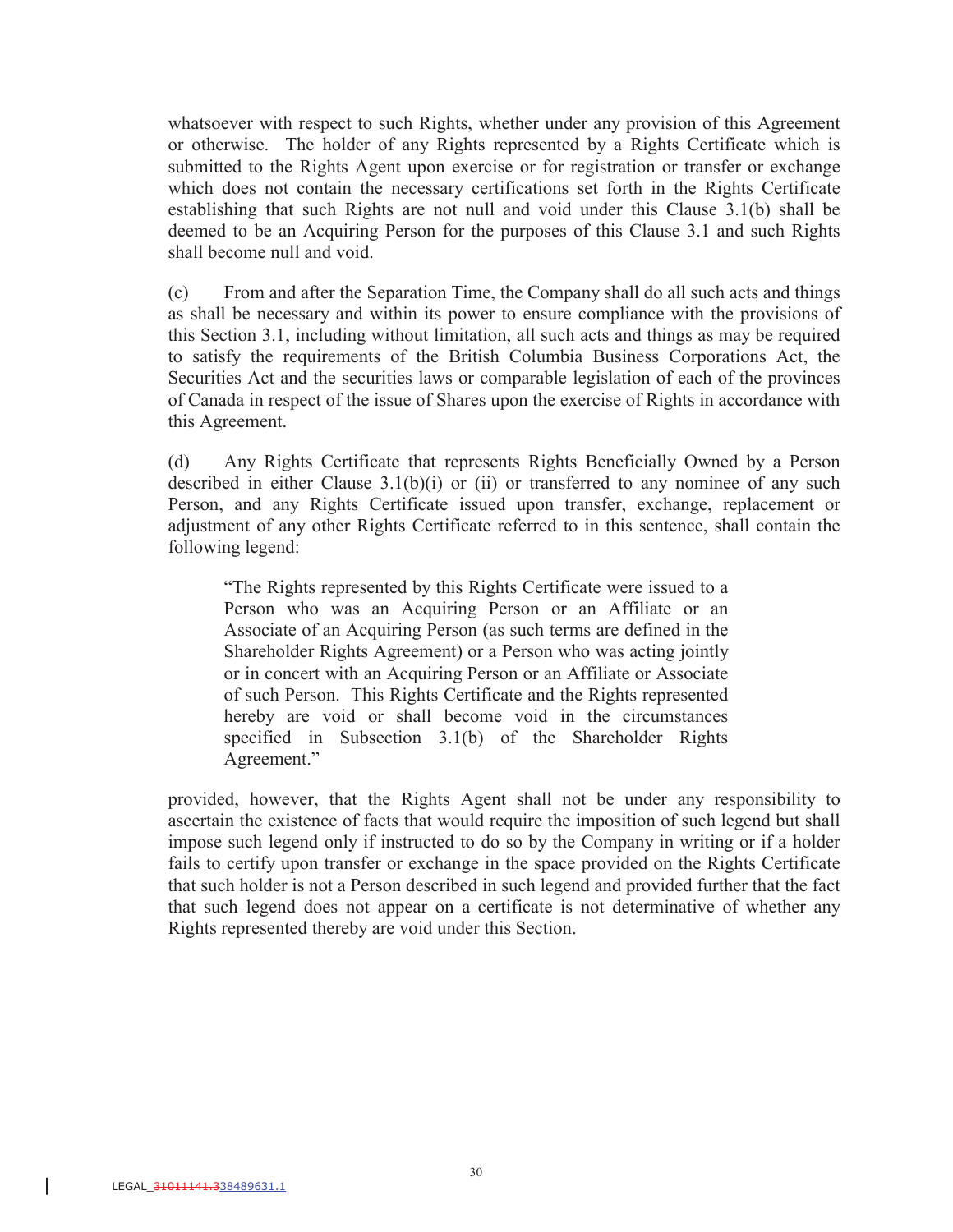#### **Article 4**

#### **THE RIGHTS AGENT**

#### **4.1 General**

(a) The Company hereby appoints the Rights Agent to act as agent for the Company and the holders of the Rights in accordance with the terms and conditions hereof, and the Rights Agent hereby accepts such appointment. The Company may from time to time appoint such co-Rights Agents ("**Co-Rights Agents**") as it may deem necessary or desirable subject to the approval of the Rights Agent. In the event the Company appoints one or more Co-Rights Agents, the respective duties of the Rights Agent and Co-Rights Agents shall be as the Company may determine with the approval of the Rights Agent and the Co-Rights Agent. The Company agrees to pay to the Rights Agent reasonable compensation for all services rendered by it hereunder and, from time to time, on demand of the Rights Agent, its reasonable expenses and counsel fees and other disbursements incurred in the administration and execution of this Agreement and the exercise and performance of its duties hereunder (including the fees and disbursements of any expert or advisor retained by the Rights Agent). The Company also agrees to indemnify the Rights Agent, and its officers, directors, employees and agents for, and to hold it and them harmless against, any loss, liability or expense, incurred without gross negligence, bad faith or wilful misconduct on the part of the Rights Agent or such persons, for anything done or omitted by the Rights Agent or such persons in connection with the acceptance and administration of this Agreement, including legal costs and expenses, which right to indemnification will survive the termination of this Agreement and the resignation or removal of the Rights Agent.

(b) The Rights Agent shall be protected and shall incur no liability for or in respect of any action taken, suffered or omitted by it in connection with its administration of this Agreement in reliance upon any certificate for Common Shares, Rights Certificate, certificate for other securities of the Company, instrument of assignment or transfer, power of attorney, endorsement, affidavit, letter, notice, direction, consent, certificate, opinion, statement, or other paper or document believed by it to be genuine and to be signed, executed and, where necessary, verified or acknowledged, by the proper Person or Persons.

(c) The Company shall inform the Rights Agent in a reasonably timely manner of events which may materially affect the administration of this Agreement by the Rights Agent and, at any time upon request, shall provide to the Rights Agent an incumbency certificate certifying the then current officers of the Company; provided that failure to inform the Rights Agent of any such events, or any defect therein shall not affect the validity of any action taken hereunder in relation to such events.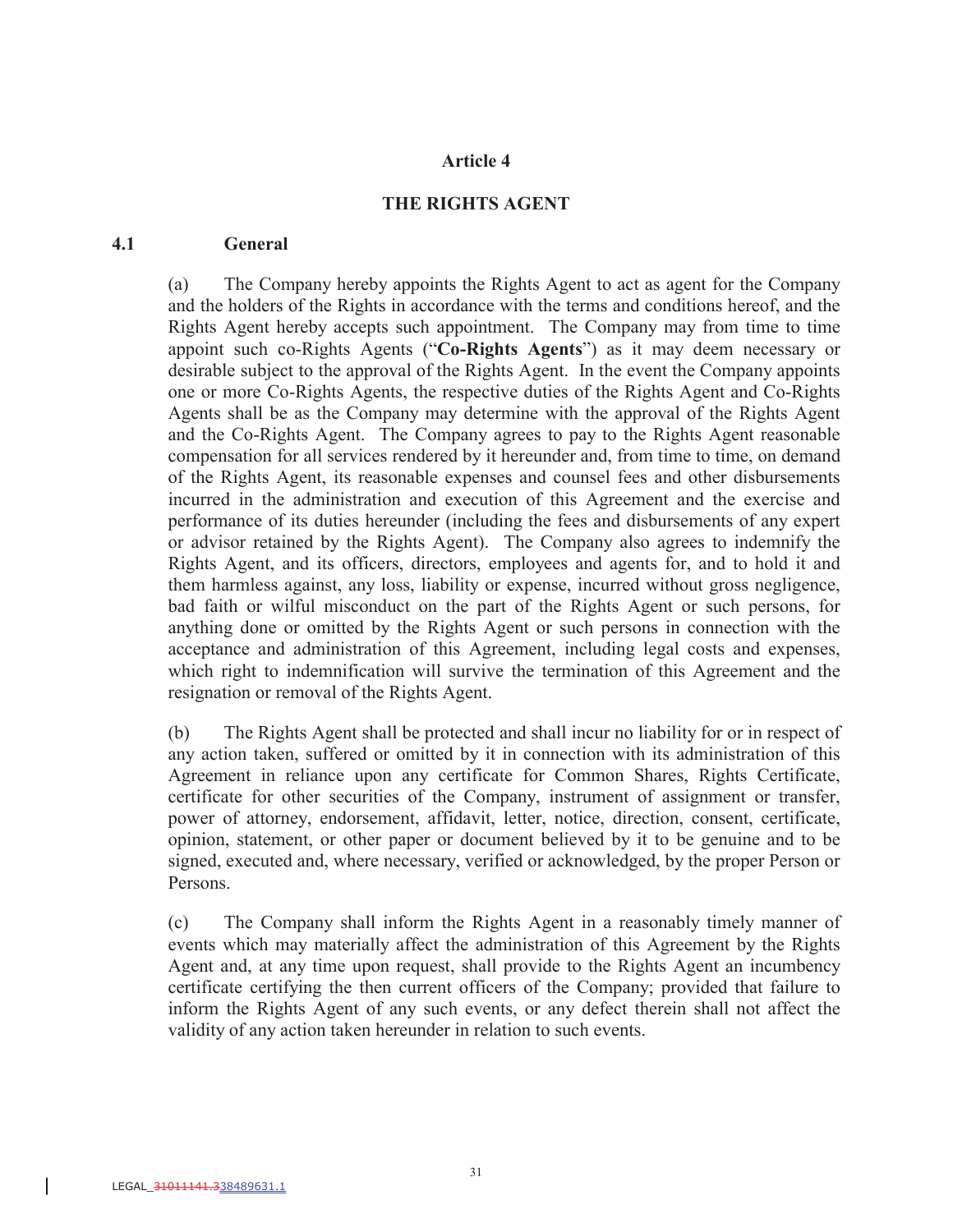(d) No provision contained in this Agreement shall require the Rights Agent to expend or risk its own funds or otherwise incur financial liability in the performance of any of its duties or in the exercise of any of its rights or powers.

(e) Notwithstanding any other provision of this Agreement, and whether such losses or damages are foreseeable or unforeseeable, the Rights Agent shall not be liable under any circumstances whatsoever for any (i) breach by any other party of securities law or other rule of any securities regulatory authority, (ii) lost profits or (iii) special, indirect, incidental, consequential, exemplary, aggravated or punitive losses or damages.

(f) Notwithstanding any other provision of this Agreement, any liability of the Rights Agent shall be limited, in the aggregate, to the amount of fees paid by the Company to the Rights Agent under this Agreement in the twelve (12) months immediately prior to the Rights Agent receiving the first notice of the claim.

### **4.2 Merger, Amalgamation or Consolidation or Change of Name of Rights Agent**

(a) Any Company into which the Rights Agent may be merged or amalgamated or with which it may be consolidated, or any Company resulting from any merger, amalgamation, statutory arrangement or consolidation to which the Rights Agent is a party, or any Company succeeding to the shareholder or stockholder services business of the Rights Agent, will be the successor to the Rights Agent under this Agreement without the execution or filing of any paper or any further act on the part of any of the parties hereto, provided that such Company would be eligible for appointment as a successor Rights Agent under the provisions of Section 4.4 hereof. In case at the time such successor Rights Agent succeeds to the agency created by this Agreement any of the Rights Certificates have been countersigned but not delivered, any successor Rights Agent may adopt the countersignature of the predecessor Rights Agent and deliver such Rights Certificates so countersigned; and in case at that time any of the Rights have not been countersigned, any successor Rights Agent may countersign such Rights Certificates in the name of the predecessor Rights Agent or in the name of the successor Rights Agent; and in all such cases such Rights Certificates will have the full force provided in the Rights Certificates and in this Agreement.

(b) In case at any time the name of the Rights Agent is changed and at such time any of the Rights Certificates shall have been countersigned but not delivered, the Rights Agent may adopt the countersignature under its prior name and deliver Rights Certificates so countersigned; and in case at that time any of the Rights Certificates shall not have been countersigned, the Rights Agent may countersign such Rights Certificates either in its prior name or in its changed name; and in all such cases such Rights Certificates shall have the full force provided in the Rights Certificates and in this Agreement.

 $\overline{\phantom{a}}$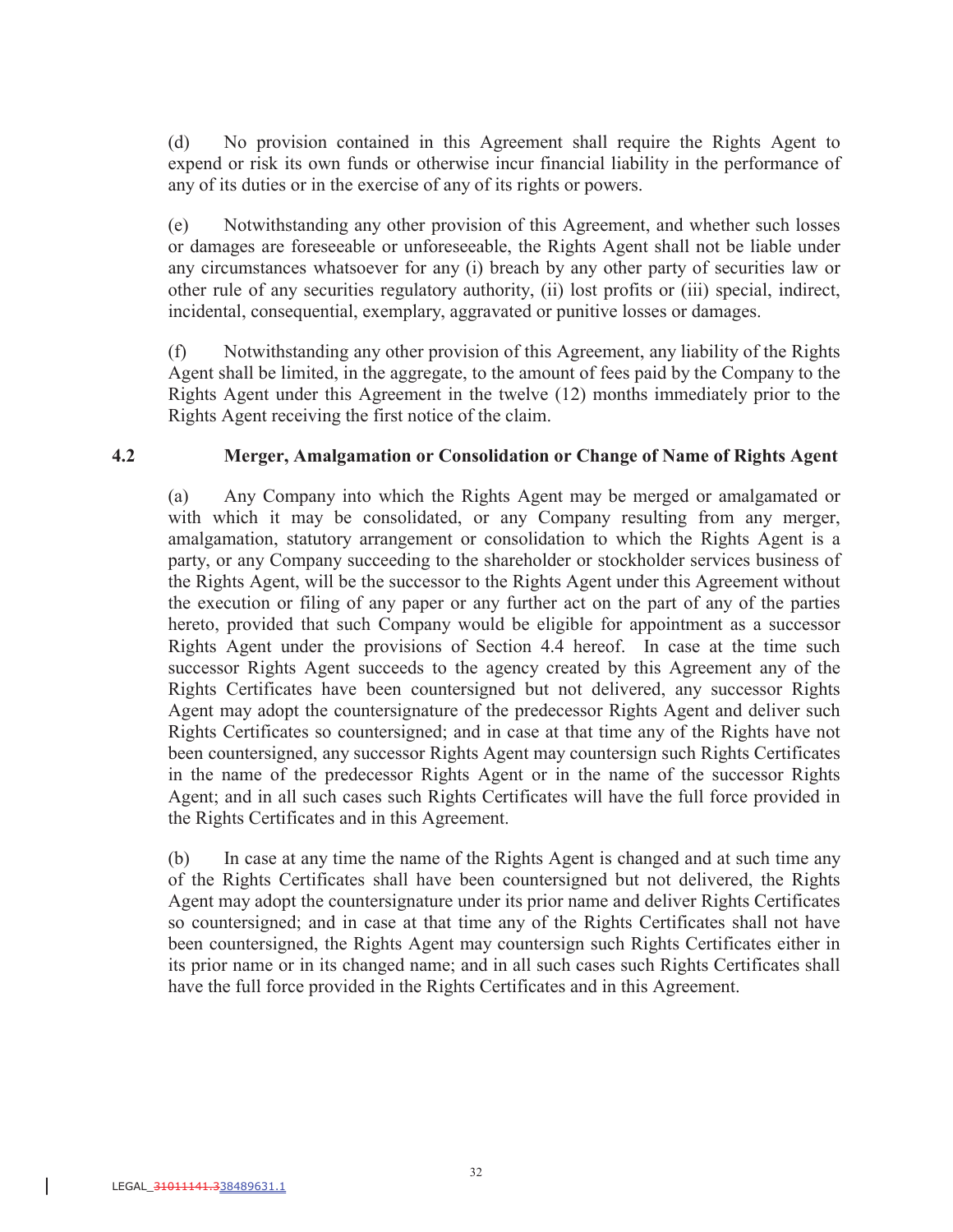### **4.3 Duties of Rights Agent**

The Rights Agent undertakes the duties and obligations imposed by this Agreement upon the following terms and conditions, all of which the Company and the holders of certificates for Shares and the holders of Rights Certificates, by their acceptance thereof, shall be bound:

(a) the Rights Agent may retain and consult with legal counsel (who may be legal counsel for the Company) and the opinion of such counsel will be full and complete authorization and protection to the Rights Agent as to any action taken or omitted by it in good faith and in accordance with such opinion and the Rights Agent may also consult with such other experts as the Rights Agent may reasonably consider necessary or appropriate to properly carry out the duties and obligations imposed under this Agreement (at the expense of the Company) and the Rights Agent shall be entitled to act and rely in good faith on the advice of any such expert;

(b) whenever in the performance of its duties under this Agreement, the Rights Agent deems it necessary or desirable that any fact or matter be proved or established by the Company prior to taking or suffering any action hereunder, such fact or matter (unless other evidence in respect thereof be herein specifically prescribed) may be deemed to be conclusively proved and established by a certificate signed by a Person believed by the Rights Agent to be the Chairman of the Board, President, Chief Executive Officer or Chief Financial Officer, any Vice-President or Corporate Secretary of the Company and delivered to the Rights Agent; and such certificate will be full authorization to the Rights Agent for any action taken or suffered in good faith by it under the provisions of this Agreement in reliance upon such certificate;

(c) the Rights Agent will be liable hereunder only for its own gross negligence, bad faith or willful misconduct;

(d) the Rights Agent will not be liable for or by reason of any of the statements of fact or recitals contained in this Agreement or in the certificates for Shares, or the Rights Certificates (except its countersignature thereof) or be required to verify the same, but all such statements and recitals are and will be deemed to have been made by the Company only;

(e) the Rights Agent will not be under any responsibility in respect of the validity of this Agreement or the execution and delivery hereof (except the due authorization, execution and delivery hereof by the Rights Agent) or in respect of the validity or execution of any certificate for a Share or Rights Certificate (except its countersignature thereof); nor will it be responsible for any breach by the Company of any covenant or condition contained in this Agreement or in any Rights Certificate; nor will it be responsible for any change in the exercisability of the Rights (including the Rights becoming void pursuant to Subsection 3.1(b) hereof) or any adjustment required under the provisions of Section 2.3 hereof or responsible for the manner, method or amount of any such adjustment or the ascertaining of the existence of facts that would require any such adjustment (except with respect to the exercise of Rights after receipt of the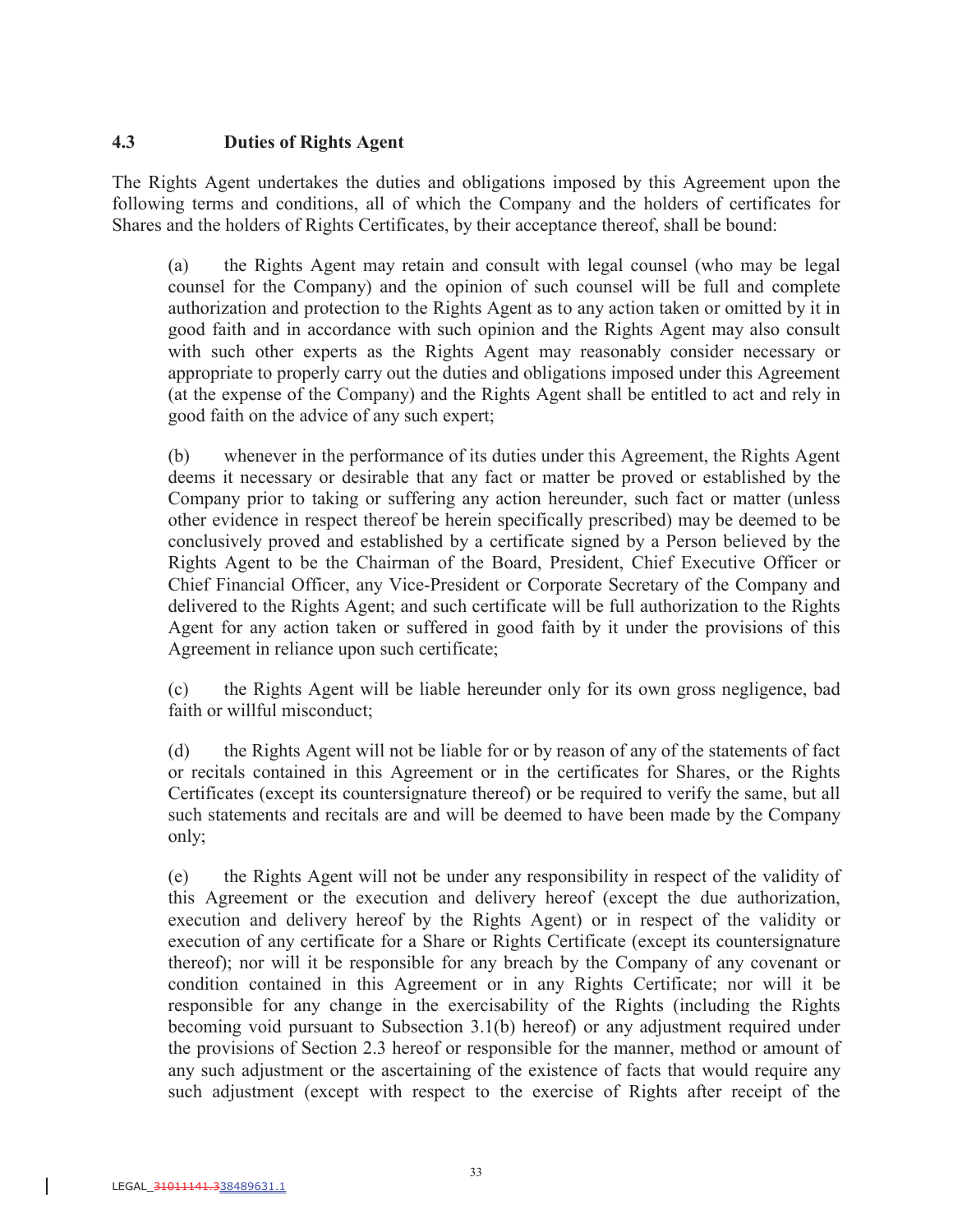certificate contemplated by Section 2.3 describing any such adjustment); nor will it by any act hereunder be deemed to make any representation or warranty as to the authorization of any Shares to be issued pursuant to this Agreement or any Rights or as to whether any Shares will, when issued, be duly and validly authorized, executed, issued and delivered and fully paid and non-assessable;

(f) the Company agrees that it will perform, execute, acknowledge and deliver or cause to be performed, executed, acknowledged and delivered all such further and other acts, instruments and assurances as may reasonably be required by the Rights Agent for the carrying out or performing by the Rights Agent of the provisions of this Agreement;

(g) the Rights Agent is hereby authorized and directed to accept instructions in writing with respect to the performance of its duties hereunder from any individual believed by the Rights Agent to be the Chairman of the Board, President, Chief Executive Officer or Chief Financial Officer, any Vice-President or Corporate Secretary of the Company, and to apply to such individuals for advice or instructions in connection with its duties, and it shall not be liable for any action taken or suffered by it in good faith in accordance with instructions of any such individual. It is understood that instructions to the Rights Agent shall, except where circumstances make it impractical or the Rights Agent otherwise agrees, be given in writing and, where not in writing, such instructions shall be confirmed in writing as soon as practicable after the giving of such instructions;

(h) the Rights Agent and any shareholder or stockholder, director, officer or employee of the Rights Agent may buy, sell or deal in Common Shares, Rights or other securities of the Company or become pecuniarily interested in any transaction in which the Company may be interested, or contract with or lend money to the Company or otherwise act as fully and freely as though it were not Rights Agent under this Agreement. Nothing herein shall preclude the Rights Agent from acting in any other capacity for the Company or for any other legal entity; and

(i) the Rights Agent may execute and exercise any of the rights or powers hereby vested in it or perform any duty hereunder either itself or by or through its attorneys or agents, and the Rights Agent will not be answerable or accountable for any act, default, neglect or misconduct of any such attorneys or agents or for any loss to the Company resulting from any such act, default, neglect or misconduct, provided reasonable care was exercised in the selection and continued employment thereof.

# **4.4 Change of Rights Agent**

The Rights Agent may resign and be discharged from its duties under this Agreement upon 60 days' notice (or such lesser notice as is acceptable to the Company) in writing mailed to the Company and to each transfer agent of Shares by registered or certified mail and to the holders of Rights in accordance with Section 5.9. The Company may remove the Rights Agent upon 30 days notice in writing, mailed to the Rights Agent and to each transfer agent of the Common Shares by registered or certified mail and to the holders of Rights in accordance with Section 5.9. If the Rights Agent should resign or be removed or otherwise become incapable of acting, the Company will appoint a successor to the Rights Agent. If the Company fails to make such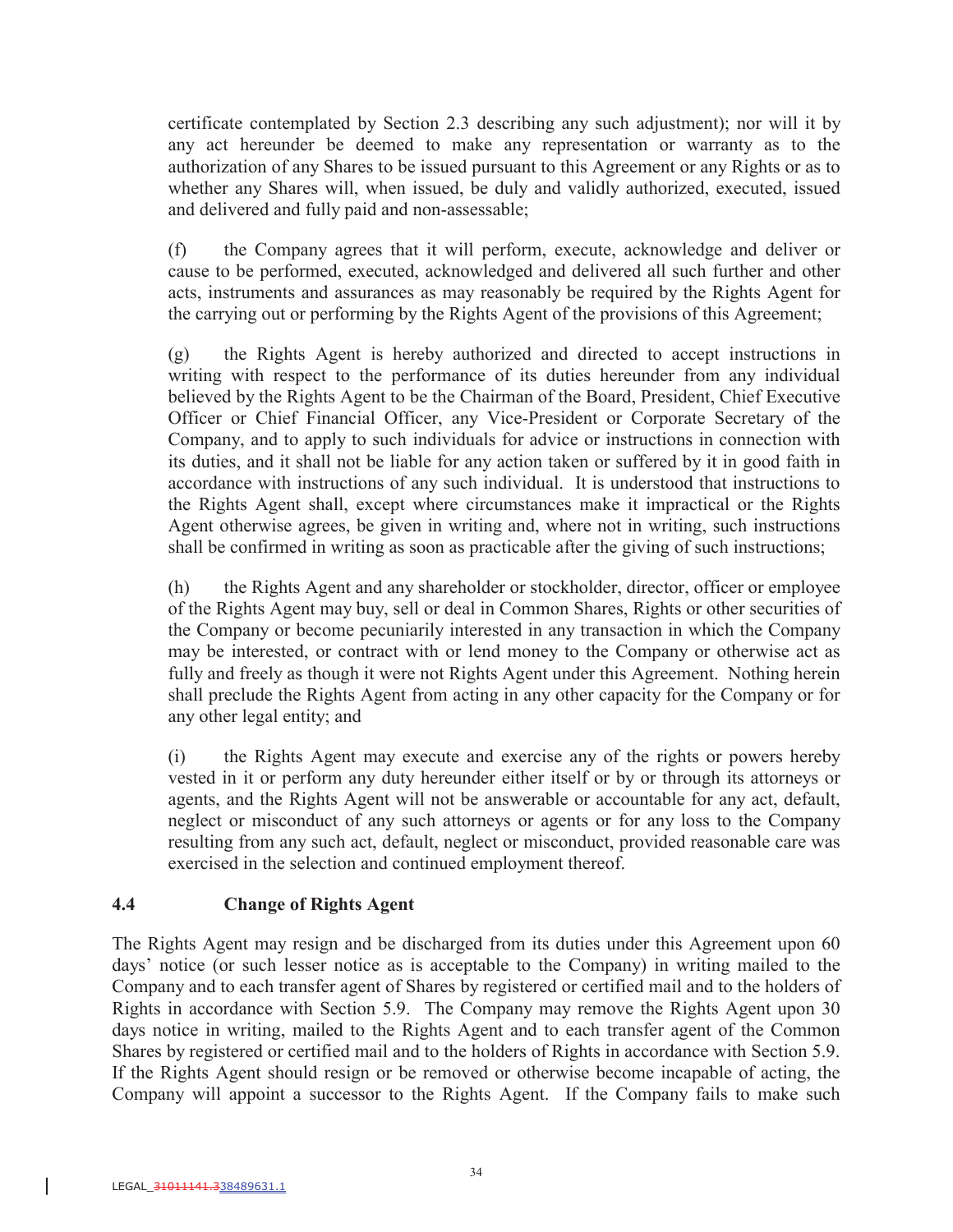appointment within a period of 30 days after such removal or after it has been notified in writing of such resignation or incapacity by the resigning or incapacitated Rights Agent, then by prior written notice to the Company the resigning Rights Agent or the holder of any Rights (which holder shall, with such notice, submit such holder's Rights Certificate, if any, for inspection by the Company), may apply, at the Company's expense, to any court of competent jurisdiction for the appointment of a new Rights Agent. Any successor Rights Agent, whether appointed by the Company or by such a court, shall be a Company incorporated under the laws of Canada or a province thereof authorized to carry on the business of a trust company in the Province of British Columbia. After appointment, the successor Rights Agent will be vested with the same powers, rights, duties and responsibilities as if it had been originally named as Rights Agent without further act or deed; but the predecessor Rights Agent shall, upon payment in full of any outstanding amounts owing by the Company to the Rights Agent under this Agreement, deliver and transfer to the successor Rights Agent any property at the time held by it hereunder, and execute and deliver any further assurance, conveyance, act or deed necessary for the purpose. Not later than the effective date of any such appointment, the Company will file notice thereof in writing with the predecessor Rights Agent and each transfer agent of the Shares, and mail a notice thereof in writing to the holders of the Rights in accordance with Section 5.9. Failure to give any notice provided for in this Section 4.4, however, or any defect therein, shall not affect the legality or validity of the resignation or removal of the Rights Agent or the appointment of any successor Rights Agent, as the case may be.

### **4.5 Compliance with Money Laundering Legislation**

The Rights Agent shall retain the right not to act and shall not be liable for refusing to act if, due to a lack of information or for any other reason whatsoever, the Rights Agent reasonably determines that such an act might cause it to be in non-compliance with any applicable anti-money laundering or anti-terrorist legislation, regulation or guideline. Further, should the Rights Agent reasonably determine at any time that its acting under this Agreement has resulted in it being in non-compliance with any applicable anti-money laundering or anti-terrorist legislation, regulation or guideline, then it shall have the right to resign on 10 days' written notice to the Company, provided: (i) that the Rights Agent's written notice shall describe the circumstances of such non-compliance; and (ii) that if such circumstances are rectified to the Rights Agent's satisfaction within such 10-day period, then such resignation shall not be effective.

# **4.6 Privacy Provision**

The parties acknowledge that federal and/or provincial legislation that addresses the protection of individual's personal information (collectively, "**Privacy Laws**") applies to obligations and activities under this Agreement. Despite any other provision of this Agreement, neither party will take or direct any action that would contravene, or cause the other to contravene, applicable Privacy Laws. The Company will, prior to transferring or causing to be transferred personal information to the Rights Agent, obtain and retain required consents of the relevant individuals to the collection, use and disclosure of their personal information, or will have determined that such consents either have previously been given upon which the parties can rely or are not required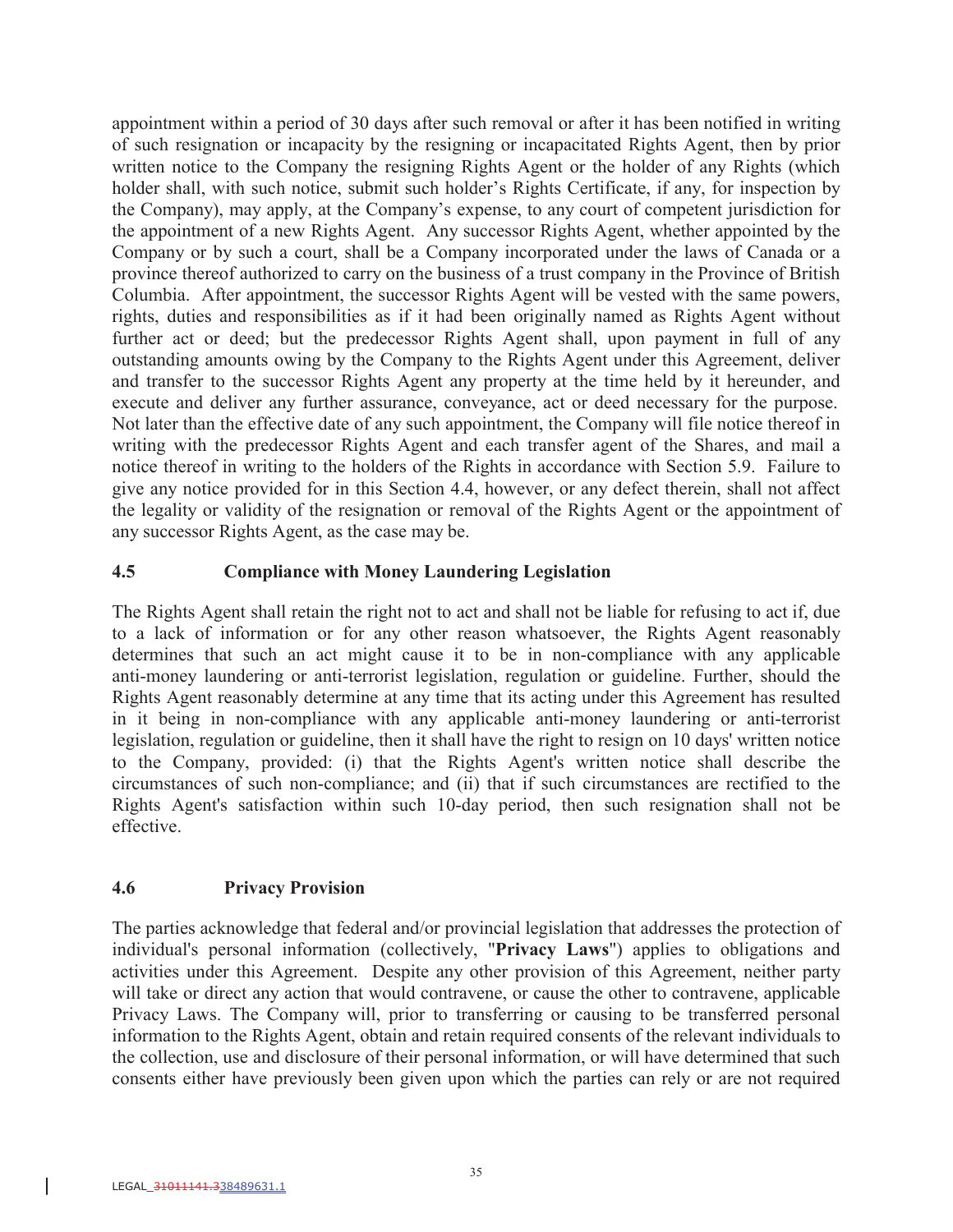under the Privacy Laws. The Rights Agent will use commercially reasonable efforts to ensure that its services hereunder comply with Privacy Laws.

#### **Article 5**

#### **MISCELLANEOUS**

#### **5.1 Redemption and Waiver**

(a) The Board of Directors acting in good faith may, with the prior approval of the holders of Voting Shares or of the holders of Rights given in accordance with Section 5.1(i) or (j), as the case may be, at any time prior to the occurrence of a Flip-in Event as to which the application of Section 3.1 has not been waived pursuant to the provisions of this Section 5.1, elect to redeem all but not less than all of the then outstanding Rights at a redemption price of \$0.00001 per Right appropriately adjusted in a manner analogous to the applicable adjustment provided for in Section 2.3 in the event that an event of the type analogous to any of the events described in Section 2.3 shall have occurred (such redemption price being herein referred to as the "**Redemption Price**").

(b) The Board of Directors acting in good faith may, with the prior approval of the holders of Voting Shares given in accordance with Section 5.1(i), determine, at any time prior to the occurrence of a Flip-in Event as to which the application of Section 3.1 has not been waived pursuant to this Section 5.1, if such Flip-in Event would occur by reason of an acquisition of Voting Shares otherwise than pursuant to a Take-over Bid made by means of a take-over bid circular to all holders of record of Voting Shares and otherwise than in the circumstances set forth in Subsection  $5.1(d)$ , to waive the application of Section 3.1 to such Flip-in Event. In the event that the Board of Directors proposes such a waiver, the Board of Directors shall extend the Separation Time to a date subsequent to and not more than ten Business Days following the meeting of shareholders called to approve such waiver.

(c) The Board of Directors acting in good faith may, until the occurrence of a Flip-in Event and upon prior written notice delivered to the Rights Agent, determine to waive the application of Section 3.1 to such particular Flip-in Event, provided that the Flip-in Event would occur by reason of a Take-over Bid made by way of take-over bid circular sent to all holders of Voting Shares (which for greater certainty shall not include the circumstances described in Subsection 5.1(d)); provided that if the Board of Directors waives the application of Section 3.1 to a particular Flip-in Event pursuant to this Subsection 5.1(c), the Board of Directors shall be deemed to have waived the application of Section 3.1 to any other Flip-in Event subsequently occurring by reason of any Take-over Bid which is made by means of a take-over bid circular to all holders of Voting Shares prior to the expiry of any Take-over Bid in respect of which a waiver is, or is deemed to have been, granted under this Subsection 5.1(c).

(d) Notwithstanding the provisions of Subsections 5.1(b) and (c) hereof, the Board of Directors may waive the application of Section 3.1 in respect of the occurrence of any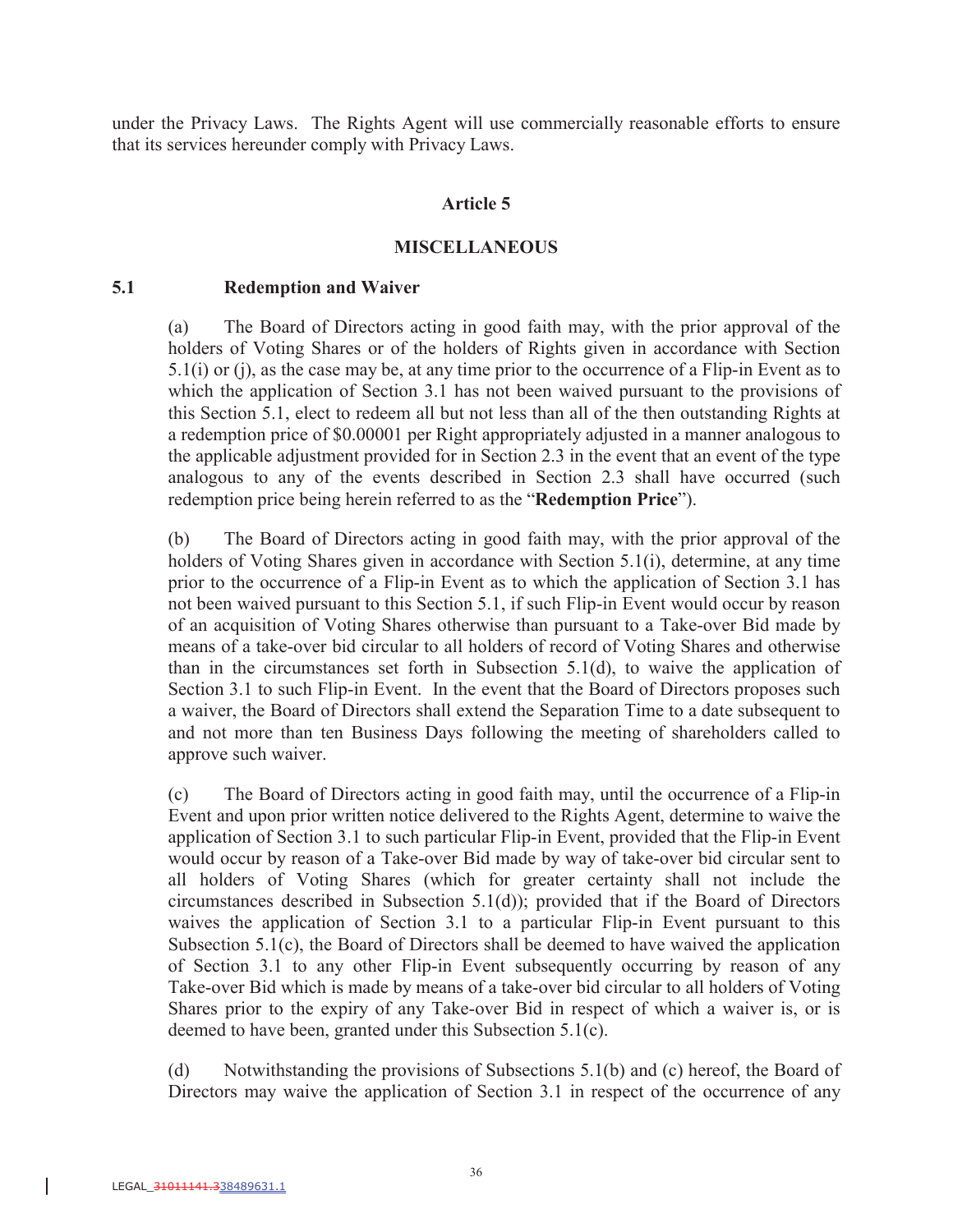Flip-in Event if the Board of Directors has determined within ten Trading Days following a Stock Acquisition Date that a Person became an Acquiring Person by inadvertence and without any intention to become, or knowledge that it would become, an Acquiring Person under this Agreement, and in the event such waiver is granted by the Board of Directors, such Stock Acquisition Date shall be deemed not to have occurred. Any such waiver pursuant to this Subsection 5.1(d) must be on the condition that such Person, within 14 days after the foregoing determination by the Board of Directors or such earlier or later date as the Board of Directors may determine (the "**Disposition Date**"), has reduced its Beneficial Ownership of Voting Shares such that the Person is no longer an Acquiring Person. If the Person remains an Acquiring Person at the close of business on the Disposition Date, the Disposition Date shall be deemed to be the date of occurrence of a further Stock Acquisition Date and Section 3.1 shall apply thereto.

(e) The Board of Directors, shall, without further formality, be deemed to have elected to redeem the Rights at the Redemption Price on the date that a Person which has made a Permitted Bid, a Competing Permitted Bid or a Take-Over Bid in respect of which the Board of Directors has waived, or is deemed to have waived, pursuant to Subsection 5.1(c) the application of Section 3.1, takes up and pays for Voting Shares in connection with such Permitted Bid, Competing Permitted Bid or Take-over bid, as the case may be.

(f) Where a Take-over Bid that is not a Permitted Bid Acquisition is withdrawn or otherwise terminated after the Separation Time has occurred and prior to the occurrence of a Flip-in Event, the Board of Directors may elect to redeem all the outstanding Rights at the Redemption Price. Upon the Rights being redeemed pursuant to this Subsection 5.1(f), all the provisions of this Agreement shall continue to apply as if the Separation Time had not occurred and Rights Certificates representing the number of Rights held by each holder of record of Shares as of the Separation Time had not been mailed to each such holder and for all purposes of this Agreement the Separation Time shall be deemed not to have occurred.

(g) If the Board of Directors elects or is deemed to have elected to redeem the Rights, and, in circumstances in which Subsection 5.1(a) is applicable, such redemption is approved by the holders of Voting Shares or the holders of Rights in accordance with Subsection 5.1(i) or (j), as the case may be, the right to exercise the Rights, will thereupon, without further action and without notice, terminate and the only right thereafter of the holders of Rights shall be to receive the Redemption Price.

(h) Within 10 Business Days after the Board of Directors elects or is deemed to elect, to redeem the Rights or if Subsection 5.1(a) is applicable within 10 Business Days after the holders of Shares of the holders of Rights have approved a redemption of Rights in accordance with Section  $5.1(i)$  or  $(i)$ , as the case may be, the Company shall give notice of redemption to the holders of the then outstanding Rights by mailing such notice to each such holder at his last address as it appears upon the registry books of the Rights Agent or, prior to the Separation Time, on the registry books of the transfer agent for the Voting Shares. Any notice which is mailed in the manner herein provided shall be deemed given, whether or not the holder receives the notice. Each such notice of redemption will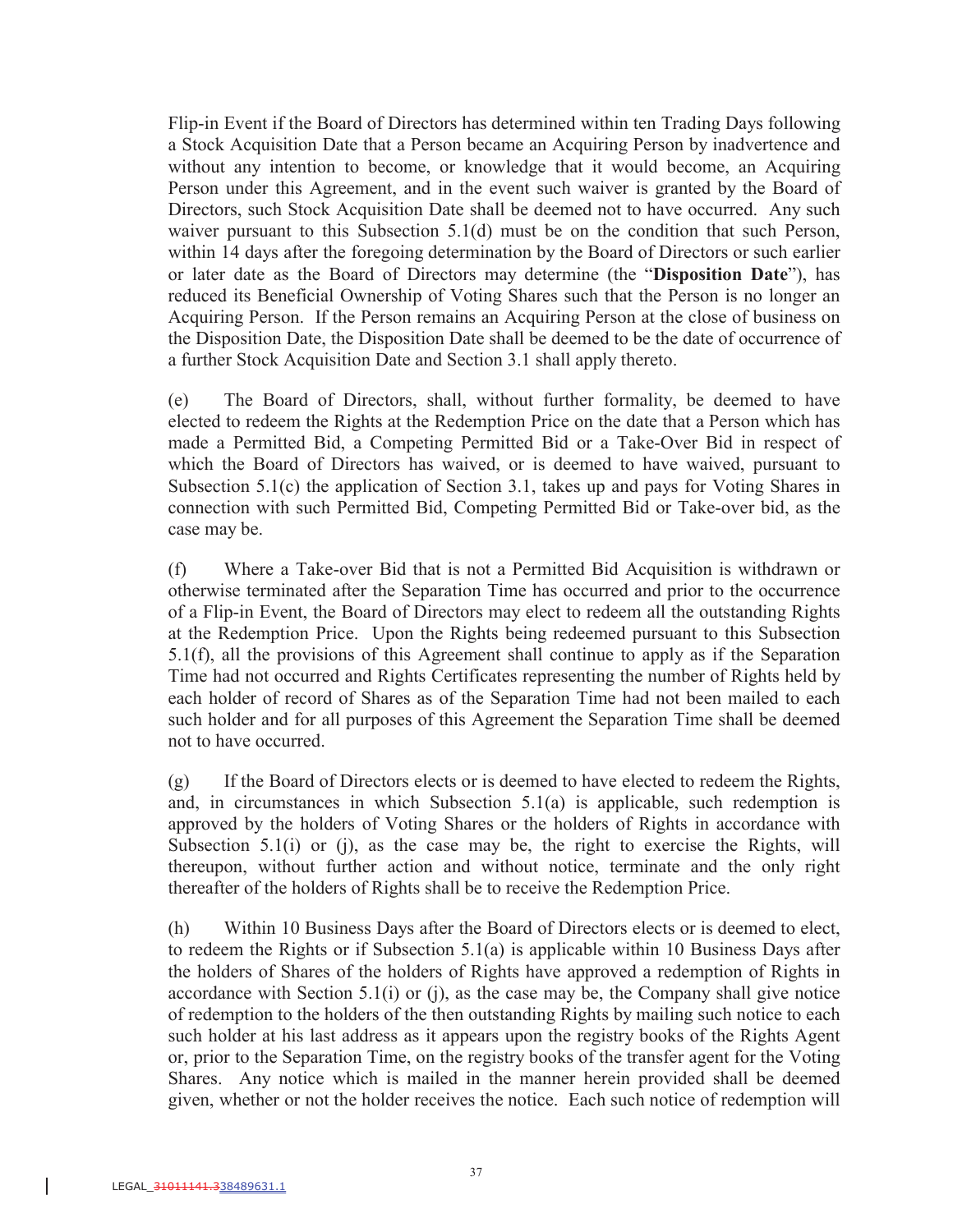state the method by which the payment of the Redemption Price will be made. The Company may not redeem, acquire or purchase for value any Rights at any time in any manner other than specifically set forth in this Section 5.1 or in connection with the purchase of Shares prior to the Separation Time.

 $(i)$  If a redemption of Rights pursuant to Subsection 5.1(a) or a waiver of a Flip-in Event pursuant to Section 5.1(b) is proposed at any time prior to the Separation Time, such redemption or waiver shall be submitted for approval to the holders of Voting Shares. Such approval shall be deemed to have been given if the redemption or waiver is approved by the affirmative vote of a majority of the votes cast by Independent Shareholders represented in person or by proxy at a meeting of such holders duly held in accordance with applicable laws.

(j) If a redemption of Rights pursuant to Subsection 5.1(a) is proposed at any time after the Separation Time, such redemption shall be submitted for approval to the holders of Rights. Such approval shall be deemed to have been given if the redemption is approved by holders of Rights by a majority of the votes cast by the holders of Rights represented in person or by proxy at and entitled to vote at a meeting of such holders. For the purposes hereof, each outstanding Right (other than Rights which are Beneficially Owned by any Person referred to in clauses (i) to (v) inclusive of the definition of Independent Shareholders) shall be entitled to one vote, and the procedures for the calling, holding and conduct of the meeting shall be those, as nearly as may be, which are provided in the Company's by-laws and the British Columbia Business Corporations Act with respect to meetings of shareholders of the Company.

# **5.2 Expiration**

No Person shall have any rights whatsoever pursuant to this Agreement or in respect of any Right after the Expiration Time, except the Rights Agent as specified in Section 4.1 of this Agreement.

# **5.3 Issuance of New Rights Certificates**

Notwithstanding any of the provisions of this Agreement or the Rights to the contrary, the Company may, at its option, issue new Rights Certificates evidencing Rights in such form as may be approved by the Board of Directors to reflect any adjustment or change in the number or kind or class of securities purchasable upon exercise of Rights made in accordance with the provisions of this Agreement.

### **5.4 Supplements and Amendments**

(a) The Company may make amendments to this Agreement to correct any clerical or typographical error or which are required to maintain the validity of this Agreement as a result of any change in any applicable legislation or regulations or rules thereunder. The Company may supplement, amend, vary, rescind or delete any of the provisions of this Agreement and the Rights without the approval of any holders of Rights or Voting Shares in order to make any changes which the Board of Directors acting in good faith may deem necessary or desirable. Notwithstanding anything in this Section 5.4 to the contrary, no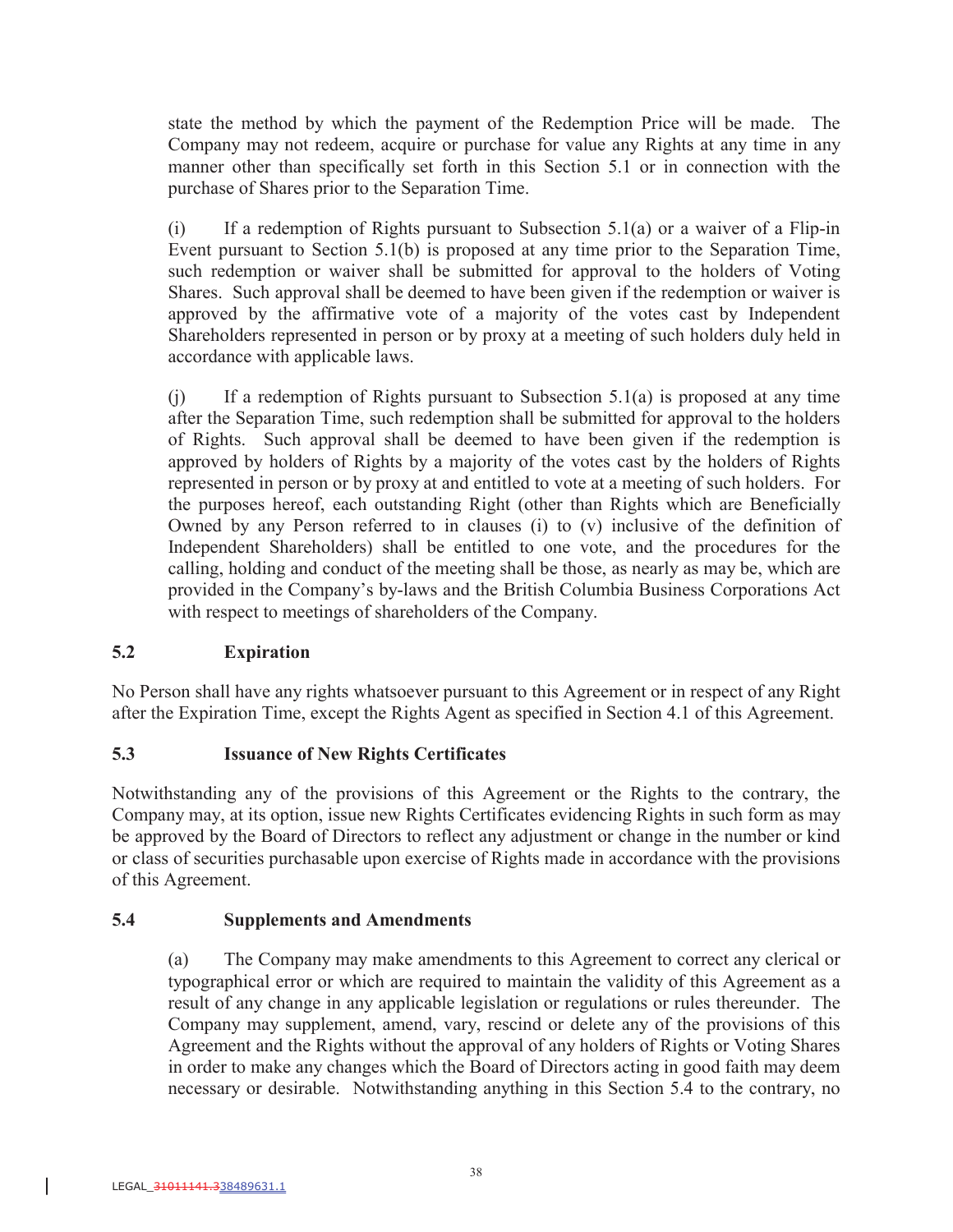such supplement or amendment shall be made to the provisions of Article 4 except with the written concurrence of the Rights Agent to such supplement or amendment.

(b) Subject to Subsection 5.4(a) and the prior approval of the Toronto Stock Exchange (if required), the Company may, with the prior approval of the holders of Voting Shares obtained as set forth below, at any time before the Separation Time, supplement, amend, vary, rescind or delete any of the provisions of this Agreement and the Rights (whether or not such action would materially adversely affect the interests of the holders of Rights generally). Such consent shall be deemed to have been given if the action requiring such approval is authorized by the affirmative vote of a majority of the votes cast by Independent Shareholders present or represented at and entitled to be voted at a meeting of the holders of Voting Shares duly called and held in compliance with applicable laws and the articles and by-laws of the Company.

(c) Subject to Subsection 5.4(a), the Company may, with the prior approval of the holders of Rights, at any time on or after the Separation Time, supplement, amend, vary, rescind or delete any of the provisions of this Agreement and the Rights (whether or not such action would materially adversely affect the interests of the holders of Rights generally), provided that no such amendment, variation or deletion shall be made to the provisions of Article 4 except with the written concurrence of the Rights Agent thereto.

(d) Any approval of the holders of Rights shall be deemed to have been given if the action requiring such approval is authorized by the affirmative votes of the holders of Rights present or represented at and entitled to be voted at a meeting of the holders of Rights and representing a majority of the votes cast in respect thereof. For the purposes hereof, each outstanding Right (other than Rights which are void pursuant to the provisions hereof) shall be entitled to one vote, and the procedures for the calling, holding and conduct of the meeting shall be those, as nearly as may be, which are provided in the Company's by-laws with respect to meetings of shareholders of the Company.

(e) Any amendments made by the Company to this Agreement pursuant to Subsection 5.4(a) which are required to maintain the validity of this Agreement as a result of any change in any applicable legislation or regulations or rules thereunder shall:

(i) if made before the Separation Time, be submitted to the shareholders of the Company at the next meeting of shareholders and the shareholders may, by the majority referred to in Subsection 5.4(b), confirm or reject such amendment;

(ii) if made after the Separation Time, be submitted to the holders of Rights at a meeting to be called for on a date not later than immediately following the next meeting of shareholders of the Company and the holders of Rights may, by resolution passed by the majority referred to in Subsection 5.4(d), confirm or reject such amendment.

Any such amendment shall be effective from the date of the resolution of the Board of Directors adopting such amendment, until it is confirmed or rejected or until it ceases to be effective (as described in the next sentence) and, where such amendment is confirmed,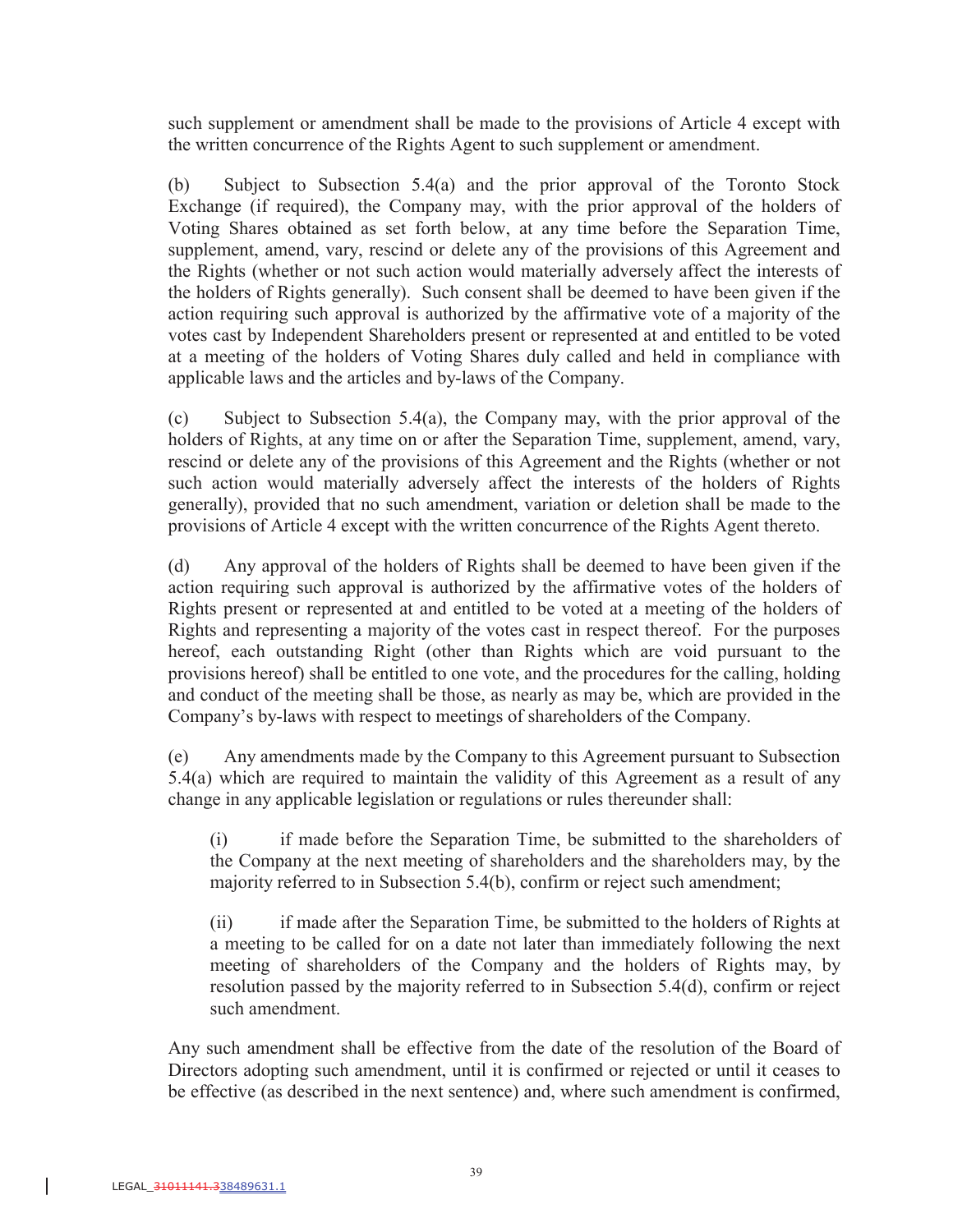it continues in effect in the form so confirmed. If such amendment is rejected by the shareholders or the holders of Rights or is not submitted to the shareholders or holders of Rights as required, then such amendment shall cease to be effective from and after the termination of the meeting (or any adjournment of such meeting) at which it was rejected or to which it should have been but was not submitted or from and after the date of the meeting of holders of Rights that should have been but was not held, and no subsequent resolution of the Board of Directors to amend this Agreement to substantially the same effect shall be effective until confirmed by the shareholders or holders of Rights as the case may be.

### **5.5 Fractional Rights and Fractional Shares**

(a) The Company shall not be required to issue fractions of Rights or to distribute Rights Certificates which evidence fractional Rights. After the Separation Time, in lieu of issuing fractional Rights, the Company shall pay to the holders of record of the Rights Certificates (provided the Rights represented by such Rights Certificates are not void pursuant to the provisions of Subsection 3.1(b), at the time such fractional Rights would otherwise be issuable), an amount in cash equal to the fraction of the Market Price of one whole Right that the fraction of a Right that would otherwise be issuable is of one whole Right.

(b) The Company shall not be required to issue fractions of Shares upon exercise of Rights or to distribute certificates which evidence fractional Shares. In lieu of issuing fractional Shares, the Company shall pay to the registered holders of Rights Certificates, at the time such Rights are exercised as herein provided, an amount in cash equal to the fraction of the Market Price of one Share that the fraction of a Share that would otherwise be issuable upon the exercise of such Right is of one whole Share at the date of such exercise.

### **5.6 Rights of Action**

Subject to the terms of this Agreement, all rights of action in respect of this Agreement, other than rights of action vested solely in the Rights Agent, are vested in the respective holders of the Rights. Any holder of Rights, without the consent of the Rights Agent or of the holder of any other Rights, may, on such holder's own behalf and for such holder's own benefit and the benefit of other holders of Rights enforce, and may institute and maintain any suit, action or proceeding against the Company to enforce such holder's right to exercise such holder's Rights, or Rights to which such holder is entitled, in the manner provided in such holder's Rights Certificate and in this Agreement. Without limiting the foregoing or any remedies available to the holders of Rights, it is specifically acknowledged that the holders of Rights would not have an adequate remedy at law for any breach of this Agreement and will be entitled to specific performance of the obligations under, and injunctive relief against actual or threatened violations of the obligations of any Person subject to, this Agreement.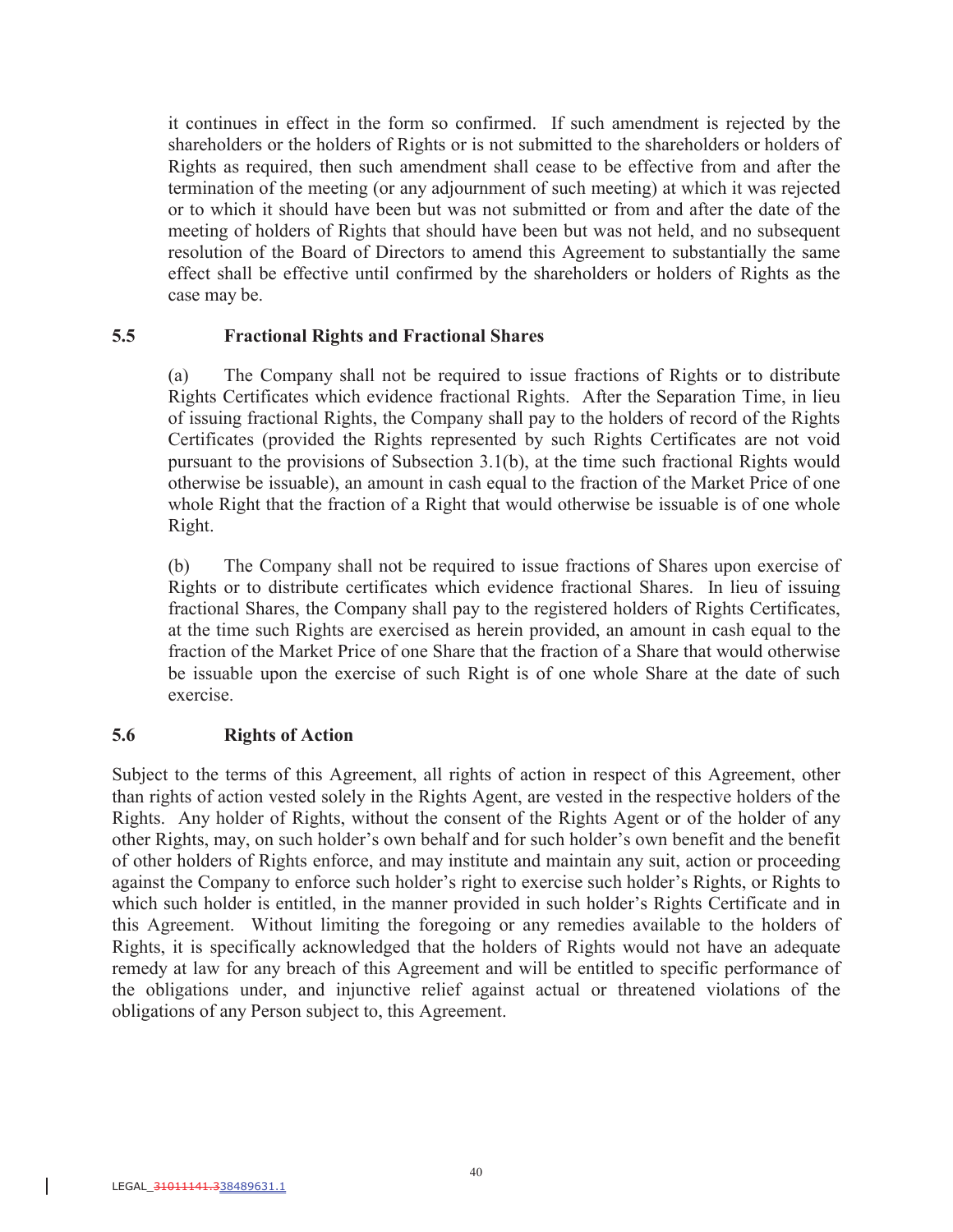# **5.7 Regulatory Approvals**

Any obligation of the Company or action or event contemplated by this Agreement shall be subject to the receipt of any requisite approval or consent from any governmental or regulatory authority, including without limiting the generality of the foregoing, any necessary approvals of The Toronto Stock Exchange, or any other applicable stock exchange or market.

### **5.8 Notice of Proposed Actions**

In case the Company shall propose after the Separation Time and prior to the Expiration Time to effect the liquidation, dissolution or winding up of the Company or the sale of all or substantially all of the Company's assets, then, in each such case, the Company shall give to each holder of a Right, in accordance with Section 5.9 hereof, a notice of such proposed action, which shall specify the date on which such Flip-in Event, liquidation, dissolution, or winding up is to take place, and such notice shall be so given at least 20 Business Days prior to the date of taking of such proposed action by the Company.

### **5.9 Notices**

(a) Notices or demands authorized or required by this Agreement to be given or made by the Rights Agent or by the holder of any Rights to or on the Company shall be sufficiently given or made if delivered, sent by registered or certified mail, postage prepaid (until another address is filed in writing with the Rights Agent), or sent by facsimile or other form of recorded electronic communication, charges prepaid and confirmed in writing, as follows:

Taseko Mines Limited 15th Floor 1040 West Georgia Street Vancouver, BC V6E 4H1

Attention: President and CEO Facsimile: (604) 684-6365

(b) Notices or demands authorized or required by this Agreement to be given or made by the Company or by the holder of any Rights to or on the Rights Agent shall be sufficiently given or made if delivered, sent by registered or certified mail, postage prepaid (until another address is filed in writing with the Company), or sent by facsimile or other form of recorded electronic communication, charges prepaid and confirmed in writing, as follows: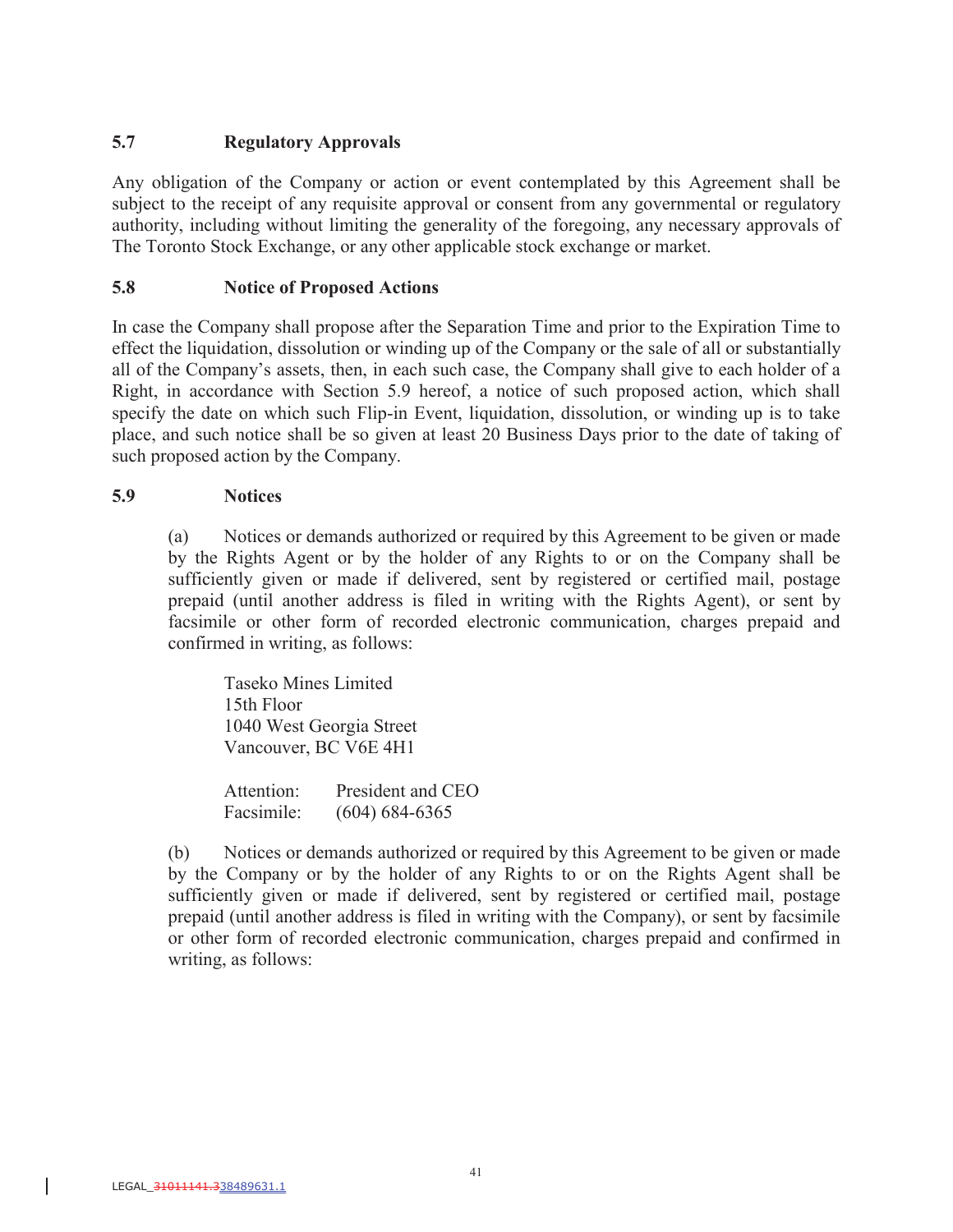Computershare Investor Services Inc. 3rd Floor 510 Burrard Street Vancouver, BC V6C 3B9

Attention: Manager, Client Services Facsimile: (604) 661-9401

(c) Notices or demands authorized or required by this Agreement to be given or made by the Company or the Rights Agent to or on the holder of any Rights shall be sufficiently given or made if delivered or sent by first class mail, postage prepaid, addressed to such holder at the address of such holder as it appears upon the register of the Rights Agent or, prior to the Separation Time, on the register of the Company for its Common Shares. Any notice which is mailed or sent in the manner herein provided shall be deemed given, whether or not the holder receives the notice.

(d) Any notice given or made in accordance with this Section 5.9 shall be deemed to have been given and to have been received on the day of delivery, if so delivered, on the third Business Day (excluding each day during which there exists any general interruption of postal service due to strike, lockout or other cause) following the mailing thereof, if so mailed, and on the day of telegraphing, telecopying or sending of the same by other means of recorded electronic communication (provided such sending is during the normal business hours of the addressee on a Business Day and if not, on the first Business Day thereafter). Each of the Company and the Rights Agent may from time to time change its address for notice by notice to the other given in the manner aforesaid.

# **5.10 Costs of Enforcement**

The Company agrees that if the Company fails to fulfil any of its obligations pursuant to this Agreement, then the Company will reimburse the holder of any Rights for the costs and expenses (including legal fees) incurred by such holder, on a solicitor and his own client basis, to enforce his rights pursuant to any Rights or this Agreement.

### **5.11 Successors**

All the covenants and provisions of this Agreement by or for the benefit of the Company or the Rights Agent shall bind and enure to the benefit of their respective successors and assigns hereunder.

# **5.12 Benefits of this Agreement**

Nothing in this Agreement shall be construed to give to any Person other than the Company, the Rights Agent and the holders of the Rights any legal or equitable right, remedy or claim under this Agreement; further, this Agreement shall be for the sole and exclusive benefit of the Company, the Rights Agent and the holders of the Rights.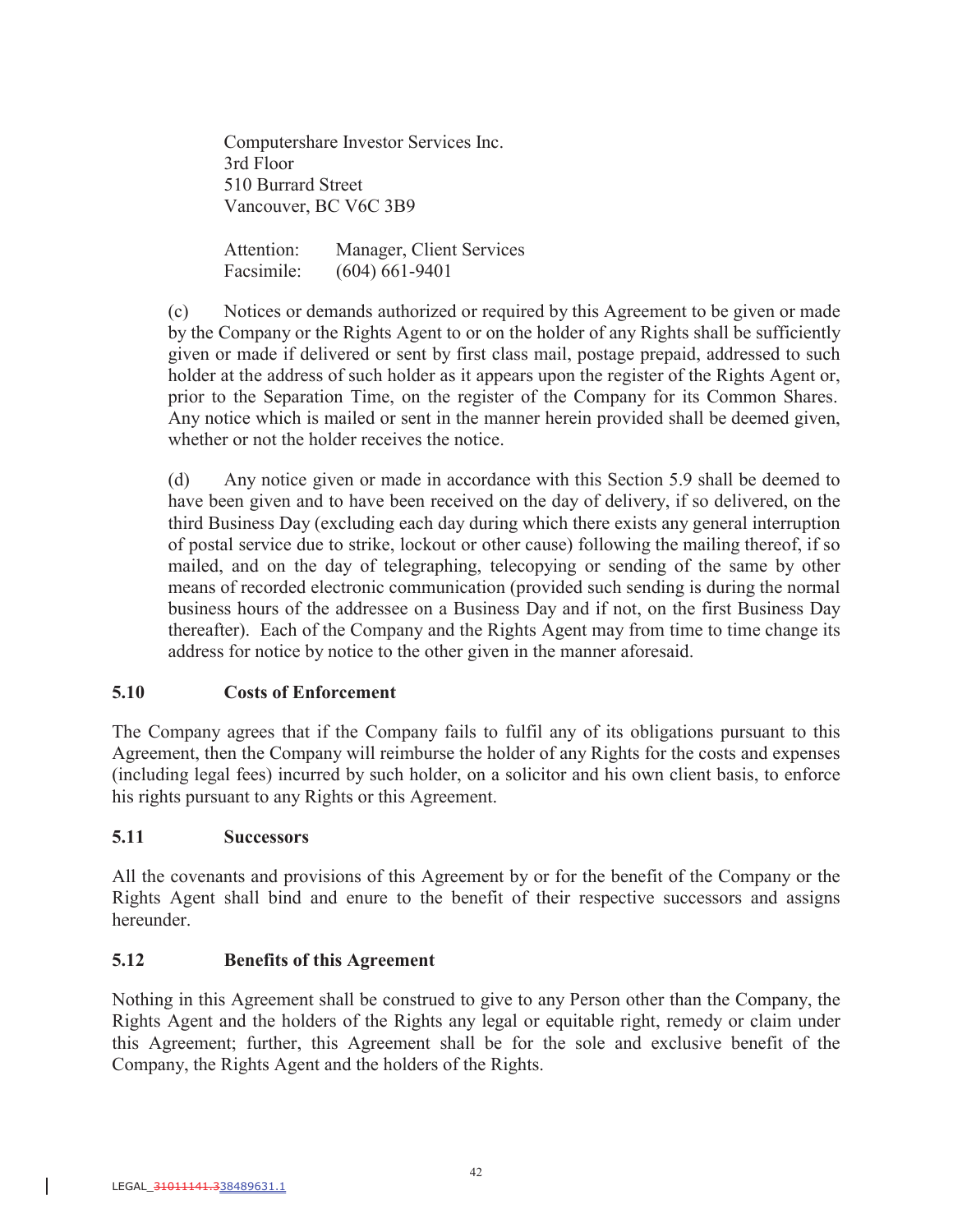# **5.13 Governing Law**

This Agreement and each Right issued hereunder shall be deemed to be a contract made under the laws of the Province of British Columbia and for all purposes shall be governed by and construed in accordance with the laws of such Province applicable to contracts to be made and performed entirely within such Province.

### **5.14 Severability**

If any term or provision hereof or the application thereof to any circumstance shall, in any jurisdiction and to any extent, be invalid or unenforceable, such term or provision shall be ineffective only as to such jurisdiction and to the extent of such invalidity or unenforceability in such jurisdiction without invalidating or rendering unenforceable or ineffective the remaining terms and provisions hereof in such jurisdiction or the application of such term or provision in any other jurisdiction or to circumstances other than those as to which it is specifically held invalid or unenforceable.

# **5.15 Effective Date and Confirmation**

This Agreement:

(a) shall be effective and in full force and effect in accordance with its terms from and after the Effective Date, and shall constitute the entire agreement between the parties pertaining to the subject matter hereof, as of such time on the Effective Date; and

- (b) shall expire and be of no further force or effect from and after the earlier of:
	- (i) the Termination Time, and
	- (ii) the time at which the annual meeting of shareholders of the Company held in 20222025 terminates (the "**Expiration Time**").

# **5.16 Determinations and Actions by the Board of Directors**

All actions, calculations and determinations (including all omissions with respect to the foregoing) which are done or made or approved by the Board of Directors in connection herewith, in good faith, shall not subject the Board of Directors or any director of the Company to any liability to the holders of the Rights.

# **5.17 Compliance with Money Laundering Legislation**

The Rights Agent shall retain the right not to act and shall not be liable for refusing to act if, due to a lack of information or for any other reason whatsoever, the Rights Agent reasonably determines that such an act might cause it to be in non-compliance with any applicable anti-money laundering or anti-terrorist legislation, regulation or guideline. Further, should the Rights Agent reasonably determine at any time that its acting under this Agreement has resulted in it being in non-compliance with any applicable anti-money laundering or anti-terrorist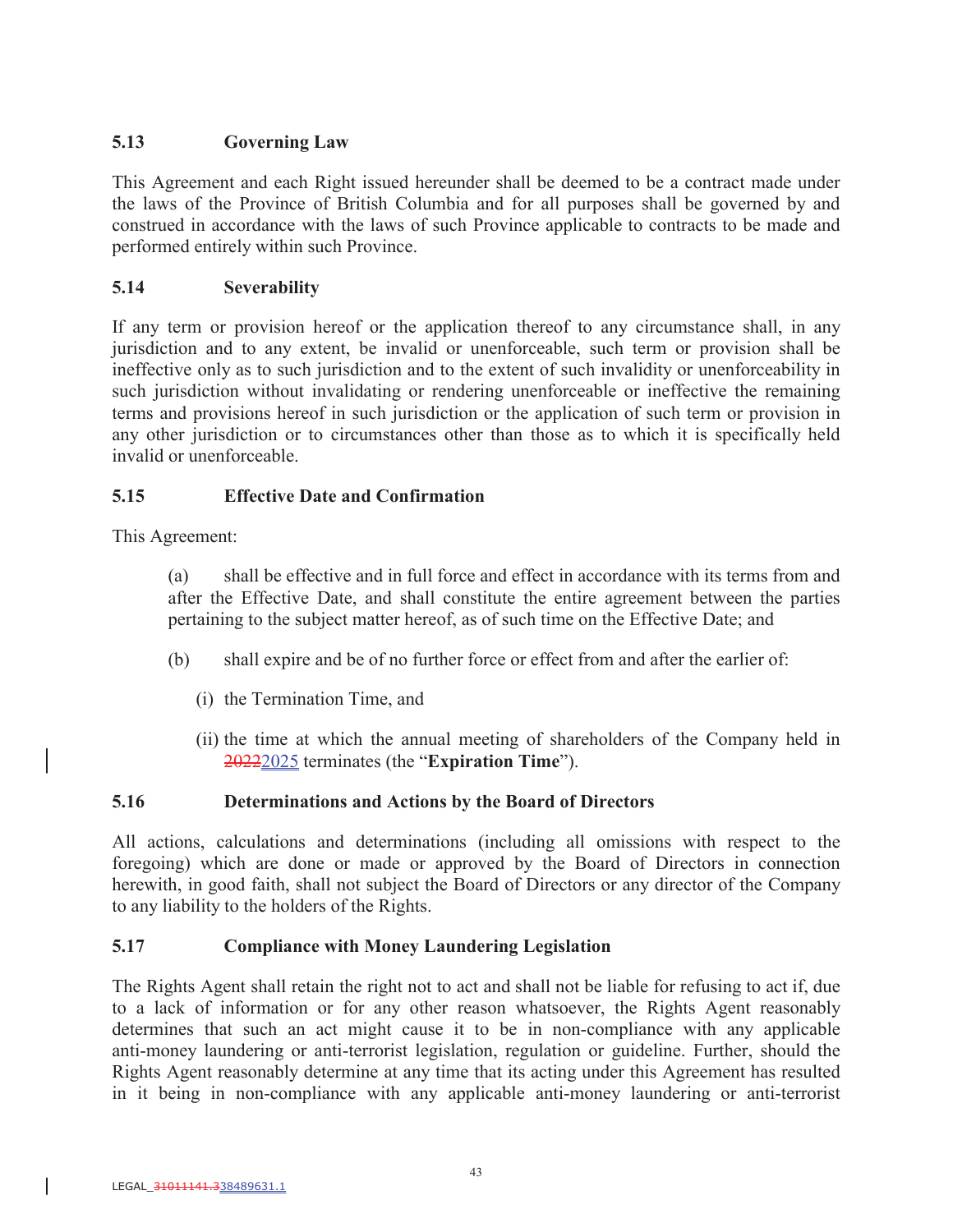legislation, regulation or guideline, then it shall have the right to resign on 10 days' written notice to the Company, provided: (i) that the Rights Agent's written notice shall describe the circumstances of such non-compliance; and (ii) that if such circumstances are rectified to the Rights Agent's satisfaction within such 10-day period, then such resignation shall not be effective.

# **5.18 Privacy Provision**

The parties acknowledge that federal and/or provincial legislation that addresses the protection of individual's personal information (collectively, "**Privacy Laws**") may apply to obligations and activities under this Agreement. Despite any other provision of this Agreement, neither party will take or direct any action that would contravene, or cause the other to contravene, applicable Privacy Laws. The Company will, prior to transferring or causing to be transferred personal information to the Rights Agent, obtain and retain required consents of the relevant individuals to the collection, use and disclosure of their personal information, or will have determined that such consents either have previously been given upon which the parties can rely or are not required under applicable Privacy Laws.

# **5.19 Declaration as to Non-Canadian Holders**

If in the opinion of the Board of Directors (who may rely upon the advice of counsel) any action or event contemplated by this Agreement would require compliance by the Company with the securities laws or comparable legislation of a jurisdiction outside Canada or the United States, the Board of Directors acting in good faith shall take such actions as it may deem appropriate to ensure such compliance. In no event shall the Company or the Rights Agent be required to issue or deliver Rights or securities issuable on exercise of Rights to persons who are citizens, residents or nationals of any jurisdiction other than Canada or the United States, in which such issue or delivery would be unlawful without registration of the relevant Persons or securities for such purposes.

# **5.20 Time of the Essence**

Time shall be of the essence in this Agreement.

# **5.21 Execution in Counterparts**

This Agreement may be executed in any number of counterparts and each of such counterparts shall for all purposes be deemed to be an original, and all such counterparts shall together constitute one and the same instrument.

# **5.22 Force Majeure**

No party shall be liable to the other, or held in breach of this Agreement, if prevented, hindered, or delayed in the performance or observance of any provision contained herein by reason of act of God, riots, terrorism, acts of war, epidemics, governmental action or judicial order, earthquakes, or any other similar causes (including, but not limited to, mechanical, electronic or communication interruptions, disruptions or failures). Performance times under this Agreement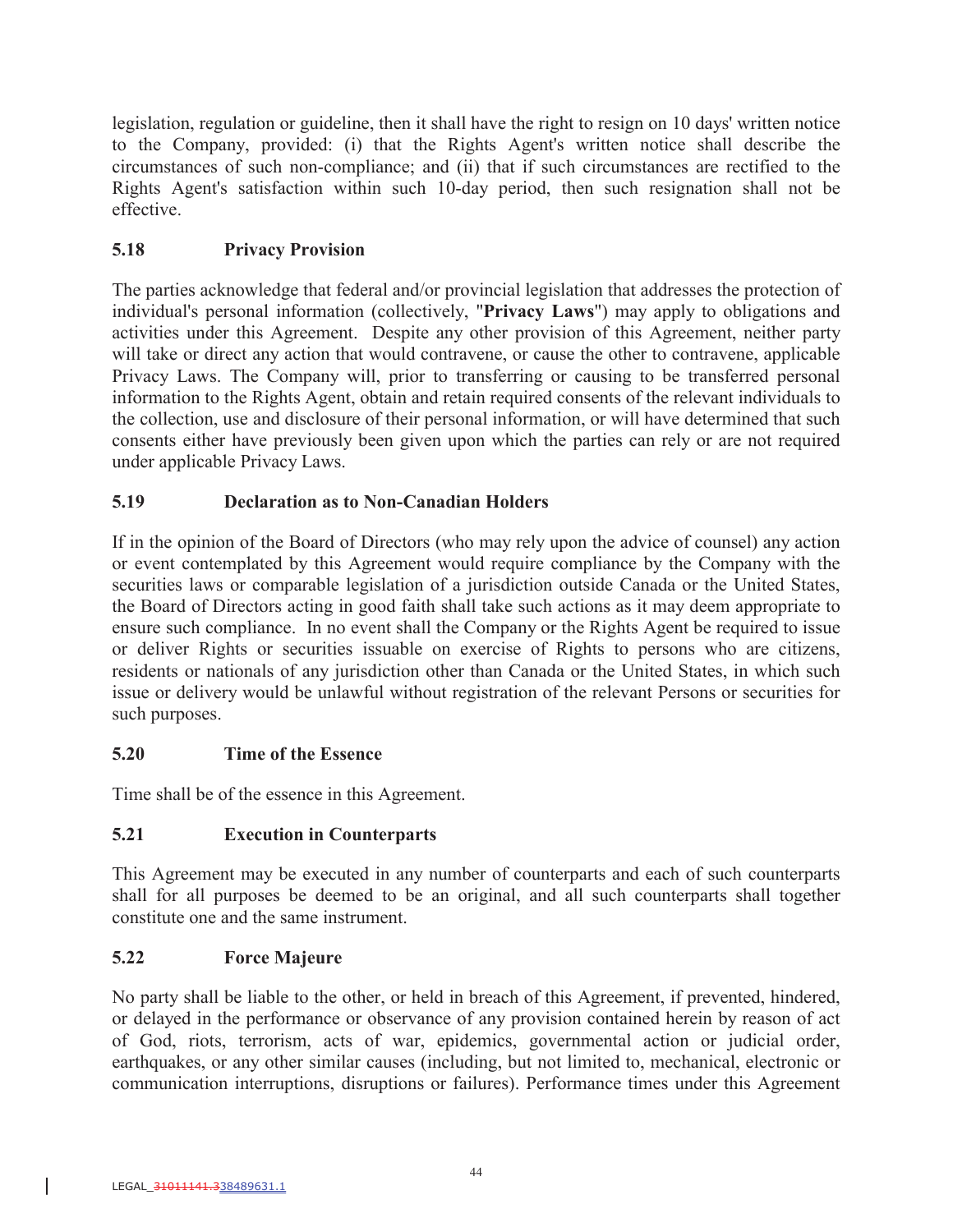shall be extended for a period of time equivalent to the time lost because of any delay that is excusable under this Section.

**IN WITNESS WHEREOF**, the parties hereto have caused this Agreement to be duly executed as of June 13, 2019. 9, 2022.

### **TASEKO MINES LIMITED**

Per:

 $\overline{\phantom{a}}$ 

Authorized Signatory

Name and title of authorized signatory

### **COMPUTERSHARE INVESTOR SERVICES INC.**

Per:

Account Manager

Per:

Account Manager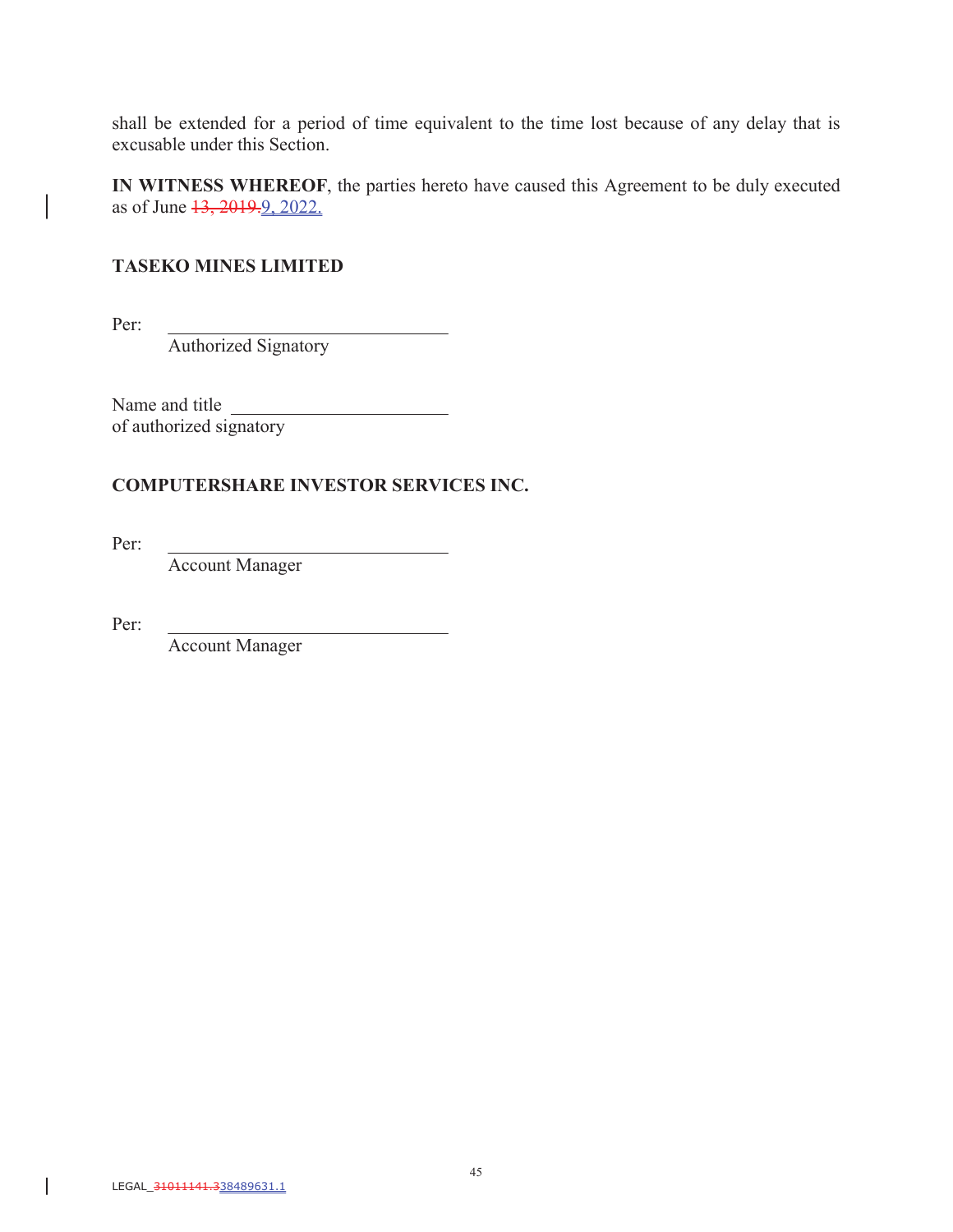#### **ATTACHMENT 1**

#### **TASEKO MINES LIMITED**

#### SHAREHOLDER RIGHTS AGREEMENT (as defined below)

#### **[Form of Rights Certificate]**

**Certificate No.** Rights

**THE RIGHTS ARE SUBJECT TO REDEMPTION, AT THE OPTION OF THE TRUST, AND AMENDMENT OR TERMINATION ON THE TERMS SET FORTH IN THE SHAREHOLDER RIGHTS AGREEMENT (AS DEFINED BELOW). UNDER CERTAIN CIRCUMSTANCES (SPECIFIED IN SUBSECTION 3.1(b) OF THE SHAREHOLDER RIGHTS AGREEMENT (AS DEFINED BELOW)), RIGHTS BENEFICIALLY OWNED BY AN ACQUIRING PERSON OR CERTAIN RELATED PARTIES, OR TRANSFEREES OF AN ACQUIRING PERSON OR CERTAIN RELATED PARTIES, MAY BECOME VOID.**

#### **Rights Certificate**

This certifies that , or registered assigns, is the registered holder of the number of Rights set forth above, each of which entitles the registered holder thereof, subject to the terms, provisions and conditions of the Amended and Restated Shareholder Rights Plan Agreement dated as of June 9, 2016, amended and extended June  $13, 2019, 9, 2022$ , as may be amended or supplemented from time to time (the "**Shareholder Rights Agreement**"), between Taseko Mines Limited, a Company incorporated under the British Columbia Business Corporations Act, (the "**Company**") and Computershare Investor Services Inc., a trust company incorporated under the laws of Canada (the "**Rights Agent**") (which term shall include any successor Rights Agent under the Shareholder Rights Agreement), to purchase from the Company at any time after the Separation Time (as such term is defined in the Shareholder Rights Agreement) and prior to the Expiration Time (as such term is defined in the Shareholder Rights Agreement), one fully paid common share of the Company (a "**Share**") at the Exercise Price referred to below, upon presentation and surrender of this Rights Certificate with the Form of Election to Exercise (in the form provided hereinafter) duly executed and submitted to the Rights Agent at its principal office in any of the cities of Vancouver and Toronto. Until adjustment thereof in certain events as provided in the Shareholder Rights Agreement, the Exercise Price shall be:

(a) until the Separation Time, an amount equal to three times the Market Price (as such term is defined in the Shareholder Rights Agreement), from time to time, per Share; and

(b) from and after the Separation Time, an amount equal to three times the Market Price, as at the Separation Time, per Share.

In certain circumstances described in the Shareholder Rights Agreement, each Right evidenced hereby may entitle the registered holder thereof to purchase or receive assets, debt securities or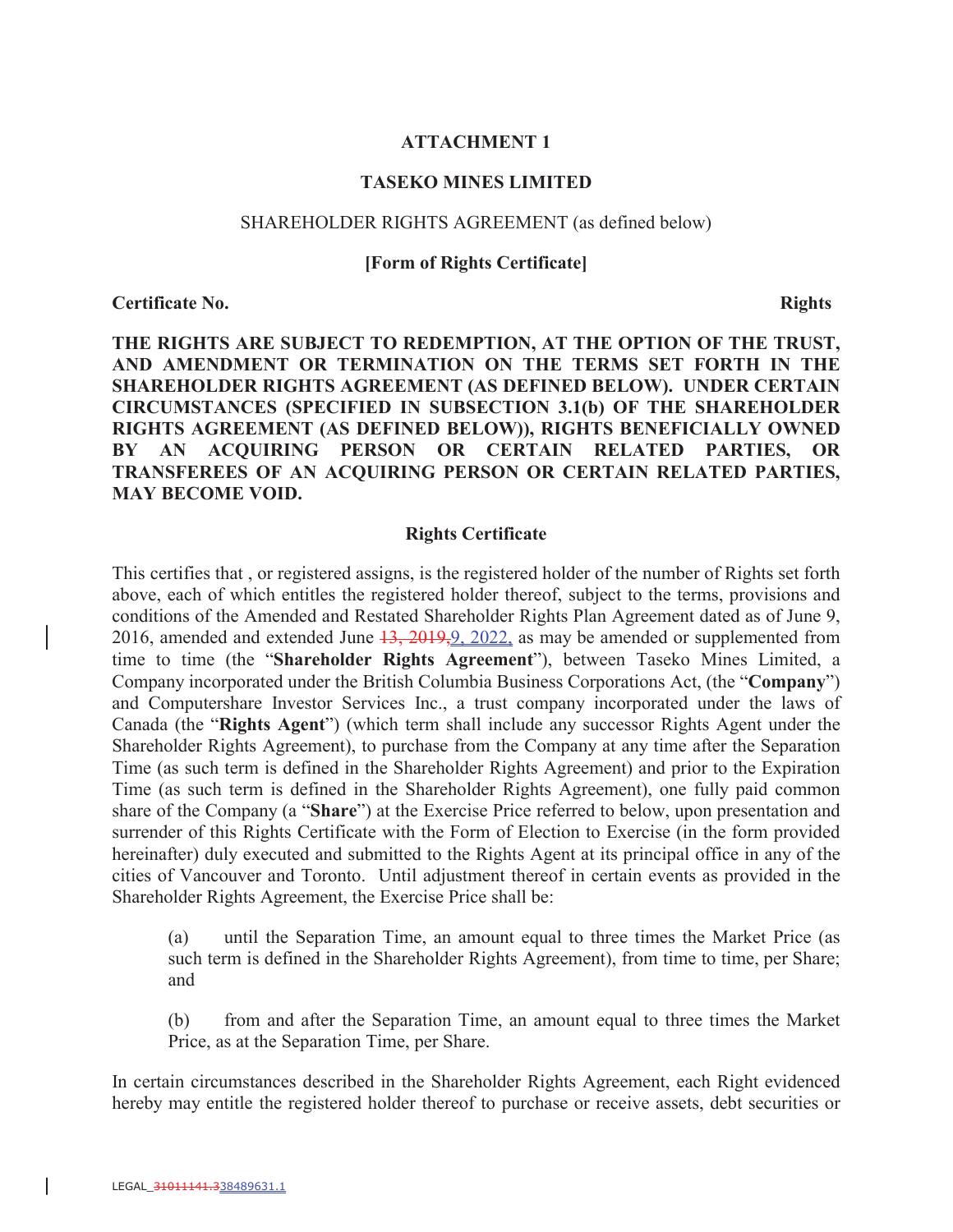shares of the Company other than Shares, or more or less than one Share, all as provided in the Shareholder Rights Agreement.

This Rights Certificate is subject to all of the terms and provisions of the Shareholder Rights Agreement, which terms and provisions are incorporated herein by reference and made a part hereof and to which Shareholder Rights Agreement reference is hereby made for a full description of the rights, limitations of rights, obligations, duties and immunities thereunder of the Rights Agent, the Company and the holders of the Rights Certificates. Copies of the Shareholder Rights Agreement are on file at the registered office of the Company and are available upon request.

This Rights Certificate, with or without other Rights Certificates, upon surrender at any of the offices of the Rights Agent designated for such purpose, may be exchanged for another Rights Certificate or Rights Certificates of like tenor and date evidencing an aggregate number of Rights equal to the aggregate number of Rights evidenced by the Rights Certificate or Rights Certificates surrendered. If this Rights Certificate shall be exercised in part, the registered holder shall be entitled to receive, upon surrender hereof, another Rights Certificate or Rights Certificates for the number of whole Rights not exercised.

Subject to the provisions of the Shareholder Rights Agreement, the Rights evidenced by this Rights Certificate may be, and under certain circumstances are required to be, redeemed by the Company at a redemption price of \$0.00001 per Right.

No fractional Shares will be issued upon the exercise of any Right or Rights evidenced hereby, but in lieu thereof a cash payment will be made, as provided in the Shareholder Rights Agreement.

No holder of this Rights Certificate, as such, shall be entitled to vote or receive dividends or be deemed for any purpose the holder of Shares or of any other securities which may at any time be issuable upon the exercise hereof, nor shall anything contained in the Shareholder Rights Agreement or herein be construed to confer upon the holder hereof, as such, any of the Rights of a shareholder of the Company or any right to vote for the election of directors or upon any matter submitted to shareholders at any meeting thereof, or to give or withhold consent to any corporate action, or to receive notice of meetings or other actions affecting shareholders (except as provided in the Shareholder Rights Agreement), or to receive dividends or subscription rights, or otherwise, until the Rights evidenced by this Rights Certificate shall have been exercised as provided in the Shareholder Rights Agreement.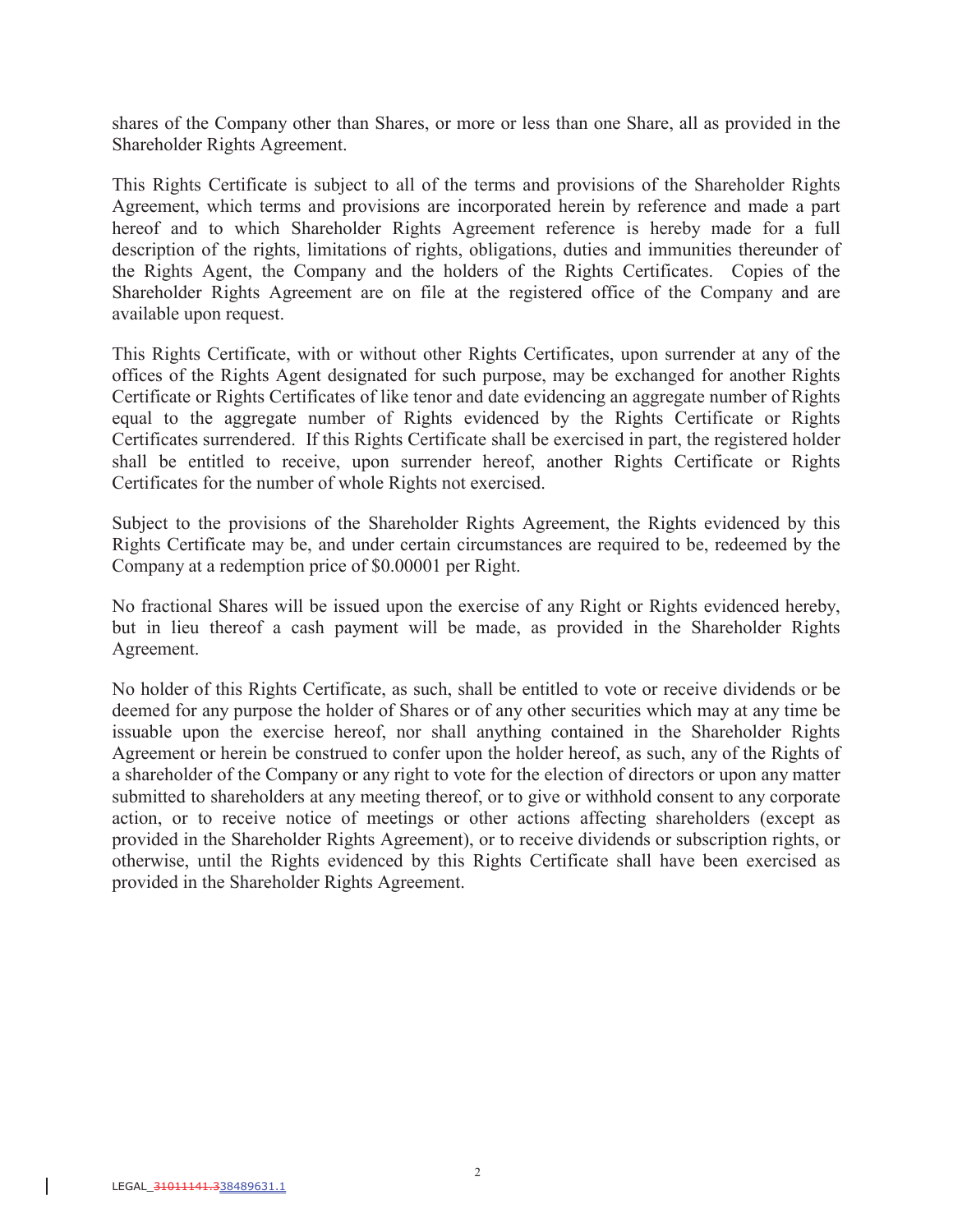This Rights Certificate shall not be valid or obligatory for any purpose until it shall have been countersigned by the Rights Agent.

WITNESS the facsimile signature of the proper officer of the Company and its corporate seal.

 $\overline{\phantom{a}}$ 

Date:

**TASEKO MINES LIMITED**

Per:

Authorized Signatory

Per:

Authorized Signatory

Countersigned:

# **COMPUTERSHARE INVESTOR SERVICES INC.**

Per:

Account Manager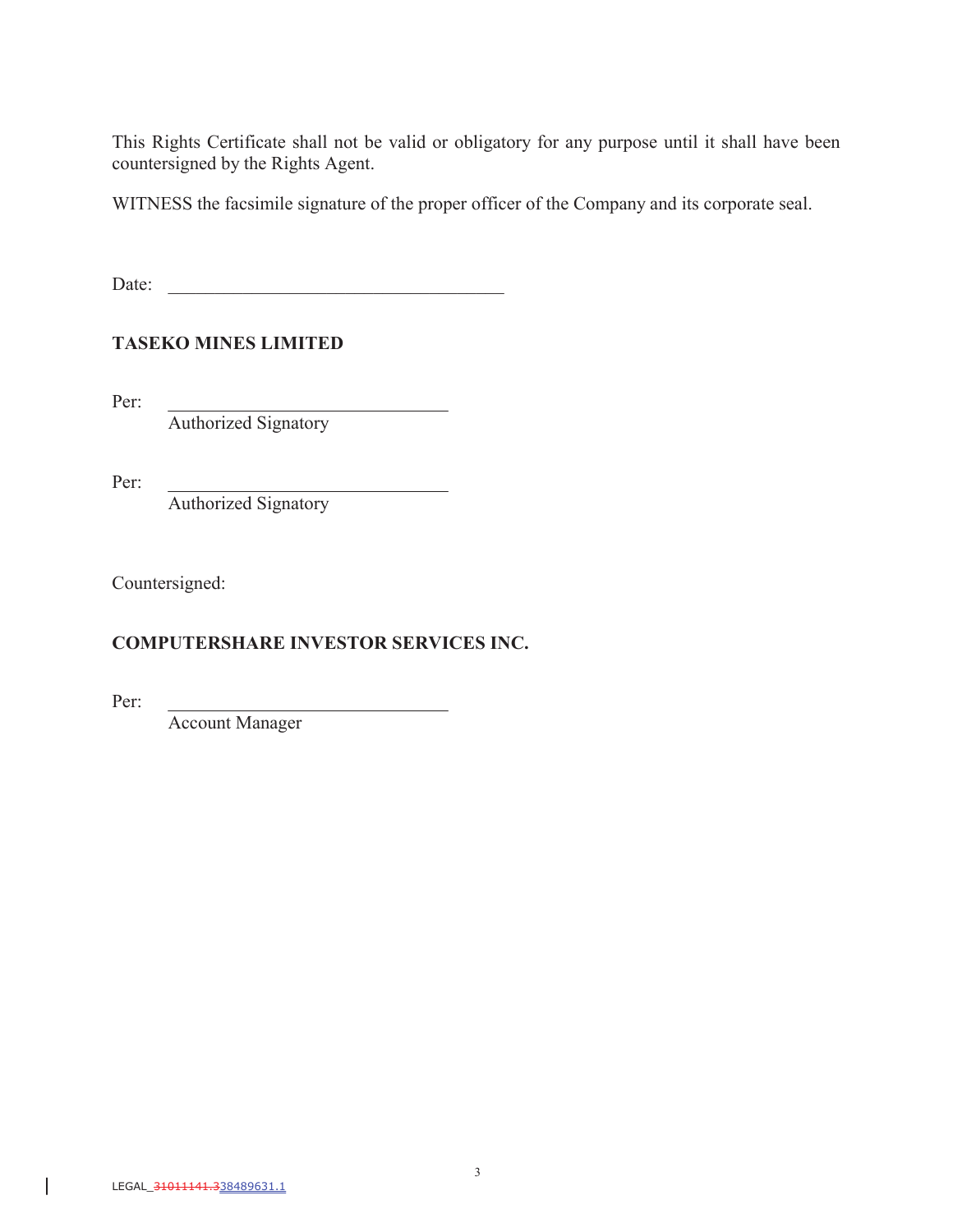#### **FORM OF ASSIGNMENT**

(To be executed by the registered holder if such holder desires to transfer the Rights Certificate.)

| FOR VALUE RECEIVED | hereby sells, assigns |  |
|--------------------|-----------------------|--|
| and transfers unto |                       |  |

(Please print name and address of transferee.)

the Rights represented by this Rights Certificate, together with all right, title and interest therein, and does hereby irrevocably constitute and appoint

as attorney, to transfer the within Rights on the books of the Company, with full power of substitution.

Dated: <u>Dated:</u>

Signature

(Please print name of Signatory)

Signature Guaranteed: (Signature must correspond to name as written upon the face of this Rights Certificate in every particular, without alteration or enlargement or any change whatsoever.)

Signature must be guaranteed by a Canadian chartered bank or an eligible guarantor institution with membership in an approved signature medallion guarantee program.

#### **CERTIFICATE**

(To be completed if true.)

The undersigned party transferring Rights hereunder, hereby represents, for the benefit of all holders of Rights and Shares, that the Rights evidenced by this Rights Certificate are not, and, to the knowledge of the undersigned, have never been, Beneficially Owned by an Acquiring Person or an Affiliate or Associate thereof or a Person acting jointly or in concert with any of the foregoing. Capitalized terms shall have the meaning ascribed thereto in the Shareholder Rights Agreement.

Signature

(Please print name of Signatory)

(To be attached to each Rights Certificate.)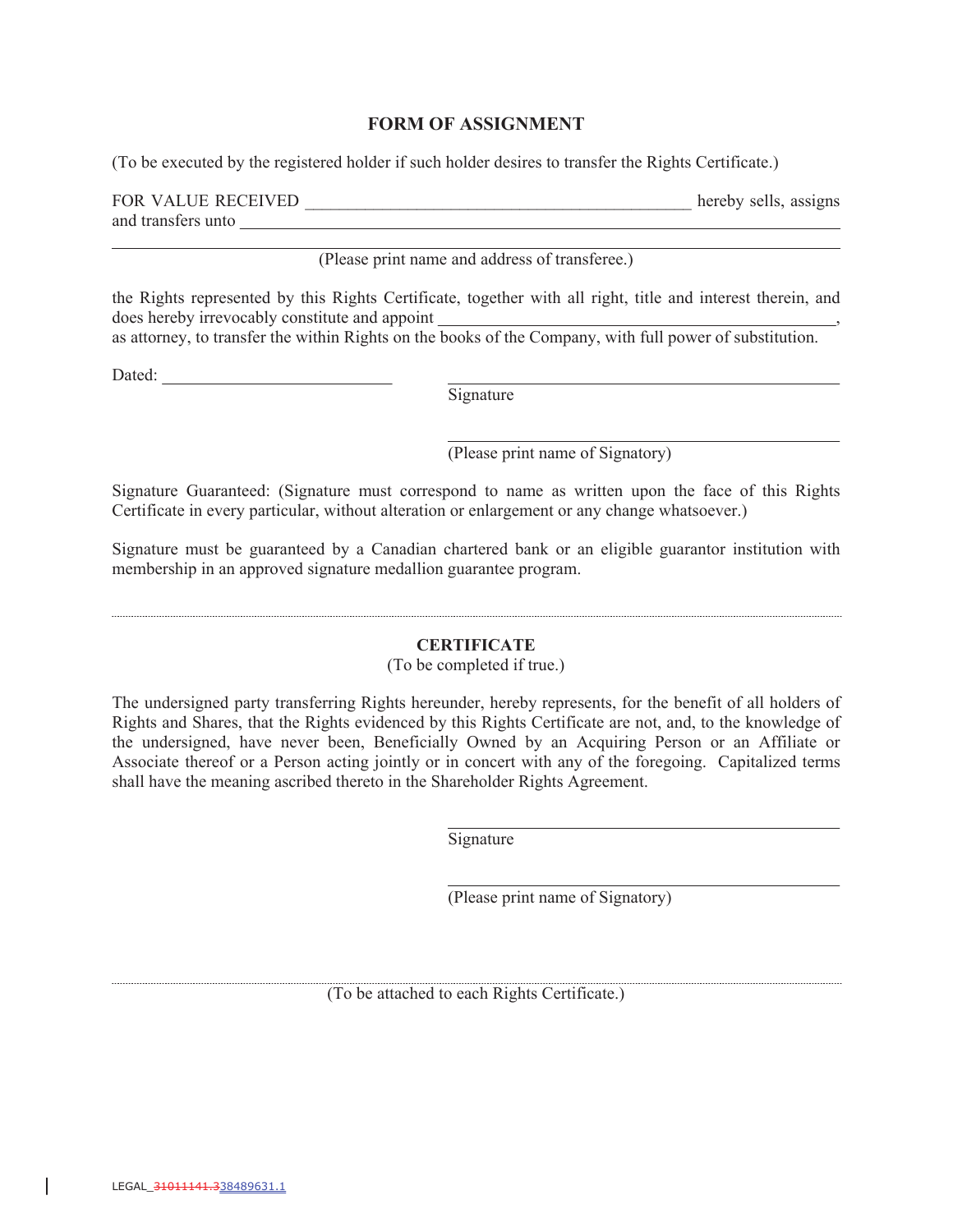### **FORM OF ELECTION TO EXERCISE**

(To be executed by the registered holder if such holder desires to exercise the Rights Certificate.)

TO:

The undersigned hereby irrevocably elects to exercise \_\_\_\_\_\_\_\_\_\_\_\_\_\_\_\_\_\_\_\_ whole Rights represented by the attached Rights Certificate to purchase the Shares or other securities, if applicable, issuable upon the exercise of such Rights and requests that certificates for such securities be issued in the name of:

(Name)

(Address)

(City and Province)

Social Insurance Number or other taxpayer identification number.

Dated:

Signature

(Please print name of Signatory)

If such number of Rights shall not be all the Rights evidenced by this Rights Certificate, a new Rights Certificate for the balance of such Rights shall be registered in the name of and delivered to:

(Name)

(Address)

(City and Province)

Social Insurance Number or other taxpayer identification number.

Dated: **Dated:** 

Signature

(Please print name of Signatory)

Signature Guaranteed: (Signature must correspond to name as written upon the face of this Rights Certificate in every particular, without alteration or enlargement or any change whatsoever.)

Signature must be guaranteed by a Canadian chartered bank or an eligible guarantor institution with membership in an approved signature medallion guarantee program.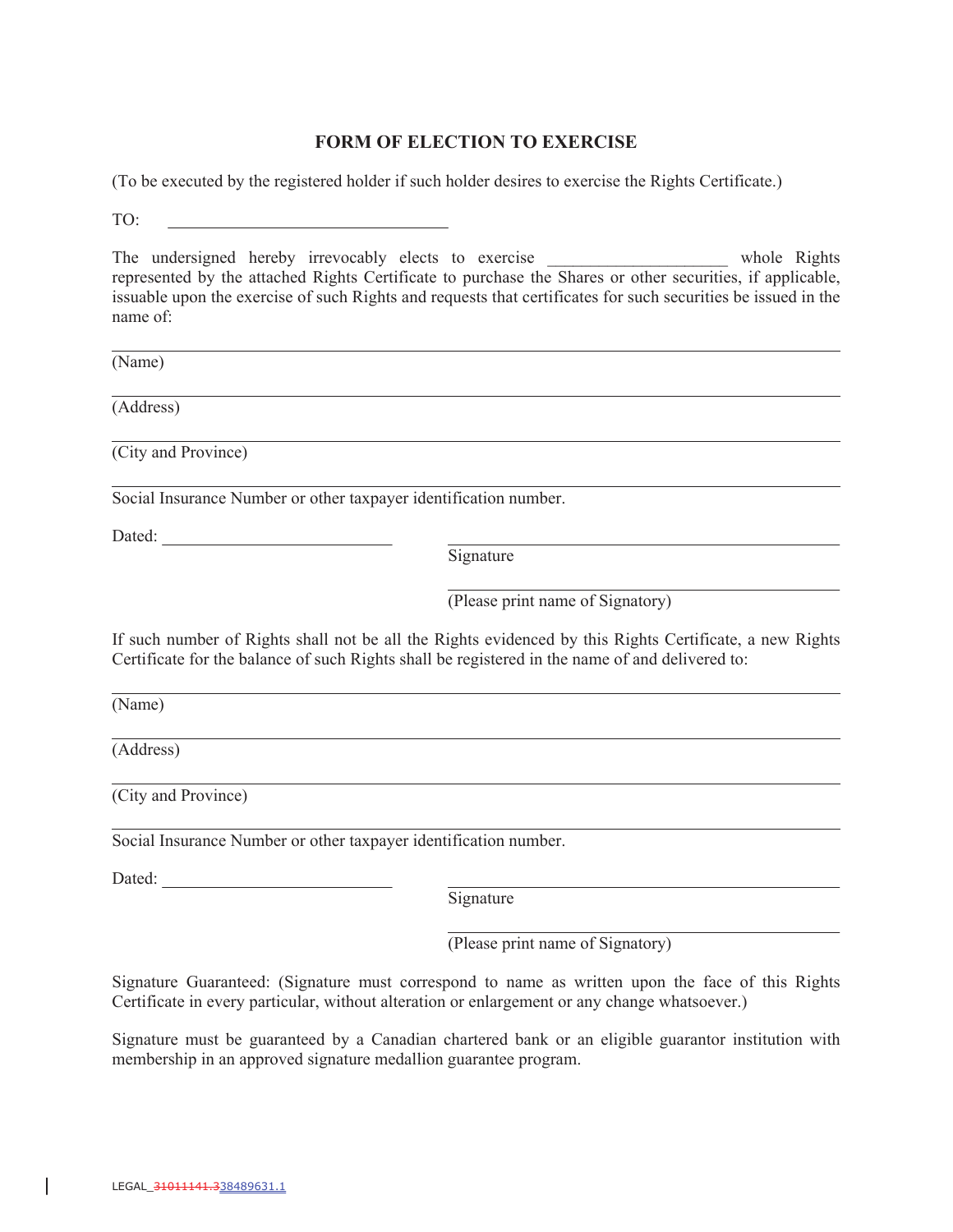#### **CERTIFICATE**

(To be completed if true.)

The undersigned party exercising Rights hereunder, hereby represents, for the benefit of all holders of Rights and Shares, that the Rights evidenced by this Rights Certificate are not, and, to the knowledge of the undersigned, have never been, Beneficially Owned by an Acquiring Person or an Affiliate or Associate thereof or a Person acting jointly or in concert with any of the foregoing. Capitalized terms shall have the meaning ascribed thereto in the Shareholder Rights Agreement.

Signature

(Please print name of Signatory)

(To be attached to each Rights Certificate.)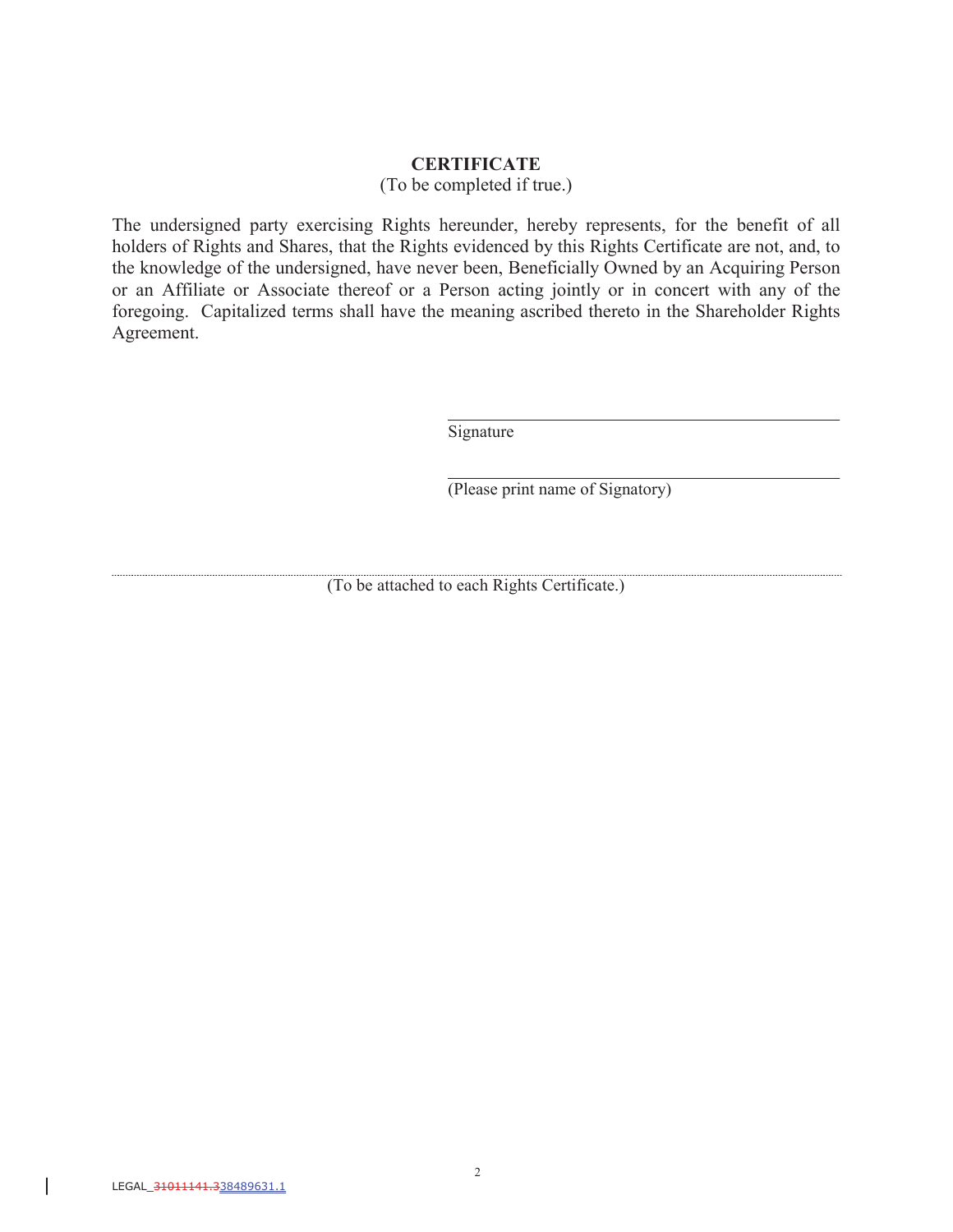#### **NOTICE**

In the event the certification set forth above in the Forms of Assignment and Election to Exercise is not completed, the Company will deem the Beneficial Owner of the Rights evidenced by this Rights Certificate to be an Acquiring Person or an Affiliate or Associate thereof (as defined in the Shareholder Rights Agreement). No Rights Certificates shall be issued in exchange for a Rights Certificate owned or deemed to have been owned by an Acquiring Person or an Affiliate or Associate thereof, or by a Person acting jointly or in concert with an Acquiring Person or an Affiliate or Associate thereof.